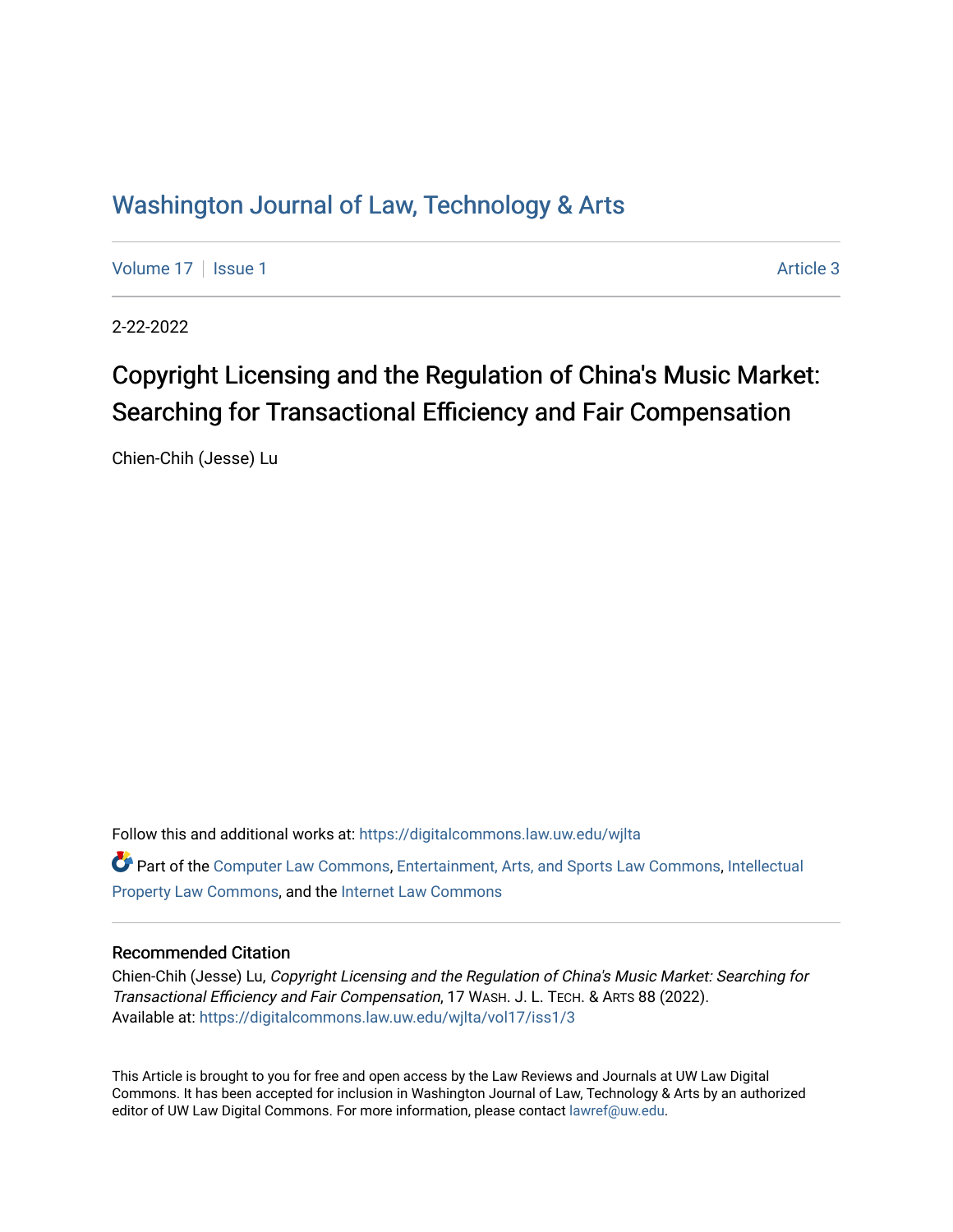#### WASHINGTON JOURNAL OF LAW, TECHNOLOGY & ARTS VOLUME 17, ISSUE 1 WINTER 2022

# COPYRIGHT LICENSING AND THE REGULATION OF CHINA'S MUSIC MARKET: SEARCHING FOR TRANSACTIONAL EFFICIENCY AND FAIR COMPENSATION

# *Chien-Chih (Jesse) Lu \**

#### **ABSTRACT**

*China's music copyright collecting society and its new music platforms, find points of commonality through constructing more efficient and profitable systems to generate more users and greater income. By undertaking a comparison of the various copyright regulations, cases, and statistics, this research aims to contribute to academic science by extracting frameworks and solutions from the United States and European licensing models and examining them in the context of China's music market. It aims to discover rational approaches to connect rising technology and emerging economic incentives.* 

*Appropriate solutions are proposed based on the influence of international treaties and legislative progress driven by technological innovation and historical conditions in China. In particular, this research provides answers for facing the risks related to competitive markets, transactional efficiency, and compensation fairness. Consequently, the conclusion anticipates further progress to be made in China's music market. The regulatory engagements, such as compulsory licensing and extended collective licensing, can provide considerable answers for China's issues.*

<sup>\*</sup> Chien-Chih (Jesse) Lu, Doctor of Judicial Science (J.S.D.), Master of Laws (LL.M.), School of Law, University of California, Berkeley; Assistant Professor, College of Communication, National Chengchi University; Adjunct Assistant Professor, College of Law, National Chengchi University; Council Members, Taiwan Culture Law Association. I am grateful for Professor Robert Merges, Robert Berring, Thomas Gold, Peter Menell, Laurent Mayali, Mark Cohen, Joseph Wetzel, Daniel Schacht, William Fernholz, Li-Hsin Kuo, Chien-San Feng, Kuo-Feng Tseng, Peng Yun, Trisha Tsui-Chuan Lin, Chiung-Wen Hsu, Huiu-Hui Sun, Ming-Yan Shieh, Shiow-Ming Wu, Chung-Lun Shen, Wen-Chieh Wang, Shin-Yi Peng, Chien-Liang Lee, Chen Li and Guo-Bin Cui—I have been profoundly inspired from your insightful guidance and our discussions. I would like to present my sincere appreciations to the faculty and staff at National Chengchi University for the endless support. Many thanks to Max Planck Institute for Innovation and Competition ,and Universität Tübingen's European Research Center on Contemporary Taiwan (ERCCT) for the warm assistance during my visiting research in 2018 and 2019. I also thank conference participants at the University Pennsylvania Symposium on Contemporary China, Hong Kong University Intellectual Property Junior Scholar Forum and American Association for Chinese Studies (AACS).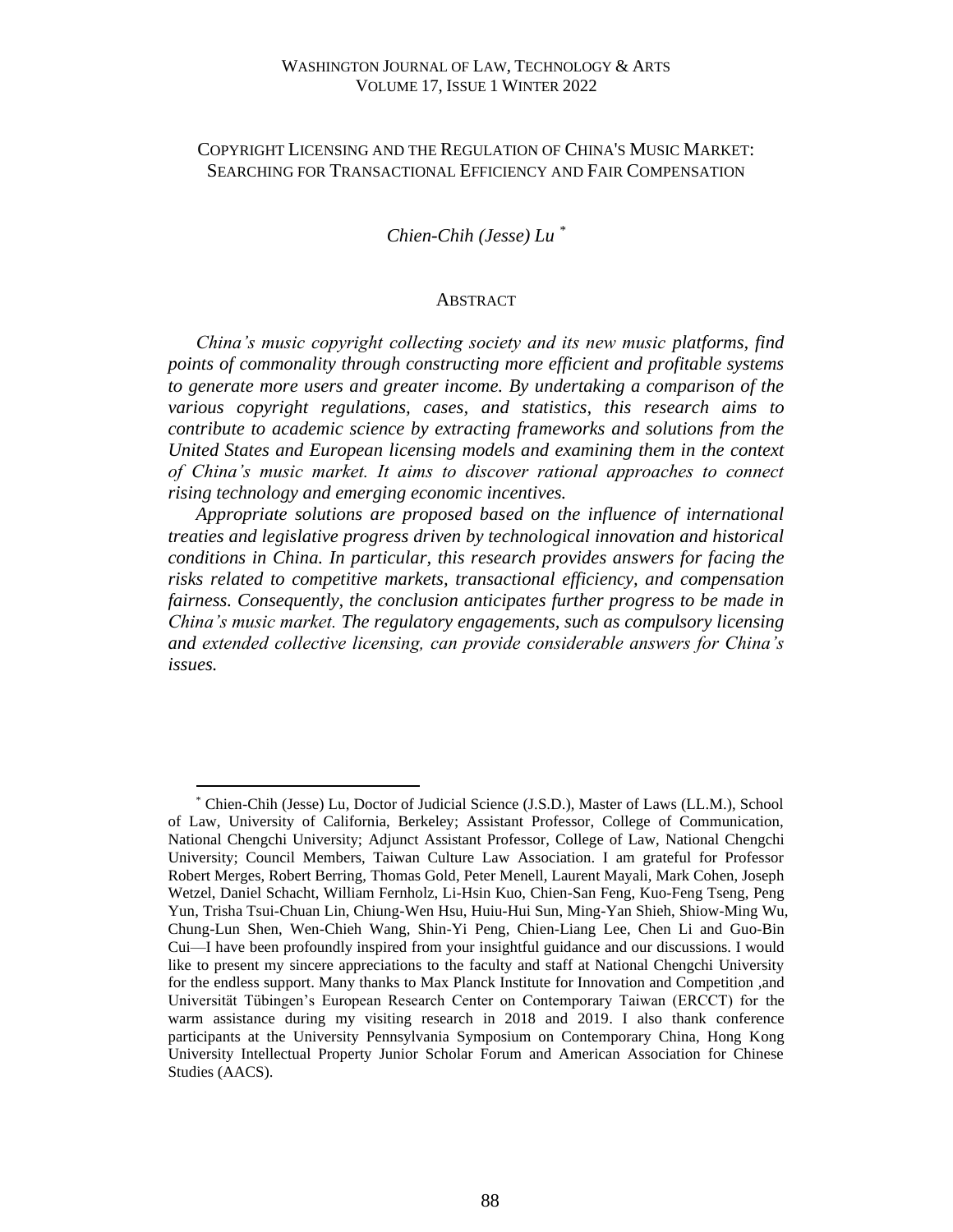# TABLE OF CONTENTS

| I. Historical Background: Shaping the Ideology of Intellectual Property Rights92 |  |
|----------------------------------------------------------------------------------|--|
|                                                                                  |  |
|                                                                                  |  |
| D. Noticeable Consumer Behavior and Econimoc Potentials98                        |  |
| II. Establishing Effective Copyright Protection, Enforcement, and Licensing      |  |
|                                                                                  |  |
|                                                                                  |  |
| A. Copyright Amendment and Compulsory Licensing System104                        |  |
|                                                                                  |  |
| C. Fair Opportunities and Competition on Music Streaming Sevices109              |  |
|                                                                                  |  |
| 2. Threats of Monopolies and Debatable Definition of Related Market113           |  |
|                                                                                  |  |
|                                                                                  |  |
| 1.                                                                               |  |
|                                                                                  |  |
| 3.                                                                               |  |
|                                                                                  |  |
| C. The Third Draft Amendment and Further Developments118                         |  |
| D. New Lessons: Transnational Experiences, Aspirations and Challenges118         |  |
| E. Compliance with International Treaties: The Berne Convention's Three-Step     |  |
|                                                                                  |  |
| F. Thorny Problem: Common Law Traditions and Moral Rights123                     |  |
|                                                                                  |  |
| A. Inevitable Weakness: Legislative Delay and Inflexible Regulation124           |  |
|                                                                                  |  |
| C. Ensuring Fair Compensation: Transparency and Accountability128                |  |
|                                                                                  |  |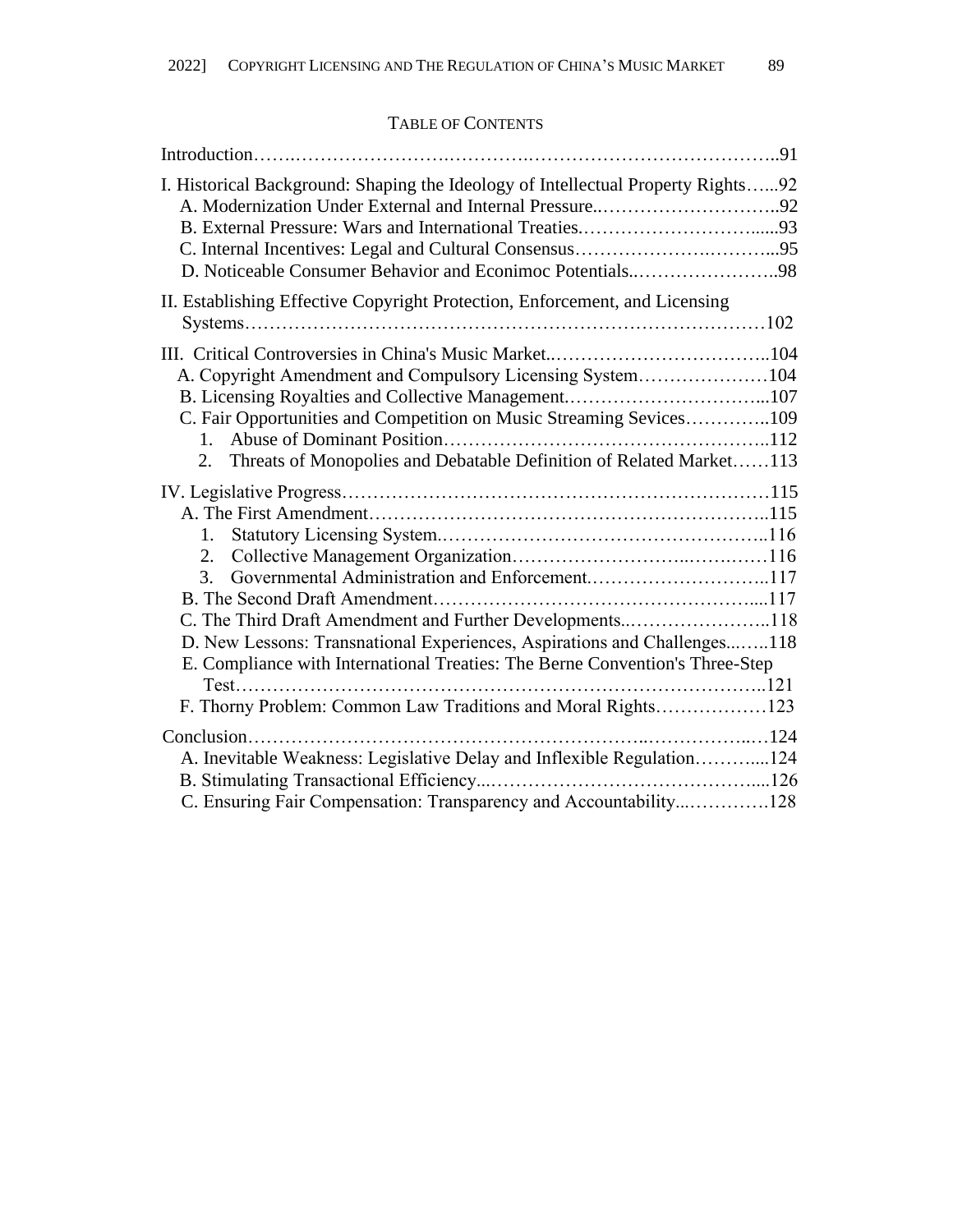#### **INTRODUCTION**

 Music market policy makers in the United States and Europe are devoting themselves to copyright reform by making music licensing more functional. In particular, countries concentrating on the music business are all suffering dramatic quakes<sup>1</sup> associated with the sharp acceleration of infringements by information technology evolution. Diverse approaches to modernization have introduced various legislative and commercial dispensations. 2

The conceptualization of new approaches involves:

- (a) Free system, with copyright immunity or exemptions such as fair use and public domain, which tolerate the public adopting the copyrighted subjects in the absence of creators' permission and any compensation.
- (b) Mandatory systems, based on governmental intervention, where creators lose their rights to reject a licensing grant on their copyrighted works. However, creators may acquire copyright compensation within the authorities' price-setting process. For example, the "Compulsory Licensing" model for the mechanical right of a sound recording and public copyright levies are within this category.
- (c) Opt-in system, based on conventional exclusive copyright rules, where the users should obtain a license from the copyright holders before operating or adopting the originators' copyrighted subjects.

An Opt-out system, where the creators initially grant the licenses to the paid users on the condition that the creators retain a right to carry out a specific move to revoke the license. For example, the "Extended Collective Licensing ("ECL")" framework, safe harbor (limited liability under "notice-and-take-down" procedure), and copyright formalities  $3$  are included in this system. The "Compulsory Licensing" and ECL models is significantly discussed in North American, Asian, and European countries.<sup>4</sup> These two models provide answers to problems in digital music and internet technology.

 The latest evolutions provoked by these two possibilities offer the modern music industry a favorable moment to assess new copyright reforms and licensing models to stimulate and collaborate with the new digital music scene. These two emerging operations vigorously respond to accelerating mass digitalization and decreasing transactional costs by distributing impartial remuneration.

<sup>1</sup> Robert P. Merges, *Compulsory Licensing vs. the Three "Golden Oldies" Property Rights, Contracts, and Markets*, 508 CATO INST. POL'Y ANALYSIS, 1 (2004); Christopher J. Sprigman, *Reform(alizing) Copyright*, 57 STAN. L. REV. 486-87 (2004); Jessica Litman, *Real Copyright Reform*, 96 IOWA L. REV. 1, 1 (2010).

<sup>2</sup> Peter C. Dicola, *Money from Music: Survey Evidence on Musicians' Revenue and Lessons About Copyright Incentives*, 55 ARIZ. L. REV. 1, 3-5 (2013); Kembrew Mcleod & Peter C. Dicola, *Creative License: The Law and Culture of Digital Sampling*, DUKE UNIV. PRESS, 1-5 (2011).

<sup>3</sup> Sprigman, *supra* note 2, at 486-90.

<sup>4</sup> Fuxiao Jiang & Daniel Gervais, *Collective Management Organizations in China: Practice, Problems and Possible Solutions*, 15 J. WORLD INTELL. PROP. 221-222 (2012); Jiarui Liu, *Copyright Reform and Copyright Market: A Cross-Pacific Perspective*, 31 BERKELEY TECH. L.J. 1461, 1478 (2017).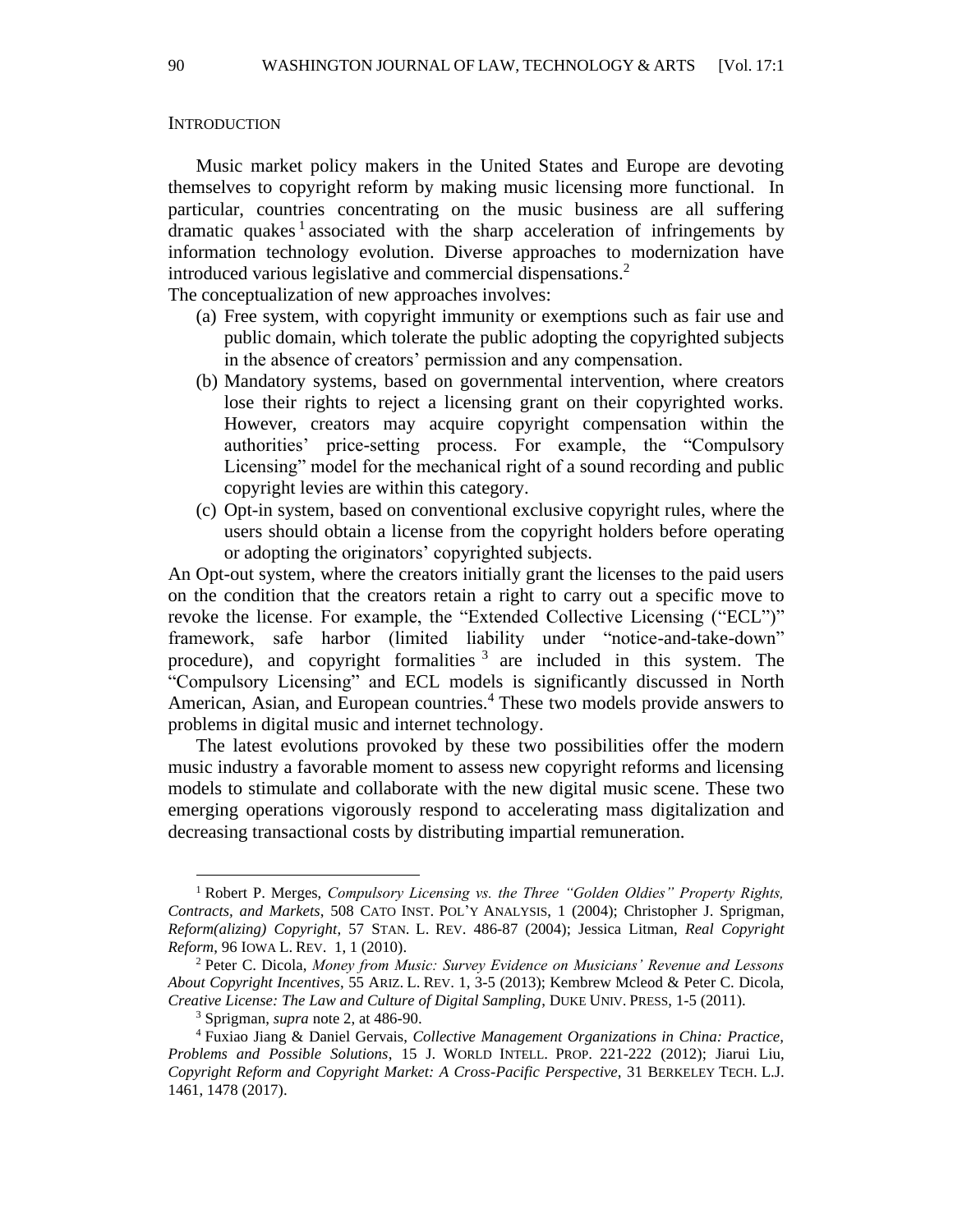According to present legislative mechanisms, artistically expressive creations are regularly guarded by the copyright regime. <sup>5</sup> Prospective consumers of creative works should acquire a license from the owners of the copyright before employing the original works in a new creative and transformative process.<sup>6</sup> The idea of compensating copyright owners for unlicensed conduct originated in property rights.<sup>7</sup>

 In contrast, the compulsory license model is built for different purposes and goals. In this model, the owners of copyright lack the advantageous power to counteract unlicensed uses. Prospective users can skip obtaining the rightsholders' permission and prevail with an adequate license by committing to the designated rate. 8

 In China, the 2012 Copyright Reform Proposal led to an adverse reaction. The local music community expressed concerns that the new compulsory licensing model would be likely to dishonor the exclusivity of copyright and remove the rights of compensation on copyrighted material. <sup>9</sup> On the other hand, technological enterprises such as Tencent, Baidu, and Alibaba tend to support this copyright reform. 10

 Although the press and public information are governed by the central administration, surprisingly, these disputes around governmental copyright legislation were widely discussed in the mass media.<sup>11</sup> Chinese news articles and reports described this opposition to copyright reform by the public sector as "arguable, fervent criticism, and urgent requests by the community."<sup>12</sup>

 This article aims to deal with three issues given this legislative background: (1) would further expansions of compulsory licensing or extended collective licensing cement the road to a convincing solution in Chinese copyright law to the issue of inefficient remuneration? (2) Should such reforms be demonstrated? And (3) how should such reforms be built in China's music market?

<sup>5</sup> Merges, *supra* note 1, at 1-2.

<sup>6</sup> Diane Leenheer Zimmerman, *Copyrights as Incentives: Did We Just Imagine That?*, 12 THEOR. INQ. IN LAW 40-42 (2011).

<sup>7</sup> Merges, *supra* note 1 at 1, 2-3.

<sup>8</sup> *Id.* at 3.

<sup>9</sup> Xianjin Tian, Fuxiao Jiang, Katherine C. Spelman, Daniel Gervais, Mark H. Wittow, & Trevor M. Gates, *Copyright Law of China,* IP PROTECTION CHINA, A.B.A., 242-43 (2017); Liu, *supra* note 4, at 1473- 74. The Chinese amendment in 2012 was criticized and regarded as a "too narrow-minded, short-sighted, geeky and in sentive to authors' interests" proposal. (not sure what this sentence in the footnote is saying, should we just delete after short sighted).

<sup>10</sup> Liu, *supra* note 4, at 1486.

<sup>11</sup> *Id.*

<sup>12</sup> Xianjin Tian et al., *supra* note 9, at 243-44.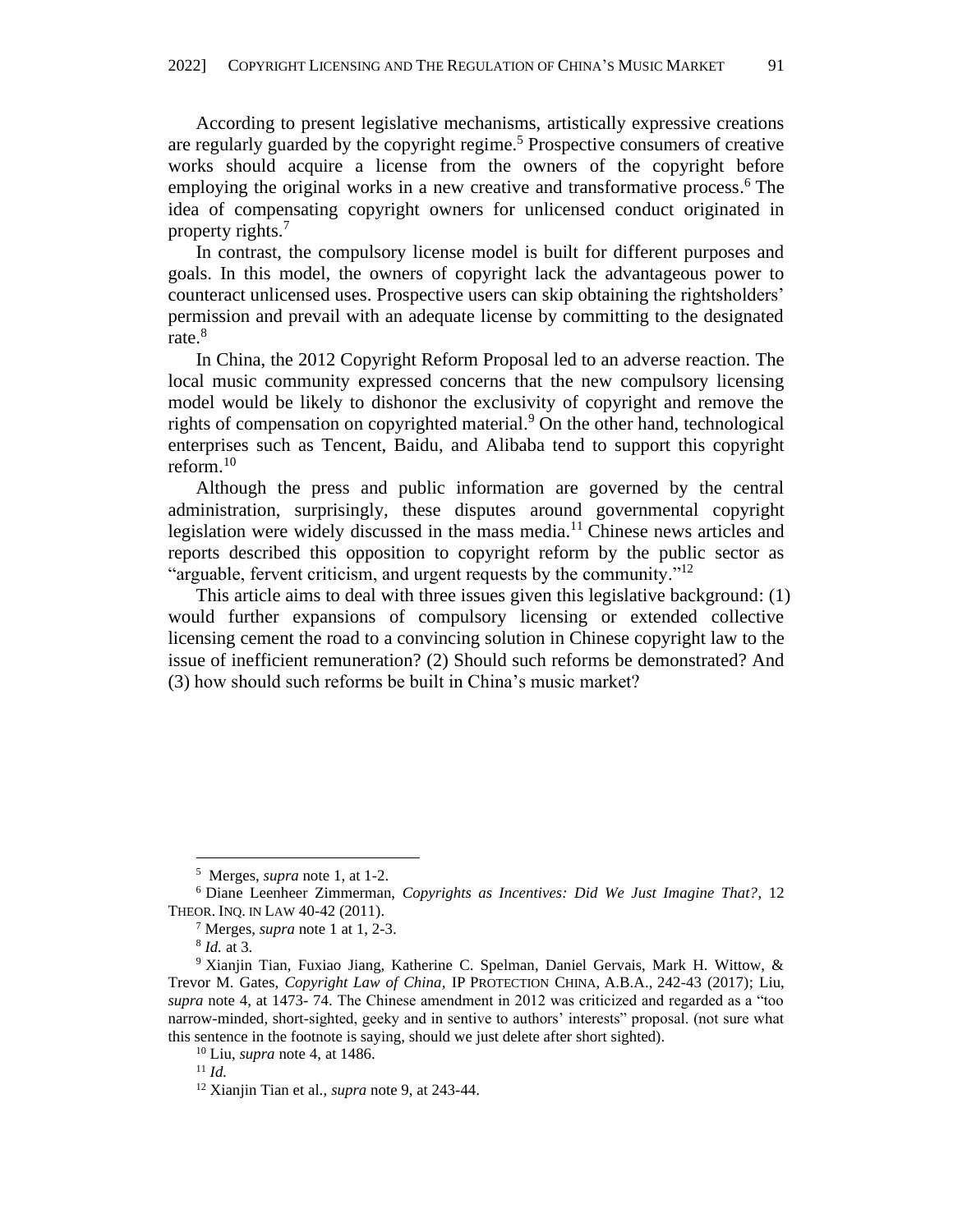# I. HISTORICAL BACKGROUND: SHAPING THE IDEOLOGY OF INTELLECTUAL PROPERTY RIGHTS

# *A. Modernization Under External and Internal Pressure*

 Scholars debate whether the notion of copyright has been in existence throughout China's historical progression. The Chinese law professor William Alford urges that, according to historical and cultural viewpoints, copyright in China is not the same as the abstraction of copyright in foreign countries.<sup>13</sup> On the other hand, several academics in China assert that early archives suggest that ageold China established a concept of copyright similar to that of the western countries' intellectual expression and protection. <sup>14</sup> Yet other Chinese law experts bridge this divide by understanding copyright legacy as two separate issues: (1) the safeguarding of creators' property and moral rights; and (2) protecting the technology and business of manuscripts printing, reproduction and distribution. 15 Accordingly, the evidence of copyright protection in ancient China's history is vague, haphazard, and highly related to governmental controls instead of humanity and consciousness.<sup>16</sup>

 Generally, the Chinese emperor authorized privileges on official and private publishing assignments to maintain centralized and feudal administration, censor heretical thoughts and dissenting voices, and educate the public on correct and permissible ideology. <sup>17</sup> In terms of modern legal philosophy, receiving this publishing privilege from Chinese royalty is contrary to authorizing rights and protection to intellectual property.<sup>18</sup> The faint copyright consciousness schooled by the Chinese monarchy is comparable to that of Great Britain, prior to the Statute of Anne.<sup>19</sup> The ancient Chinese empire shared the similar approach as faraway Great Britain in manipulating free expression and strengthening the monarchy's political governance through controlling the privilege of nationwide publishing.<sup>20</sup>

 Great Britain shook off the feudal system of publishing privilege with its first copyright act, the Statute of Anne (Copyright Act 1710).<sup>21</sup> In doing so, Great Britain reshaped intellectual protection and brought a notable modernization to

<sup>&</sup>lt;sup>13</sup> WILLIAM P. ALFORD, TO STEAL A BOOK IS AN ELEGANT OFFENSE: INTELLECTUAL PROPERTY LAW IN CHINESE CIVILIZATION 22-23 (1995).

<sup>14</sup> *Id.* at 23-24.

<sup>15</sup> *Id.* at 22-26; Liu, *supra* note 4, at 1473-74; Tian et al., *supra* note 9, at 152-57.

<sup>16</sup> *Id.*; ALFORD, *supra* note 13, at 25.

<sup>17</sup> *Id.* at 26; Zhao Xiao-sheng (趙曉生). *Zhongguo Gudai Zuizao de "Yinle Dachen" Shi Shui? (Who was the earliest "Music Minister" in ancient China?) [*中國古代最早的*"*音樂大臣*"* 是誰?*]*, MUSIC LOVER (音樂愛好者), Vol. 3, 8-9 (1993).

<sup>&</sup>lt;sup>18</sup> RICHARD E. CAVES, CREATIVE INDUSTRIES: CONTRACTS BETWEEN ART AND COMMERCE 310 (1st ed. 2000).

<sup>19</sup> AL KOHN & BOB KOHN, KOHN ON MUSIC LICENSING 4-5 (4th ed. 2010).

<sup>20</sup> Molly Shaffer Van Houweling, *Author Autonomy and Atomism in Copyright Law*, 96 VA. L. REV. 549, 560 (2010).

 $^{21}$  *Id.* at 561-62.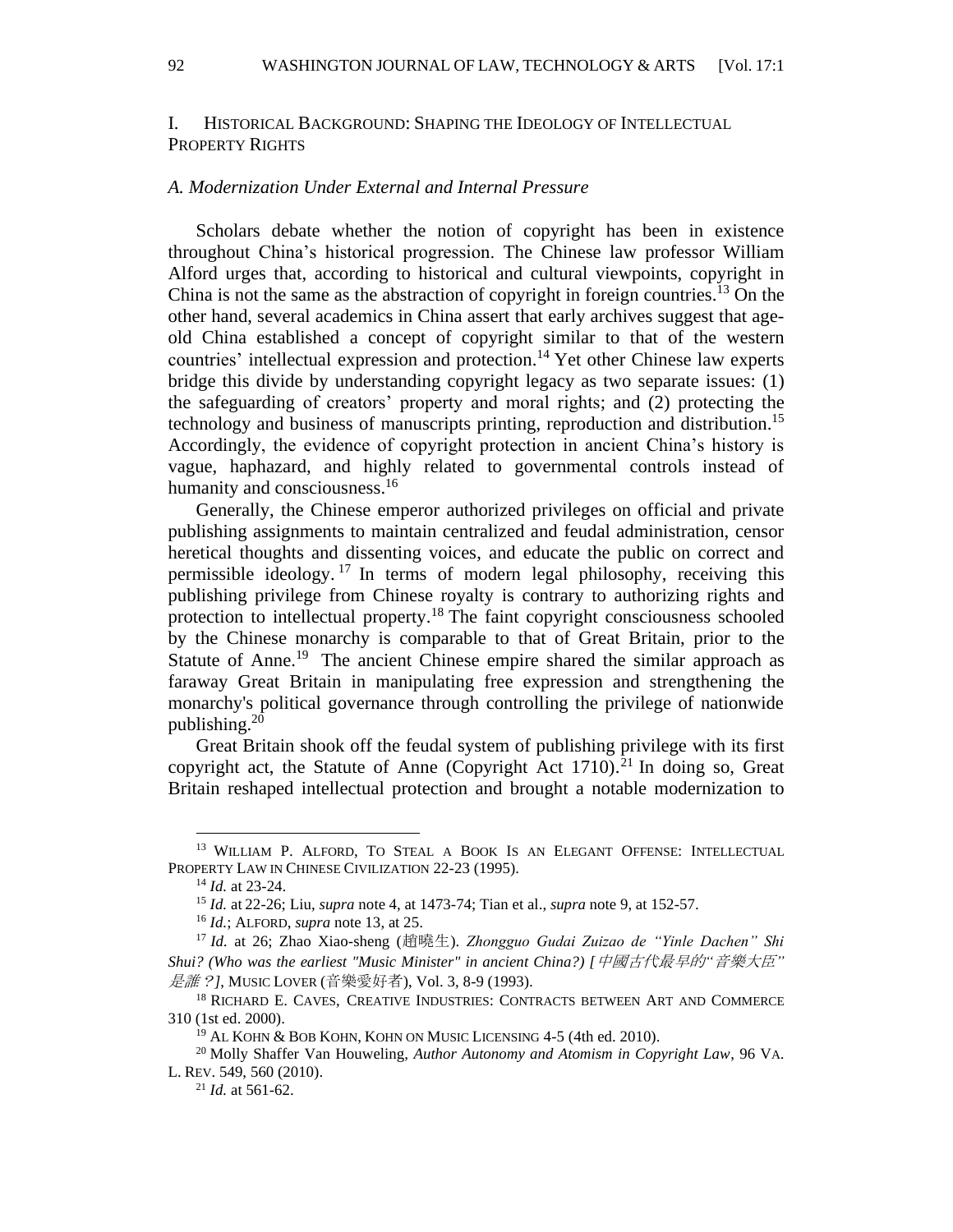western copyright institutions.<sup>22</sup> Even so, because of geographical boundaries and cultural gaps, such new reform of the intellectual cordon was not transported and incorporated into monarchical Chinese society. <sup>23</sup> As a result, ancient China retained its weak and inadequate system to safeguard authors' intellectual property. 24

# *B. External Pressure: Wars and International Treaties*

 Following the two Anglo-Chinese Wars initiated by Great Britain and France in 1840 and 1856, respectively, Chinese society was forced to accept a number of discriminatory international treaties due to foreign invasion. <sup>25</sup> The asymmetrical treatment of China as a result of these treaties further subsumed several ancient Chinese states and cities into colonial territories and subjugated their sovereignty.<sup>26</sup> In particular, the establishment of "extraterritoriality" and "most favored nation treatment" generated extraordinary trading pressure and openness to the previously restricted feudal Chinese market. <sup>27</sup> Foreign countries agreed to leave China on the condition that the monarchy constructed competent and constructive mechanisms of legal protection and enforcement more in line with their own.<sup>28</sup>

 It is generally believed that because of "external" and "internal" pressure from the western power, the first Chinese copyright law was established in 1910. <sup>29</sup> Although this initial proposal made a limited first move, the impact of foreign influence arbitrarily broke China's closed system by imposing international treaties linking China to the global market economy.<sup>30</sup>

 The extensive invasions reminded China how advanced the western modern weapons were at that time and spurred Chinese society to improve its conventional education and outdated science and technology. <sup>31</sup> Under the external and internal pressure, the Chinese empire of the Qing Dynasty launched a series of modernizations, known as the Self-Strengthening Movement (自強運動) and the Wuxu Reform (戊戌變法), emphasizing economic, educational, military, political, social, and administrative frameworks. <sup>32</sup> The modernizations also aimed to facilitate mental permanence and state power. <sup>33</sup> The essential foundation to continue these reforms would be efficient, competent, and advanced legal

<sup>22</sup> David Herlihy & Yu Zhang, *Music Industry and Copyright Protection in the United States and China*, 1 GLOBAL MEDIA AND CHINA 390, 391-93 (2016).

<sup>23</sup> Tian et al., *supra* note 9, at 152-53.

<sup>24</sup> ALFORD, *supra* note 13, at 27.

<sup>25</sup> Herlihy & Zhang, *supra* note 22, at 395.

<sup>26</sup> Tian et al., *supra* note 9, at 153.

<sup>27</sup> Herlihy & Zhang, *supra* note 22, at 394.

<sup>28</sup> Tian et al., *supra* note 9, at 152-53.

<sup>29</sup> ALFORD, *supra* note 13, at 22-23.

<sup>30</sup> *Id.* at 23-24.

<sup>31</sup> *Id.* at 24-25.

<sup>32</sup> Herlihy & Zhang, *supra* note 22, at 394.

<sup>33</sup> *Id.* at 394-95.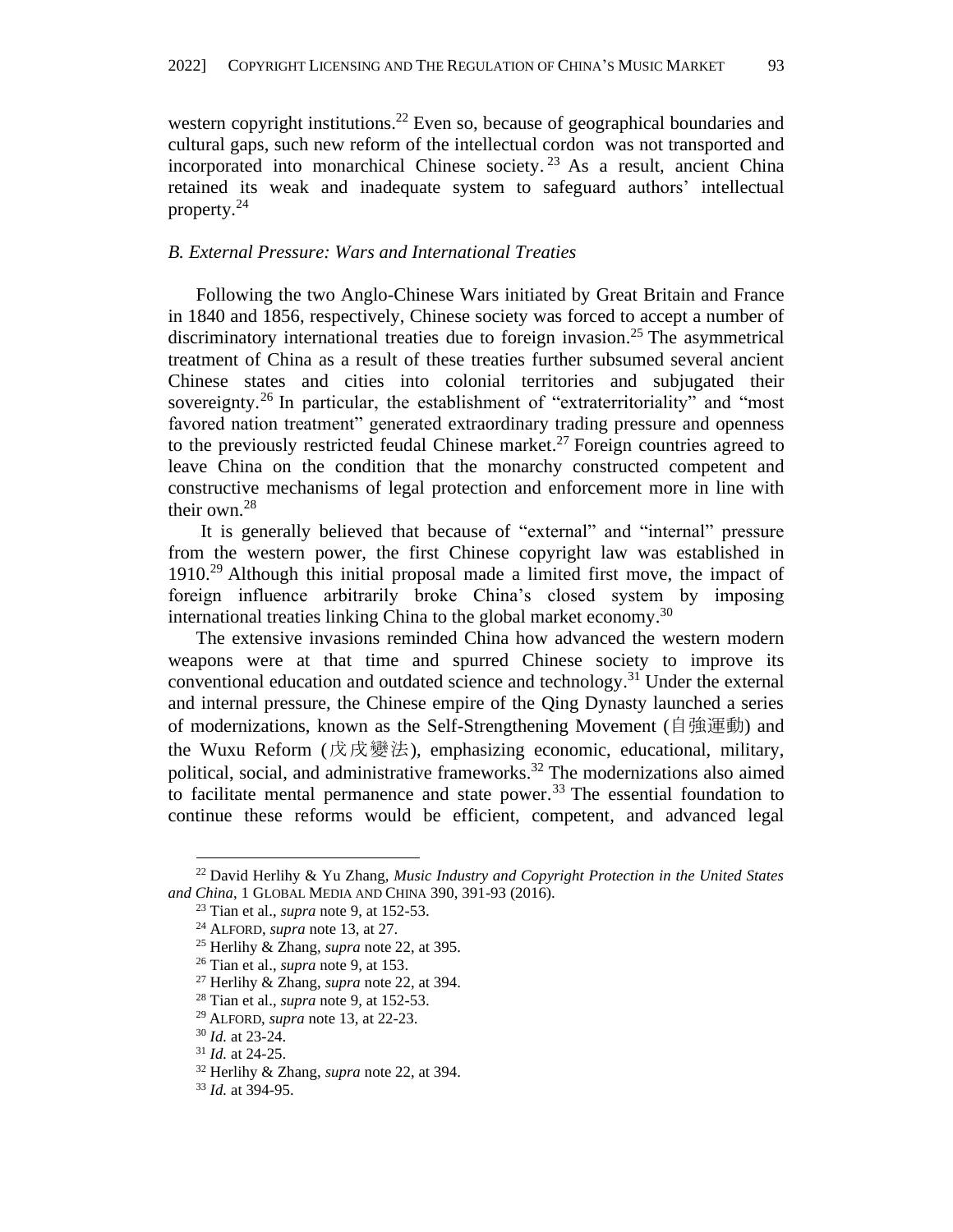institutions. Therefore, against the background of a sharp evolution in printing and the spread of technology, the concept of intellectual property protection and enforcement in Chinese society can be traced from the late Qing Dynasty. This concept started to shield copyright of composers and performers. The Great Qing Copyright Law formed a nascent copyright institution. This was a crucial beginning in the Chinese copyright chronicle.<sup>34</sup>

 After the Chinese Revolution of 1911 (辛亥革命), the monarchical and feudal Chinese society was transformed into the modern and democratic Republic of China (ROC). In 1928, the Kuomintang of China (KMT) ratified the Copyright Law, which was approximately comparable to the Great Qing Copyright Law.<sup>35</sup> After the Chinese Civil War (國共內戰), as the KMT failed to maintain its governance in mainland China, the People's Republic of China (PRC) took over and built its communist legal institutions but did not put its energy towards modernizing the copyright law at first.<sup>36</sup> Once Deng Xiaoping (鄧小平) started to reconnect China to the global market, a series of Chinese Economic Reforms (改 革開放) were implemented and were driven by the international supply chain.<sup>37</sup> At this stage of modernization, as requested by the U.S. government to comply with the Universal Copyright Convention (UCC), China participated in the Convention Establishing the World Intellectual Property Organization. <sup>38</sup> In 1985, China announced it would establish the National Copyright Administration of the People's Republic of China (NCAC) to implement and enforce modern copyright protection. 39

 China's international impact and economic progress motivated the legislation and administration and made its' copyright system more modern. The first Copyright Law of the People's Republic of China entered into force in 1990. 40 Generally, it is believed that the PRC Copyright Law was shaped and inspired by continental Europe's civil law system.<sup>41</sup> Uniquely, the PRC copyright law system includes both moral rights and economic rights, considering both the author's rights to the original work and their related rights (neighboring rights) regarding performances, phonograms and broadcasts.<sup>42</sup> At the same time, China began to engage with international copyright organizations. In 1992, China joined UCC and the Berne Convention.<sup>43</sup> In response to a thriving global market of phonogram sales, in 1993, China joined the Convention for the Protection of

<sup>34</sup> Tian et al., *supra* note 9, at 153.

<sup>35</sup> *Id.* at 153-54.

<sup>36</sup> Tian et al., *supra* note 9, at 152-53; Herlihy & Zhang, *supra* note 22, at 394-95.

<sup>37</sup> Tian et al., *supra* note 9, at 154; Herlihy & Zhang, *supra* note 22, at 395.

<sup>38</sup> Herlihy & Zhang, *supra* note 22, at 395; Tian et al., *supra* note 9, at 154.

<sup>39</sup> Tian et al., *supra* note 9, at 153-54.

<sup>40</sup> *Id.* at 154-55.

<sup>41</sup> *Id.*

<sup>42</sup> *Id.* at 155.

<sup>43</sup> *Id.* at 155-56; Stephanie L. Sgambati, *China's Accession to the Berne Convention: Bandaging the Wounds of Intellectual Property Piracy in China*, 3 FORDHAM INTELL. PROP. MEDIA & ENT. L.J. 139, 140 (1992).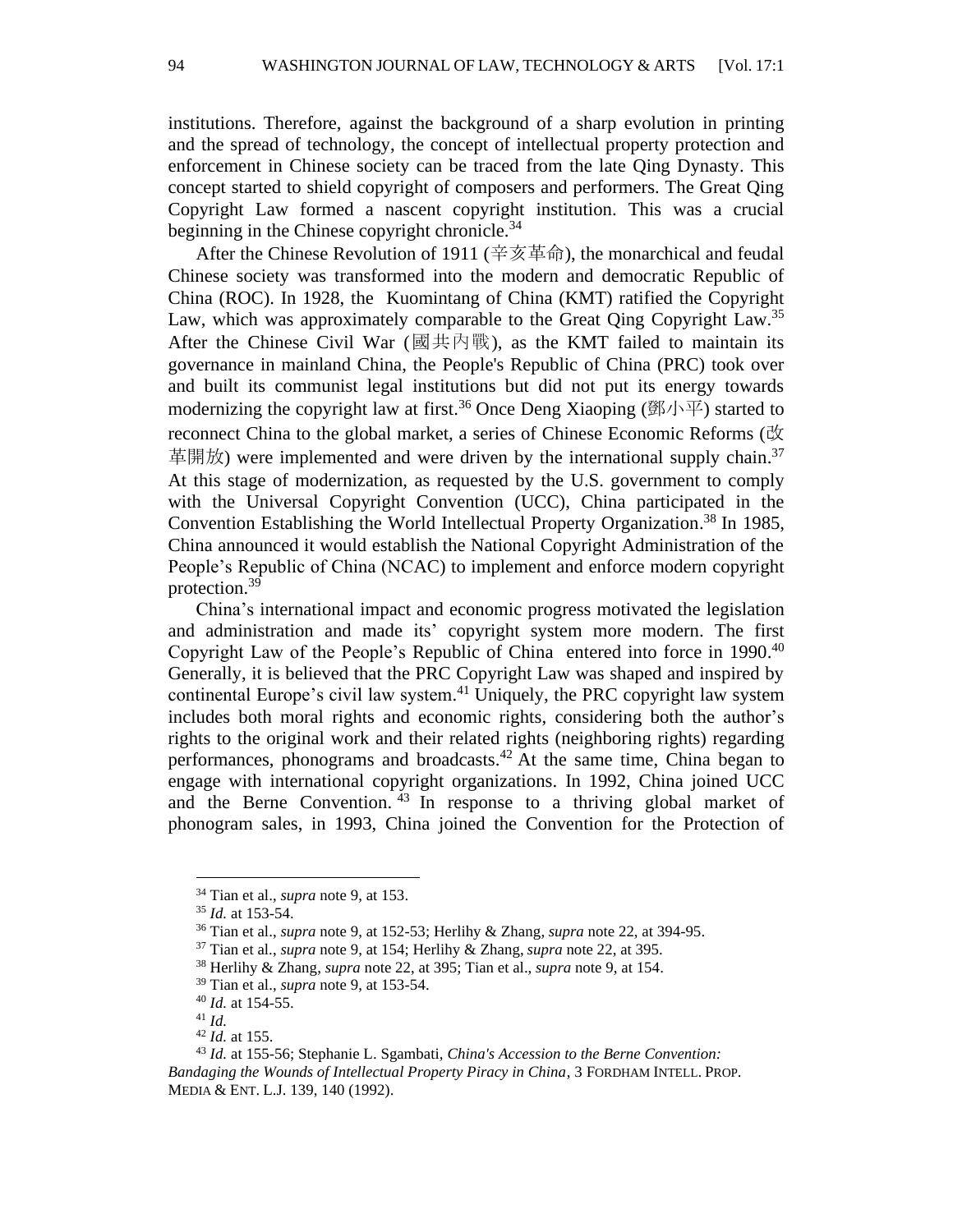Producers of Phonograms. <sup>44</sup> Since December 11th, 2001, China has been a member of the World Trade Organization (WTO).<sup>45</sup> In order to comply with the minimum standards of the Agreement on Trade-Related Aspects of Intellectual Property Rights (TRIPS) and the international trading exercises, China launched a series of reforms on copyright legislation and practices.<sup>46</sup> As a result of their international involvement, the Chinese government enacted the first copyright amendment in 2001 and a second amendment in 2010.<sup>47</sup>

# *C. Internal Incentives: Legal Litigations and Cultural Consensus*

 Although China's population is 1.411 billion, the largest of any country in the world, its music market is relatively small and undeveloped. For example, according to the 2019 International Federation of the Phonographic Industry (IFPI) Annual Global Music Report, China ranked only as the seventh largest music market in 2018 in spite of rising internet usage and an established online payment systems which contributed indirectly to China's digital music market growth. <sup>48</sup> While streaming businesses have become the biggest players in the United States music market,<sup>49</sup> Chinese QQ Music's valuation per subscriber was five times that of Spotify in 2016. <sup>50</sup> To put QQ Music's valuation in context, the total Chinese transaction market is 41% of the total United States transaction market whereas the Chinese music market is merely 1.5% of the United States' market. 51

| 01 | <b>USA</b> | 06 | South Korea   |  |
|----|------------|----|---------------|--|
| 02 | Japan      | 07 | China         |  |
| 03 | UK         | 08 | Australia     |  |
| 04 | Germany    | 09 | Canada        |  |
| 05 | France     | 10 | <b>Brazil</b> |  |

**Table 1**:**2018 Top Ten Music Markets** <sup>52</sup>

 It is also worth noting that China's GDP is about 60% of that of the United States, whereas the Chinese music market is merely 10% of the United States

<sup>44</sup> Tian et al., *supra* note 9, at 155-56.

<sup>45</sup> *Id.*; Herlihy & Zhang, *supra* note 22, at 395.

<sup>46</sup> Tian et al., *supra* note 9, at 156.

<sup>47</sup> *Id.*; Xiao Xiong-lin (蕭雄淋), *Zhongguo Dalu Zhezuoquanfa Xiuzheng Caoan Di 2 Gao de Ruogan Wenti (Some Issues Concerning the Second Amendment Draft of the Copyright Law in China) [*中國大陸著作權法修正草案第二稿的若干問題*]*,INTELLECTUAL PROPERTY RIGHTS JOURNAL (智慧財產權月刊), Vol. 173, 5-6 (2013).

<sup>48</sup> INT'L FED'N OF THE PHONOGRAPHIC INDUS., IFPI GLOBAL MUSIC REPORT 2019: STATE OF THE INDUSTRY 13 (2019) [hereinafter IFPI REPORT 2019].

<sup>&</sup>lt;sup>49</sup> THE RECORDING INDUS. ASS'N OF AM., 2015 U.S. CONSUMER MUSIC PROFILE (2015).

<sup>50</sup>Mark Mulligan, *Is QQ Music Worth \$10 Billion*?*,* MIDIA (Sep. 7, 2017), https://www. midiaresearch.com/blog/is-qq-music-worth-10-billion.

<sup>51</sup> *Id.*

<sup>52</sup> IFPI REPORT 2019, *supra* note 48.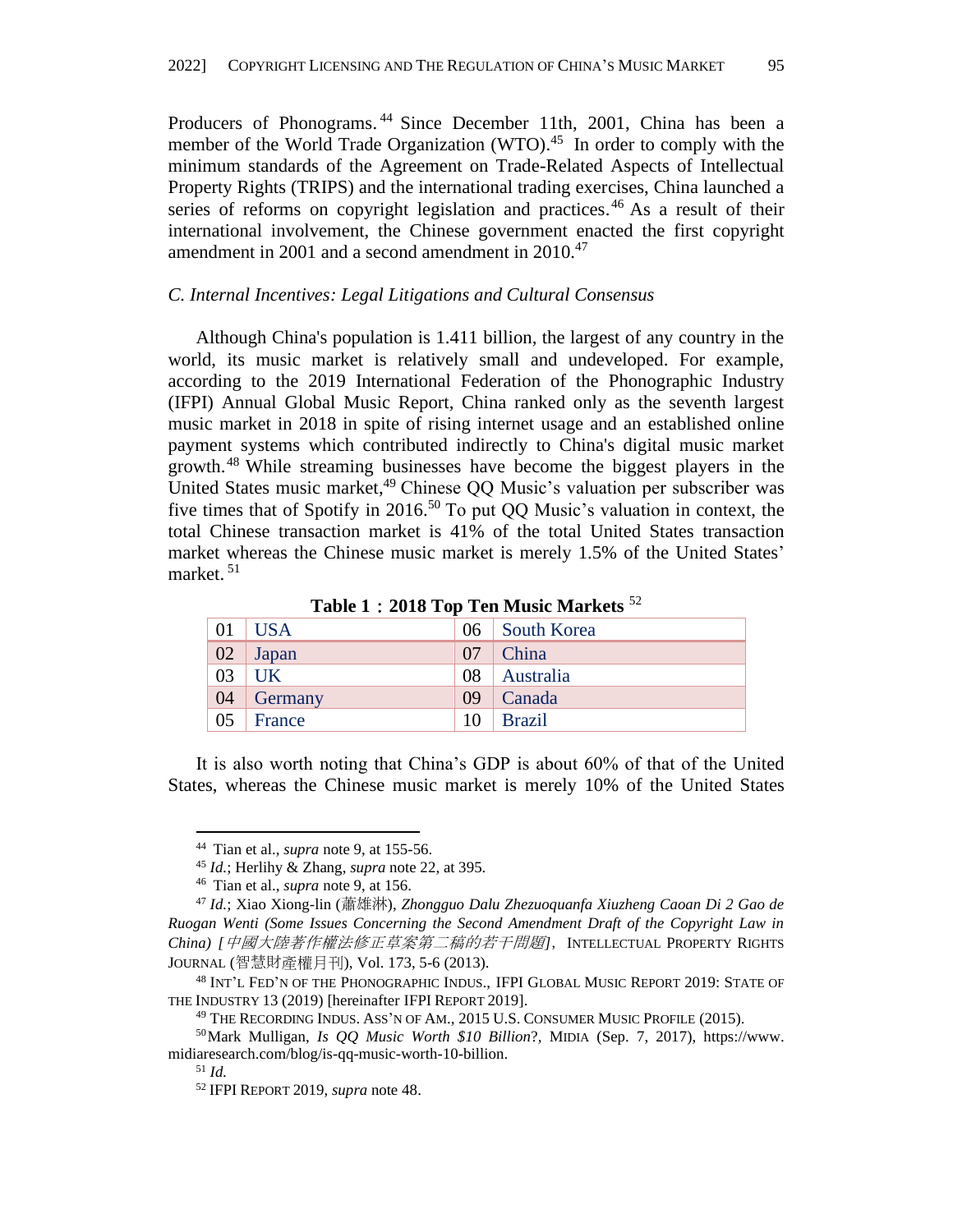market. <sup>53</sup> The Chinese music market is remarkably incommensurate with the entire market economy, although it is growing continuously in recent years.<sup>54</sup>





**Figure 2: Music Industry Revenue in the United States and China from 2015 to 2018**<sup>56</sup> (US\$ Millions)



 Jiarui Liu, *Copyright for Blockheads: An Empirical Study of Market Incentive and Intrinsic Motivation*, 38 COLUM. J.L. & ARTS 474, 543 (2015).

*Id.* 

 U.S. and China annual GDP from 2014 to 2017, THE WORLD BANK DATA BANK, https://databank.worldbank.org/reports.aspx?source=2 (under Variables select "World Development Indicators" under Database; "United States" and "China" under Country; "GDP (current US\$)" under Series; and "2014," "2015," "2016," and "2017" under Time; then click the "Apply Changes" option).

 THE RECORDING INDUS. ASS'N OF AM. (RIAA), *supra* note 52; PWC CN, CHINA ENTERTAINMENT AND MEDIA OUTLOOK 2016-2020 55 (Nov. 2016), https://www.pwccn. com/en/entertainment-media/em-china-outlook-nov2016.pdf (Statistics recompiled by author).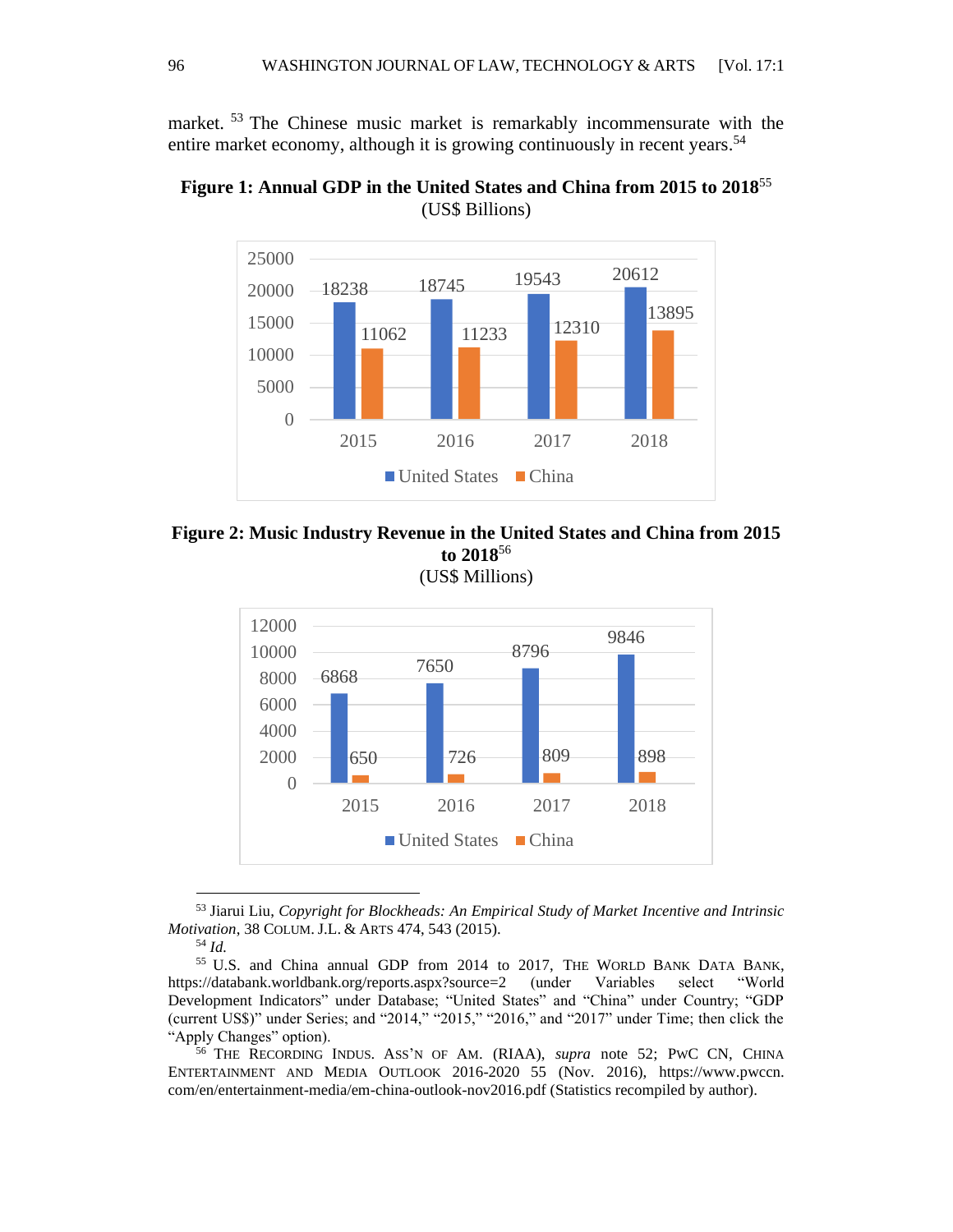When discussing the completely different development of the music markets of the United States and China, it is meaningful to review both the empirical results as to whether copyright law protects music creators and the practical legal problems now faced by the Chinese music market. Recent statistics by King  $\&$ Wood Mallesons Legal Miner (金杜律師事務所法律研究院) suggest an increasing number of disputes around copyright ownership and commercialization of audiovisual works. <sup>57</sup> There was a considerable leap in the number of copyright ownership disputes in 2017. <sup>58</sup> Between 2013 and 2016, there were less than 10 cases per year; however, in 2017, the number of cases rose suddenly to 130.<sup>59</sup> Moreover, copyright licensing disputes make up the largest category of cases related to copyright contracts, constituting 55.75% of the total cases, while the growth rate of copyright ownership issues is 524%, making it the most frequently cited cause of action. <sup>60</sup> This phenomenon points out that disputes regarding copyright ownership in the audiovisual industry have been upgraded to a crisis level. In addition, this report indicates that digital technology has made the trend of collective works turn into a complicated issue for the judicial courts in China. Thus, strengthening the accuracy of information about copyright ownership will be essential for the efficient functioning of the licensing process. Helping judges draw a clear line to identify the accurate copyright owners and safeguard their copyright remuneration will be a valuable task for the current Chinese audiovisual industry. 61

 The most common types of infringement claims are over information network dissemination rights of other works (4,593 cases), downloading or forwarding of videos of others without prior consent (2,397 cases), and the failure of a platform to comply with the rule of "Notification-Remove" or the "Red Flag Principle  $(1,466 \text{ cases})$ .<sup>62</sup> Between 2013 and 2017, the overall copyright damage awards concerning audiovisual programs reached 715,928,667 RMB. <sup>63</sup> The greatest damage awarded to an individual case is 27,426,152 RMB, however, the average damage awarded by the courts is merely 15,665.49 RMB.<sup>64</sup> The three courts awarding the greatest average damages are the Third Intermediate People's Court of Beijing, the Tianjin First Intermediate People's Court, and the High People's

<sup>57</sup> KING & WOOD MALLESONS LEGAL MINER (金杜律師事務所法律研究院), Shiting Jiemu Zhezuoquan Sifa Baohu Shiwu Zongshu ji Daziliao Fenxi Baipishu, (視聽節目著作權司法保護 實務綜述及大資料分析白皮書) [White Paper for a Practical Overview and Big Data Analytics of Judicial Precedent for Copyright Disputes in Audiovisual Programs], 1-3 (Mar. 7, 2019),

<sup>58</sup> *Id.* at 3-4.

<sup>59</sup> *Id.* at 4-5.

<sup>60</sup> *Id.* at 5-6.

<sup>61</sup> *Id.* at 6; Beijing IP House Network Technology Co., Ltd.(北京知產寶網路科技發展有限 公司), *Yingshi Hangye Zhihui Caichanquan Anjian Ziliao Fenxi Baogao* (*Statistical Analysis Report on Intellectual Property Cases in the Film and Television Industry)* [影視行業智慧財產權 案件資料分析報告(2016.7-2017.6)], 6, 8 (2017).

<sup>62</sup> *Id.* KING & WOOD MALLESONS LEGAL MINER, at 6-7. <sup>63</sup> *Id.* at 7.

<sup>64</sup> *Id.* at 8-9.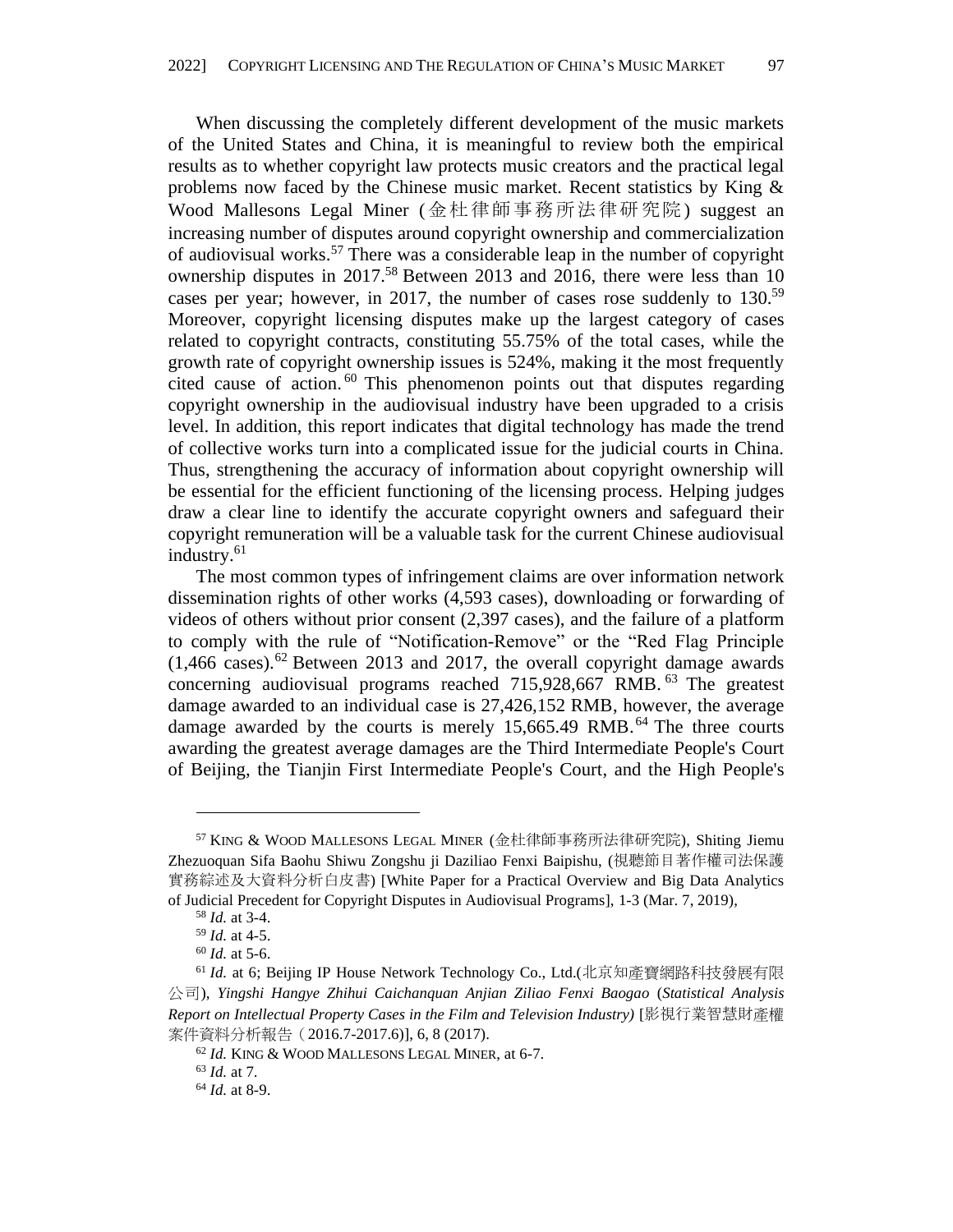Court of Shaanxi Province. 65

 Overall, the importance of increasing the commercialization of intellectual property and pushing for copyright reform around technological impacts on audiovisual media is revealed in several previously discussed articles: the New State Council Decision on Intellectual Property Strategy For China as a Strong IP Country and Forecasting the Impact of the Third Plenum on IP Adjudication. 66 The substantial increase of copyright infringement disputes over audiovisual media demonstrates continuing problems with on-line infringements of Usergenerated Content (UGC), Generated Content (GC), Professional User Generated Content (PUGC), and Internet Service Providers (ISP). It also demonstrates that the legal arguments over copyright categories, attribution, mechanisms for addressing copyright infringement and liability, and the burden of proof and evidence are still the most notable fundamental aspects of the legal system for Chinese courts and relevant audio-visual media businesses in China.

#### *D. Noticeable Consumer Behavior and Rising Economic Potentials*

The consistent growth of the music market in the  $21<sup>st</sup>$  Century necessitates essential legal reform and continuous, innovative breakthroughs of digital technologies. <sup>67</sup> Based on the ethical and, historically, political controls, musical expression and production in the Chinese market is primarily for preserving cultural traditions and passing meaningful rhythm across generations. Nevertheless, dramatic developments in technology and the global economy have spurred the Chinese music market to consider increased copyright protection.

 For the Chinese music market, two important current phenomena are the noticeable changes in consumer behavior and a technology-led boost in economic potential for the market. In some future trend assessments, China is predicted to create about 25% revenue growth in the coming five years.<sup>68</sup> As the main digital music format changes all around the world, annual music revenue from downloads will stay steady and even decrease slightly and gradually.<sup>69</sup> In contrast, streaming music has become the more profitable and prevalent method of music distribution, which means developments in digital technology have twisted habits of receiving music content dramatically, and China is not an exception. As the shift towards digital distribution, particularly streaming, continues, China, as the

<sup>65</sup> *Id.* at 9-10.

<sup>66</sup> National Intellectual Property Administration, *Chronicle of Intellectual Property Strategies for China in Ten Years* (Jun. 6, 2018), http://www.sipo.gov.cn/ztzl/gjzscqzlgybbssszn/sznjdbd/11 25007.htm; *Forecasting the Impact of the Third Plenum on IP Adjudication*, CHINA IPR (Dec. 10, 2013), https://chinaipr.com/2013/12/10/forecasting-the-impact-of-the-third-plenum-on-ipadjudication/.

<sup>67</sup> John Fangjun Li & Guy Morrow, *Strategic Leadership in China's Music Industry: A Case Study of the Shanghai Audio Visual Press*, *in* ARTS LEADERSHIP: INTERNATIONAL CASE STUDIES 83-95 (Jo Caust ed., 2013); Liang Chen, *China's Creative Industries: Copyright, Social Network Market and the Business of Culture in a Digital Age*, 15 NEW MEDIA & SOC'Y, 157, 157-58 (2013); Sgambati, *supra* note 43, at 150-53.

<sup>68</sup> IFPI REPORT 2019, *supra* note 48.

<sup>69</sup> *Id.*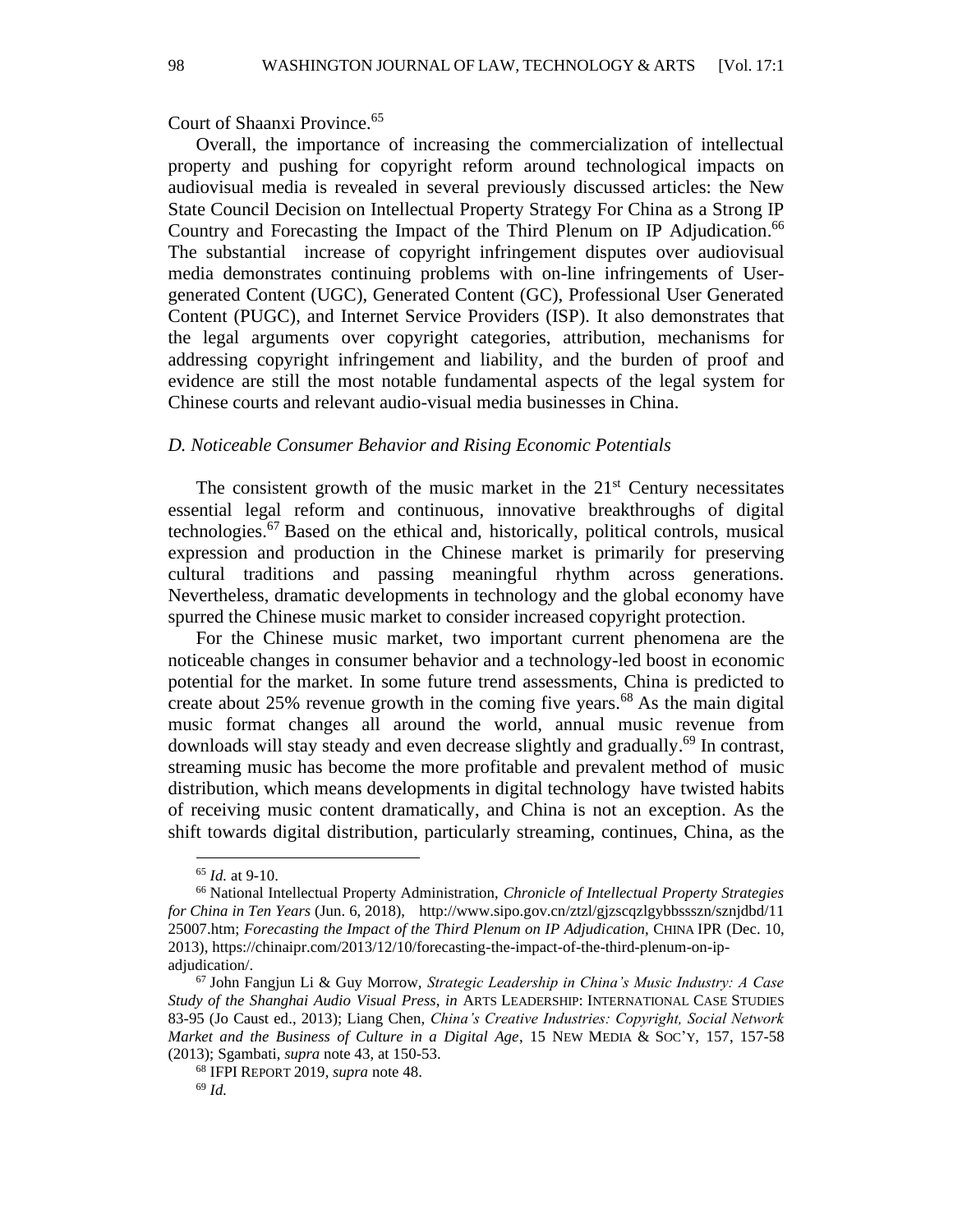largest source of end consumers, will require a reasonable licensing system protective of the rights of its musical creators. Moreover, China continually has more consumers of digital music than other regions, and that means that the establishment of a reasonable licensing system will deeply affect Chinese creators' music copyright protections.



**Figure 3: Major Channels for Music Access in China**<sup>70</sup>





<sup>70</sup> Liu, *supra* note 53, at 467, 543 (Figure 19).

<sup>71</sup> *Digital Media Report 2019 –Digital Music*, STATISTA, 1, 5 (Apr. 2019), https://www .statista.com/study/44526/digital-media-report/.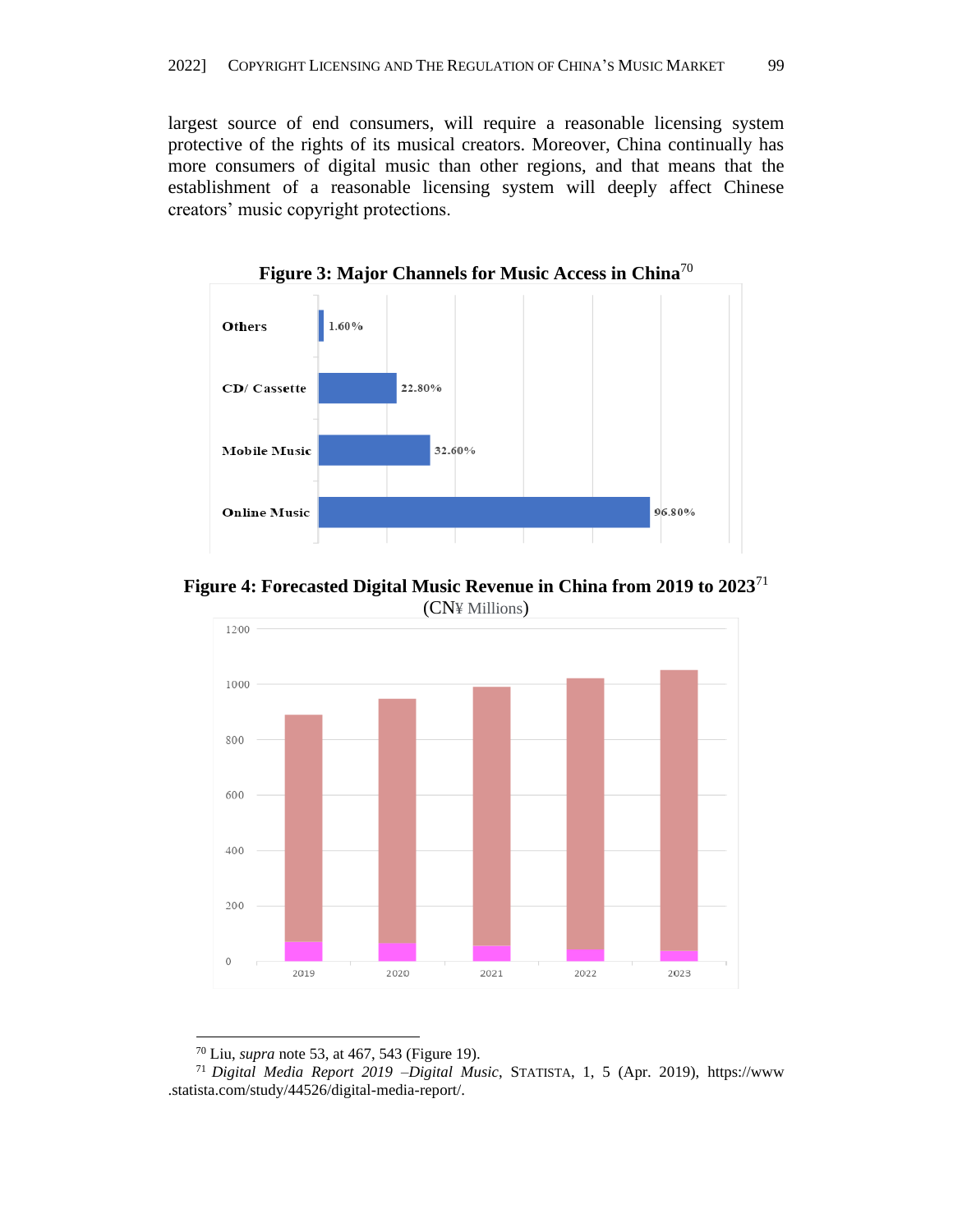

**Figure 5**:**Forecasted Number of Music Streaming Users by 2023**<sup>72</sup> (Millions)

 With an extensive consumer base for musical content, music creators in China should have higher expected revenue from the licensing system. However, music management organizations in China seem to lack an effective and reliable licensing and economic incentive procedure. Around 70% of Chinese musicians presently have experience with technological approaches, such as digital platforms and the internet,<sup>73</sup> but about 75% of them never received copyrightbased profit from digital platforms, or from an agent.<sup>74</sup>Among those who did earn money from the digital approach, almost half received less than 100 RMB (about 15 USD) per year. <sup>75</sup>In other words, when digital platforms (streaming media, music downloads, and Apps) become the main access mode for music creators and consumers, the environment of the music business and the licensing system will be faced with a new situation. It will require novel perspectives to encourage culturally creative behaviors with proper incentives and useful licensing models.

<sup>72</sup> *Id.* at 10.

<sup>73</sup> Jhang Fong-Yan ( 張豐豔 ), *Yinleren Shengcun Xiankuang yu Banquan Renzhi Zhuangkuang Diaocha Yanjiu Baogao (*音樂人生存現況與版權認知狀況調查研究報告*) [Research Team, the Status of Musicians' Survival and Copyright Cognition Report]*, COMMUNICATION UNIVERSITY OF CHINA (中國傳媒大學) SCHOOL OF MUSIC AND RECORDING ART (音樂與錄音藝術學院), 32-33 (2018).

<sup>74</sup> *Id.*

<sup>75</sup> *Id.*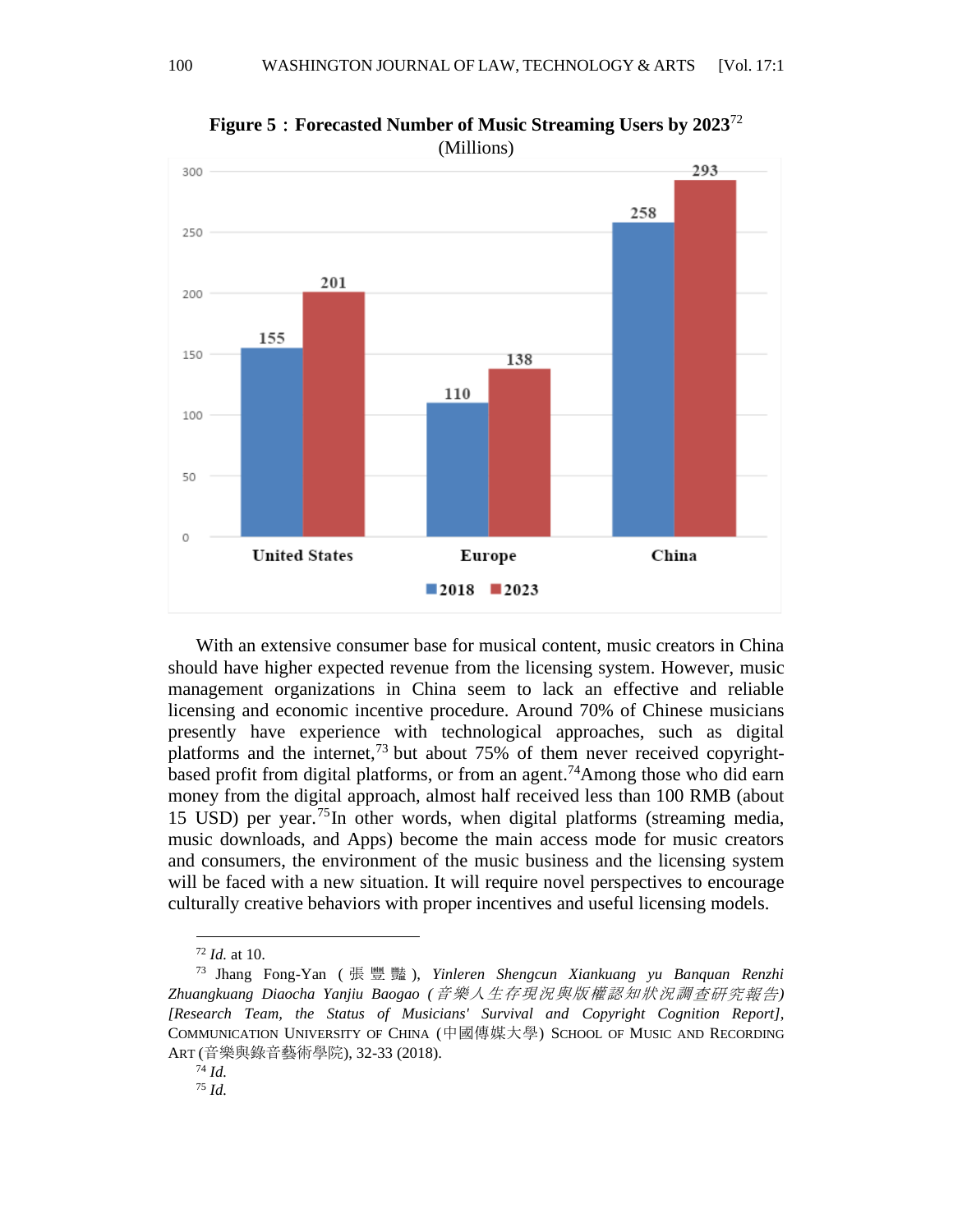

**Figure 6**:**Chinese Musicians' Earnings Position from Digital Platforms**<sup>76</sup>

 Several significant players in China like Tencent, Alibaba, and NetEase, continue to be criticized for the shortage of copyright categories, such as the robust protection of performance and broadcast rights for sound recordings.<sup>77</sup> Record labels and the Mandarin music industry consider these protections to be great economic compensation and incentive.<sup>78</sup> In particular, Tencent, China's

<sup>76</sup> *Id.* at 33.

<sup>77</sup> China Intellectual Property Information Network, *Record Labels Propose Copyright Law Amendment Again: Recording Producers Should Own Broadcasting and Public Performance Rights* (Mar. 29, 2018), [http://www.iprchn.com/Index\\_NewsContent.aspx?NewsId=107036.](http://www.iprchn.com/Index_NewsContent.aspx?NewsId=107036)

<sup>78</sup> IFPI REPORT 2019, *supra* note 48.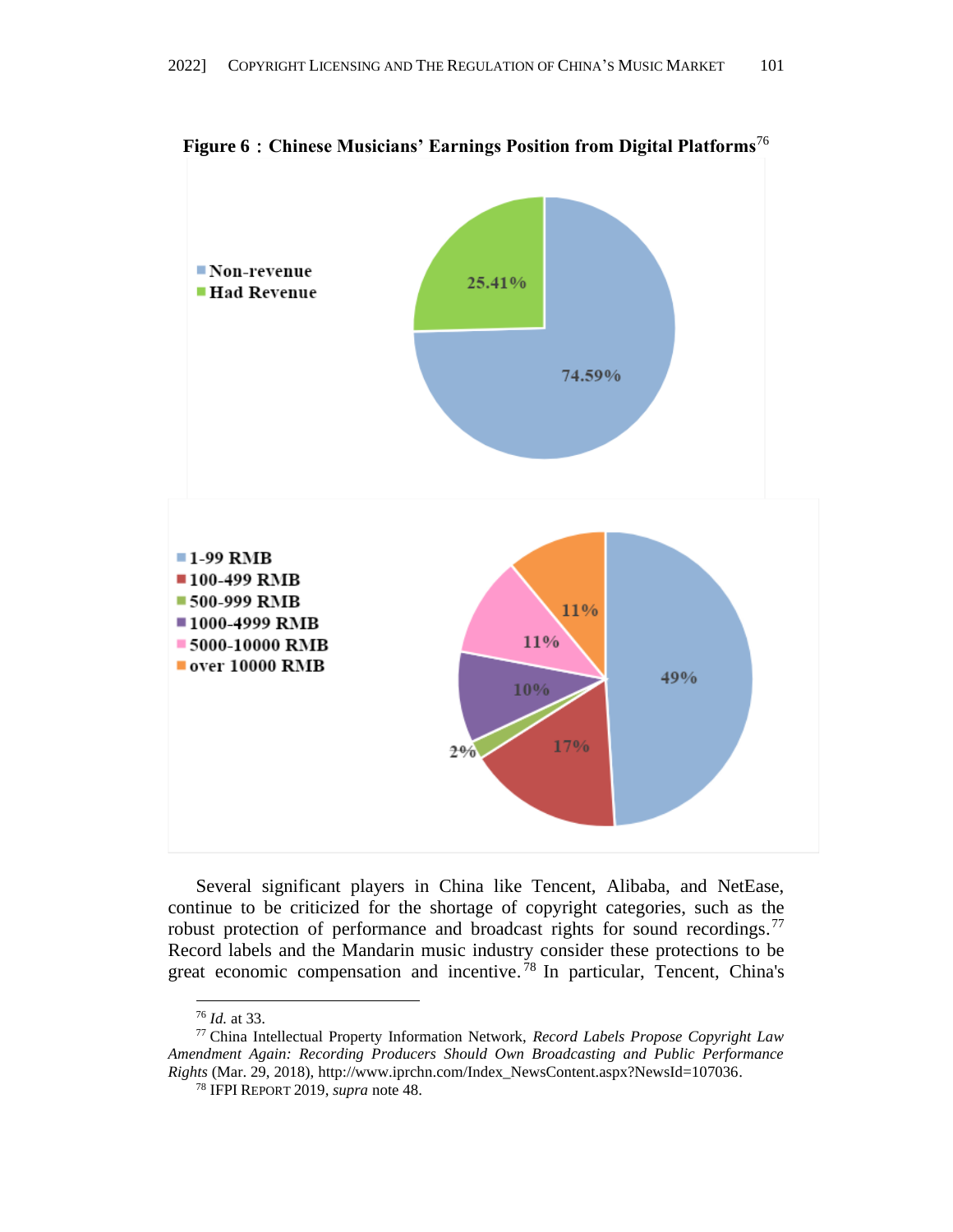biggest music streaming company, represents the cutting edge of Chinese technological enterprises, and is also the mothership of three national music streaming, companies, QQ Music (QQ 音樂), Kuwo (酷我音樂) and Kugou (酷 狗音樂).<sup>79</sup> In 2018, it had a strong grip on the market, claiming 800 million users, three times more than Spotify; however, only about four percent of those users pay for a subscription, as compared with 45 % on Spotify.<sup>80</sup>

 Market leader Tencent solidified its position when it dramatically consolidated the market by merging its repertoire with NetEase (網易), the other prevailing competitor in the Chinese digital music market. This collaboration will actually strengthen the dissemination and communication of the Mandarin music market's musical works and sound recordings since Tencent has also connected its music with other sizeable participants in Chinese music market, including iTunes,<sup>81</sup> Alibaba Music (阿里巴巴音樂),<sup>82</sup> Taihe Music Group (太合音樂集 團), <sup>83</sup> Changba (唱吧), <sup>84</sup> and Taiwan's KKBOX. 85

II. ESTABLISHING EFFECTIVE COPYRIGHT PROTECTION, ENFORCEMENT AND LICENSING SYSTEMS

 Theories of how to establish effective copyright protection, enforcement, and licensing systems move as quickly as the underlying technology fuels systemic change. The more thriving the Chinese digital music market is, the greater the gap between the encouraging music scene and real received economic payback. As some empirical investigations show, the main reason that over half of Chinese consumers search for free music sources instead of paid-for sources is that payment functions and procedures are not appealing or convenient.<sup>86</sup>

<sup>79</sup> INT'L FED'N FEDERATION OF THE PHONOGRAPHIC INDUS. (IFPI), Focus on China, *Global Music Report 2018: Annual State of the Industry,* 34 (2018); Herlihy & Zhang, *supra* note 22, at 396-97.

<sup>80</sup> *China's Tencent Music Jumps on U.S. Launch,* BBC NEWS.COM, (Dec. 12, 2018), [https://www.bbc.com/news/business-46544204.](https://www.bbc.com/news/business-46544204)

<sup>81</sup> Herlihy & Zhang, *supra* note 22, at 396-97; IFPI REPORT 2019, *supra* note 79. <sup>82</sup> *Id.*

<sup>83</sup> MIUI Music Reaches a Licensing Agreement with Taihe Music Group, CHINA MUSIC BUSINESS NEWS.COM (Mar. 4, 2018), [http://chinamusicbusinessnews.com/?p=1927.](http://chinamusicbusinessnews.com/?p=1927)

<sup>84</sup> CHANGBA, <https://changba.com/> (last accessed Mar. 23, 2021).

<sup>85</sup> INT'L FED'N FEDERATION OF THE PHONOGRAPHIC INDUS. (IFPI), *supra* note 79. 86*Id.*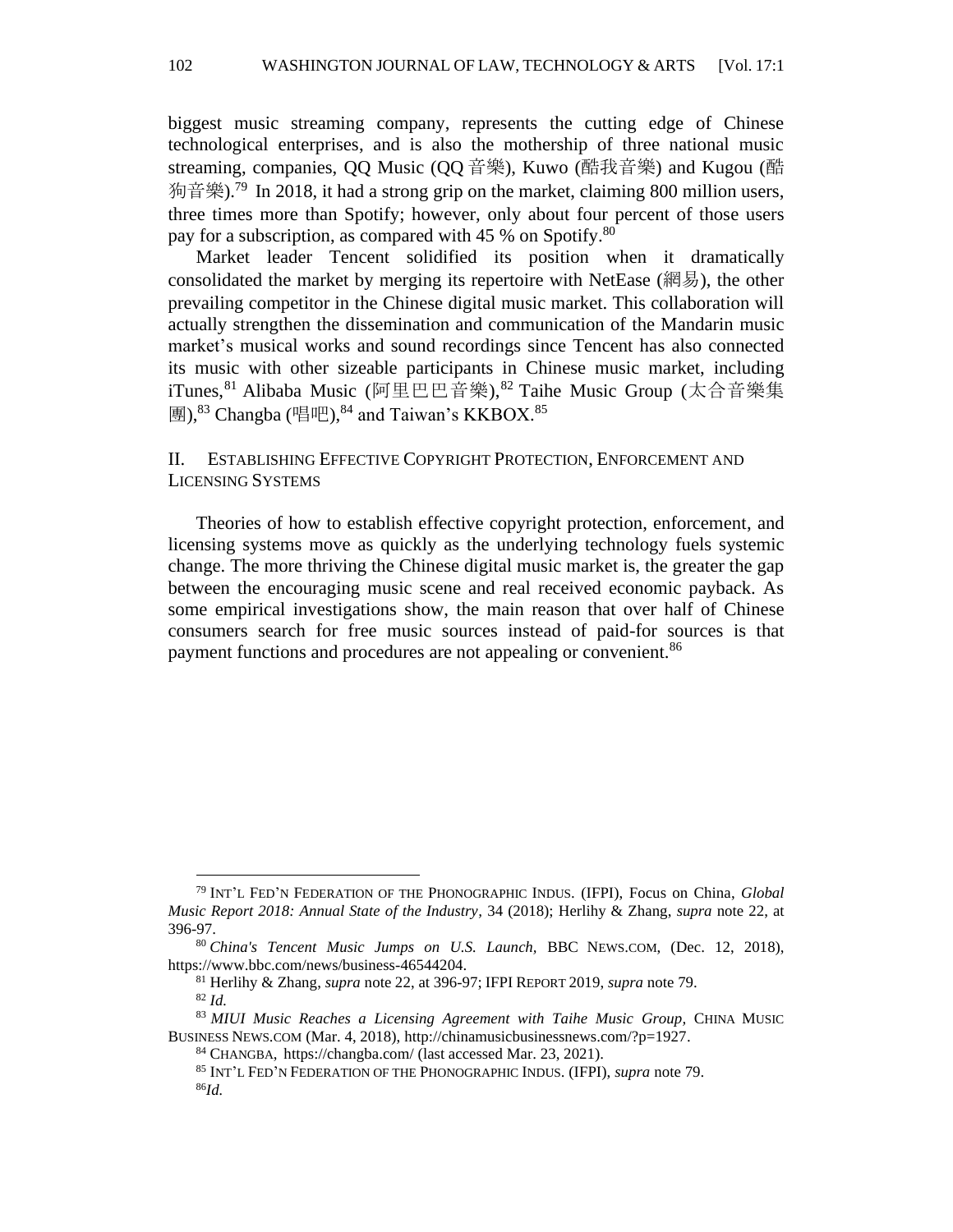

**Figure 7: Consumer Behavior When Required to Pay for Music that They Want to Listen to in China in 2016**<sup>87</sup>

**Figure 8: Reasons for Consumers Not to Pay for Online Music in China in 2016**<sup>88</sup>



<sup>87</sup> *Shuwei Yinle Daziliao Baogao*:*Zhongguo Xianmin Shouji Tingge Hangwei Jiemi (*數位音 樂大資料報告:中國線民手機聽歌行為揭秘*)* [*Digital Music Big Data Report: Chinese Music Users' Behaviors*], CHINA BIG DATA INDUSTRIAL OBSERVATION (CBDIO,中國大資料產業觀察) (May 20, 2016), http://www.cbdio.com/BigData/2016-05/20/content\_4950507.htm. <sup>88</sup> *Id*.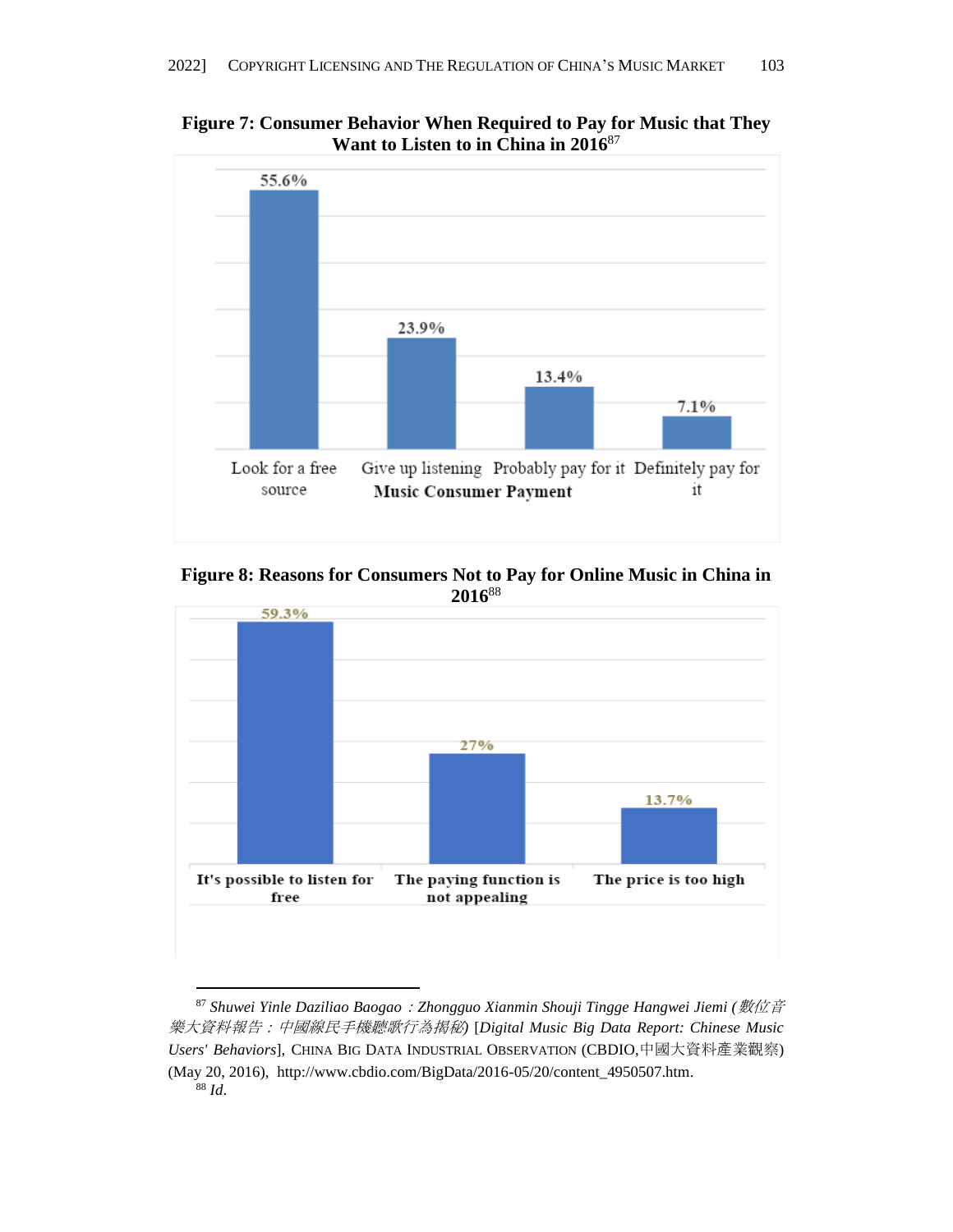The Chinese music market has become highly globalized and diverse. A paradox exists, as most Chinese music is produced for its domestic market, but it also interests audiences in the wider Asian and international spheres.<sup>89</sup> As we see, future music copyright issues are transnational and multicultural. Gigantic tech companies in China are working to make a virtual environment for music consumers to access interactive experiences with diverse audiences.<sup>90</sup> Compared to traditional music services, these new innovations will keep the audience in contact with each other, not just purely listening to music.<sup>91</sup> However, this new fashion will make the music market a more comprehensive and complicated industry. More issues related to young people and the regulations of digital content will be incorporated into the traditional music business.

 No one doubts that the music business in the Mandarin language is a significant part of the global market, which is characterized by dramatic expansion, confrontation, engagement, and changes. Mandarin music appeals to a divergent worldwide market, in contrast to the limited vision of the past several decades. Over the past decade, from the perspective of culture and technology, Chinese society has experienced a notable modernization movement regarding the importance of copyright protection and monetary reward, and this is powered by the execution of public policy, law, and regulation with the support of the musical community (i.e., music publishers, record labels, creators, collecting societies, and all related musical units).<sup>92</sup>

#### III. CRITICAL CONTROVERSIES IN CHINA'S MUSIC MARKET

#### *A. Copyright Amendment and Compulsory Licensing System*

2012 was a critical year for the Chinese music industry. The National Copyright Administration of the People's Republic of China (NCAC) announced a preparatory sketch for adding articles 46 and 48.<sup>93</sup> The new amendment of these two articles aims to enhance the efficiency of music licensing within the scope of China's copyright system.<sup>94</sup> In light of these two articles, music production companies were allowed to utilize music compositions and transfer them into sound recordings, provided that these music compositions have been published for more than three months. <sup>95</sup> This licensing progress can also be considered to be a "compulsory license" because it needs no approval from the individual music copyright holders or CMOs and has a fixed price set by the NCAC.<sup>96</sup> These two

<sup>93</sup> Tian et al., *supra* note 9, at 240-42.

<sup>89</sup> INT'L FED'N OF THE PHONOGRAPHIC INDUS. (IFPI), *supra* note 79.

<sup>90</sup> *Id.*

<sup>91</sup> *Id.* <sup>92</sup> *Id*.

<sup>94</sup> *Id.*

<sup>95</sup> Regulations on the Copyrights Collective Administration (RCCA), CHINA PATENT AGENT (H.K.) LTD. (promulgated by the State Council, Dec. 22, 2004, effective March 1, 2005) Art, 46 & 48.

<sup>96</sup> Tian et al., *supra* note 9, at 242.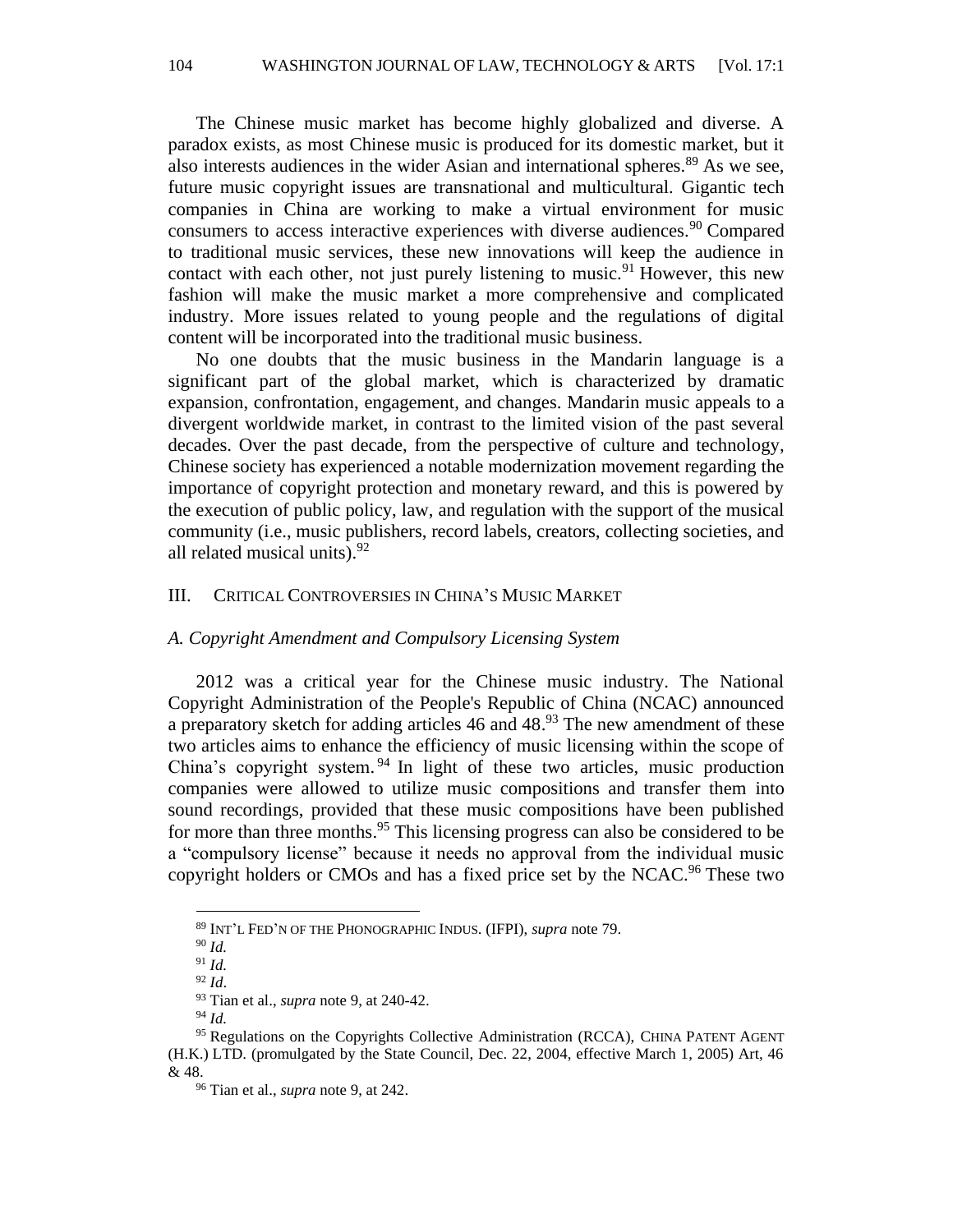new articles of amendments can be regarded as a further improvement in the foundation of the current article 40(3) of China's copyright act, and is comparable to section 115 of the US copyright law. In the new 2012 amendment, an Extended Collective License (ECL) is manifested in the specific article 60 of the Chinese Copyright Act.<sup>97</sup> This new step could be seen as a budding advancement of music licensing in the Chinese music industry. The ECL's opt-out system might also overturn the traditional licensing model in the Chinese music market and, therefore, facilitates discussions and negotiations between users and rights holders. 98

 Currently, there are several collecting societies taking charge of separate categories of copyrights. In terms of music works, the Music Copyright Society of China (MCSC) began in 1992 by specializing in the music composition license.<sup>99</sup> MCSC has been designed as a non-profit organization representing musical artists and rightsholders, serving to collect and distribute copyright-based revenue.<sup>100</sup> The MCSC is also the earliest established CMO approved by the Chinese government and the PRC Copyright Law Act.<sup>101</sup> The MCSC had obtained its membership in the International Confederation of Author and Composers Societies (CISAC) from 1994 and was a representative of the International Standard Musical Work Code (ISWC) for the entire Chinese music market in 2009.<sup>102</sup> This is not surprising because the approval of establishment from the Chinese government allows the MCSC to delegate in the China region from CISAC and ISWC respectively. <sup>103</sup> By 2009, membership of the MCSC reached 5,798, including 355 new members containing 139 lyricists, 200 music composers, and 5 music publishers. <sup>104</sup> In 2009, the overall royalties were 42.57 million RMB.<sup>105</sup> As the numbers of royalties collected by MCSC continue to increase, it is undoubted that MCSC has become a crucial intermediary for the Mandarin music market and the global music economy. 106

<sup>97</sup> *Id.*

<sup>98</sup> Fuxiao Jiang & Daniel Gervais, *Collective Management Organizations in China: Practice, Problems and Possible Solutions*, 15(3) J. WORLD INTELL. PROP. 221-22 (2012).

<sup>99</sup> *Id.* at 223; Music Copyright Society of China (MCSC) Official Website, <http://www.mcsc.com.cn/about/situation.html> (last visited Mar. 23, 2021).

<sup>100</sup> Jiang & Gervais, *supra* note 98, at 223.

<sup>101</sup> *Id.*; Cui Guobin (崔國斌), *Zhezuoquan Jiti Guanli Zuzhi de Fanlongduan Kongzhi (Antimonopoly Control of Copyright Collective Management Organizations) [*著作权集体管理组织的 反垄断控制*]*, 6(1) TSINGHUA L. REV. (清華法學) 110 (2005).

<sup>102</sup> Fuxiao Jiang & Daniel Gervais, *supra* note 98.

<sup>103</sup> *Id* at 223; Music Copyright Society of China (MCSC) Official Website, http://www.mcsc.com.cn/about/situation.html (last visited Mar. 23, 2021); CISAC in China to boost cooperation with government, societies and artist federations, https://www.cisac .org/Newsroom/articles/cisac-china-boost-cooperation-government-societies-and-artist-federations (last visited Mar. 23, 2021).

<sup>104</sup> Fuxiao Jiang & Daniel Gervais, *supra* note 98.

<sup>105</sup> *Id.* 

<sup>106</sup> Fuxiao Jiang & Daniel Gervais, *supra* note 98, at 222-23; Xiong Qi (熊琦), *Yinle Zhezuoquan Xuke de Zhidu Shiling yu Falu Zaizao (Institutional Failure and Legal*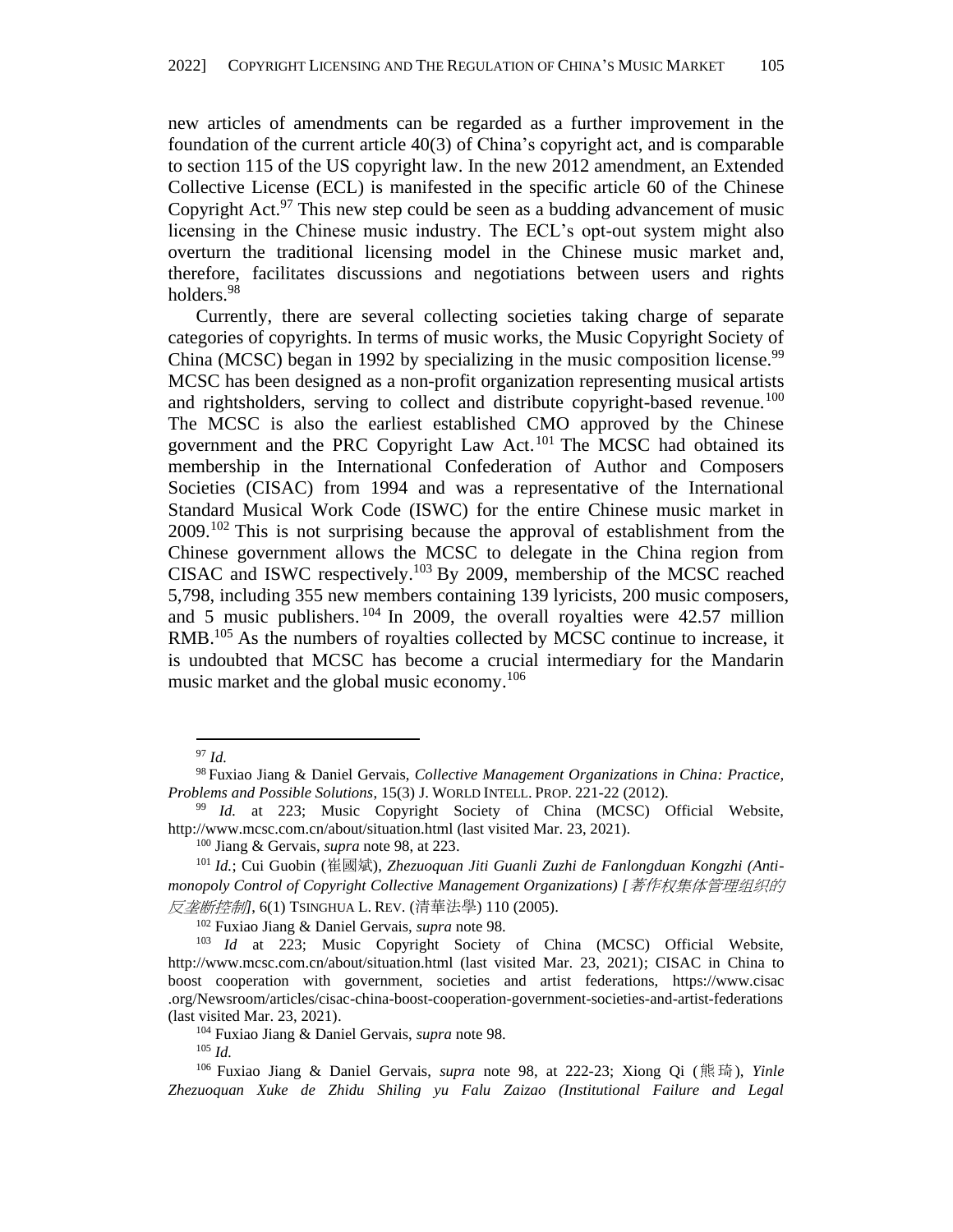The China Audio-Video Copyright Association (CAVCA) was founded in  $2008$ .<sup>107</sup> Its main mission is to cluster and distribute the copyright revenue for creators or rightsholders of audiovisual works. <sup>108</sup> As discussed later, it has particular relevance to applied audiovisual works, such as karaoke. Based on the China Copyright Act, with the permission of NCAC, the CAVCA also became the only CMO responsible for the licensing affairs of audiovisual works.<sup>109</sup> In particular, CAVCA deals with many categories of rights, including:

(1) the right of public performance; (2) the right of public presentation; (3) the right of broadcasting; (4) the right of rental; (5) the right of communication, through information network; (6) the right of reproduction and distribution; and (7) other copyright and related rights of audiovisual works.<sup>110</sup>

In 2011, CAVCA's repertoire database included more than 120,000 works, and the total financial benefits from CACVA have reached 117 million RMB. 111 CAVCA brings significant influence to the entire Chinese music industry because its main task is to provide more efficient licensing services for the karaoke industry. <sup>112</sup> The licensing profits made by a karaoke business can be a major revenue source for more established and stylish musical artists.<sup>113</sup> The economic value of the karaoke market accounts for a noteworthy proportion for the plenary music copyright revenue in the whole Chinese region. In 2007, the tariff per karaoke box was 12 RMB and it was deemed that the royalties of karaoke licenses should be allocated between MCSC and CAVCA.  $114$  Specifically, the fundamental function of a music CMO is comparable to the general CMOs in individual types of industries.  $115$  Based on the China Copyright Law, the establishments of Chinese CMOs should be approved and supervised by the

<sup>110</sup> Fuxiao Jiang & Daniel Gervais, *supra* note 98, at 223-24.

<sup>111</sup> Fuxiao Jiang & Daniel Gervais, *supra* note 98, at 224.

*Reconstruction of Music Copyright Licensing) [*音樂著作權許可的制度失靈與法律再造*]*, DANG DAIFA XUE (當代法學), Vol. 26 No. 5, 6-8 (2012).

<sup>107</sup> Fuxiao Jiang & Daniel Gervais, *supra* note 98, at 223-24.

<sup>108</sup> *Id.*

<sup>109</sup> *Id.*; Zhezuoquan Jiti Guanli jiushi Ge Jiaoi Syhichang [*Collective copyright management is a trading market*] [ 著作權集體管理就是個交易市場 ], Netease [ 網 易 科 技 ], <http://news.163.com/special/reviews/copyright0406.html?from=newstalk3> (last visited Mar. 23, 2021).

<sup>112</sup> *Id.*

<sup>113</sup> *Id.*; Yifei Tan (譚翊飛), "Zhongwenfa" Jie Kala OK Jianguan Pingtai Huoli: KTV Banquan Liyi Fenpei Fuchu Shuimian ["*Zhongwenfa" Profits from the Karaoke Supervision Platform- Discovering the Distribution Scheme of KTV Revenues*] ["中文發"借卡拉 OK 監管平 臺獲利, KTV 版權利益分配浮出水面], INFZM.com [南方週末] (Mar. 25, 2010), http://tech.sina.com.cn/i/2010-03-25/12233985506.shtml.

<sup>114</sup> Fuxiao Jiang & Daniel Gervais, *supra* note 98, at 223.

<sup>115</sup> *Id.*; Xiong Qi (熊琦), *Zhezuoquan Jitiguanli Zhong de Jizhong Xuke Giangzhi Guize (*著作 權集體管理中的集中許可強制規則*) [Prohibition Rules for Copyright Collective Management]*, 4 J. OF COMPAR. L. [比較法研究], 46, 50-53 (2016).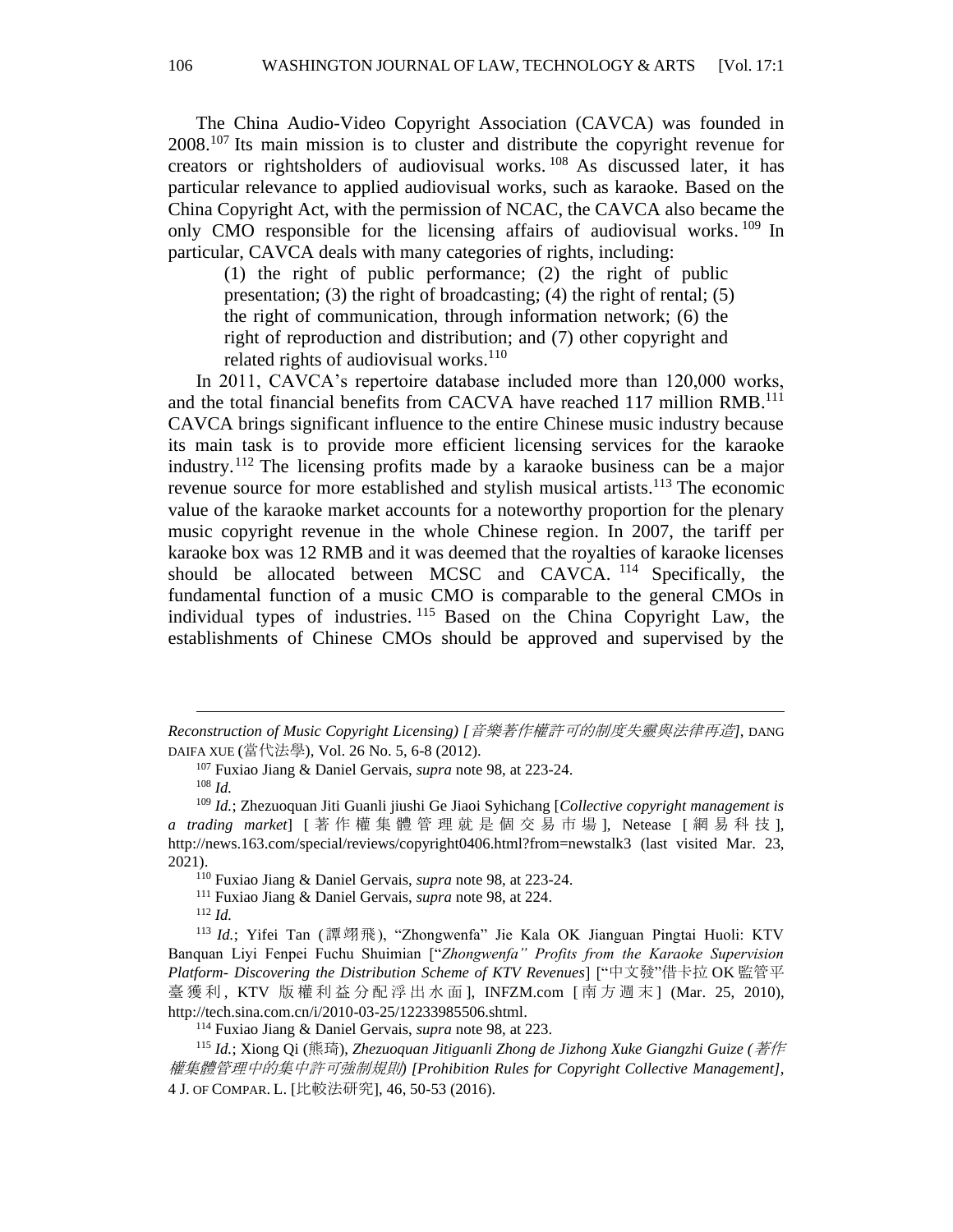governmental commission, NCAC.<sup>116</sup> This background caused all Chinese CMOs to keep their cordial connections with the government and officials.<sup>117</sup>

 According to a sensible and functional licensing framework, music CMOs should take responsibility to gather royalties from exploiters and allocate them to copyright holders based on the rate plan and conditions agreed to by both sides.<sup>118</sup> Building reliable data is a fundamental foundation to locate copyright information, especially when confirming licensing proprietorship and objects and verifying the proportion of music compositions or lyrics the users exploit.<sup>119</sup>

 In line with China's Regulations on the Copyrights Collective Administration (RCCA), music CMOs such as MCSC and CAVCA should offer effective databases to users to look for copyright information within CMOs' individual collections.<sup>120</sup> For the licensing process, the copyright information in this database should include: (1) applicable licensing types of copyright; (2) the name of the music works or sound recordings; (3) the contact information of the right owners (for economic rights licensing); (4) designation or identification of composers and lyricists (for moral rights licensing); and (5) the specific time period of permitted collective management licenses to CMO.<sup>121</sup> Simultaneously, as exploiters appropriate music works or sound recordings, it is necessary to define the precise way their activities should be reported to CMOs, and how the compensation should be calculated and paid to copyright holders through  $CMOs$ .<sup>122</sup> In China's music market, the repertoire and manageable proficiency of MCSC for music works and CAVCA for audiovisual is highly influential and relevant to the function and development of the overall music licensing ecosystem.<sup>123</sup>

#### *B. Licensing Royalties and Collective Management*

 MCSC's licensing royalties have represented a considerable part of musical artists' copyright earnings.<sup>124</sup> On the basis of MCSC's annual report, until 2017, the total collected revenue achieved pretax was 216 million RMB. From 2016 to

<sup>116</sup> Fuxiao Jiang & Daniel Gervais, *supra* note 98, at 223.

<sup>117</sup> *Id.*; Xiong Qi (熊琦), *Yinle Zhezuoquan Zhidu Tixi de Shengcheng yu Jishou [The Formation and Succession of Music Copyright System] [*著作权集体管理制度本土价值重塑*]*, 3 Legislation & Social Developement. (法制与社会发展), 103 (2016).

<sup>118</sup> Tian et al., *supra* note 9, at 209.

<sup>119</sup> *Id.* at 210.

<sup>120</sup> *Id.*

<sup>&</sup>lt;sup>121</sup> Regulations on the Copyrights Collective Administration (RCCA), art. 24.

<sup>122</sup> Tian et al., *supra* note 9, at 210.

<sup>123</sup> *Id.*

<sup>124</sup> Music Copyright Society of China (MCSC) (中國音樂著作權協會), 2020 Zhongguo Yinle Zhezuoquan Xiehui Niandu Baogao (2020 中國音樂著作權協會年度報告) [*2020 MSCS Annual Report, The Chapter of Documentation*] (Apr. 28, 2020), [http://www.mcsc.com.cn/upload/other/20201112/6e0c2c538df7d2b3b8b141a12c20a9b6.pdf;](http://www.mcsc.com.cn/upload/other/20201112/6e0c2c538df7d2b3b8b141a12c20a9b6.pdf) Dmitry Pastukhov, Music Market Focus: China Streaming and Recording Business, Soundcharts (2019), https://soundcharts.com/blog/chinese-recording-market-streaming.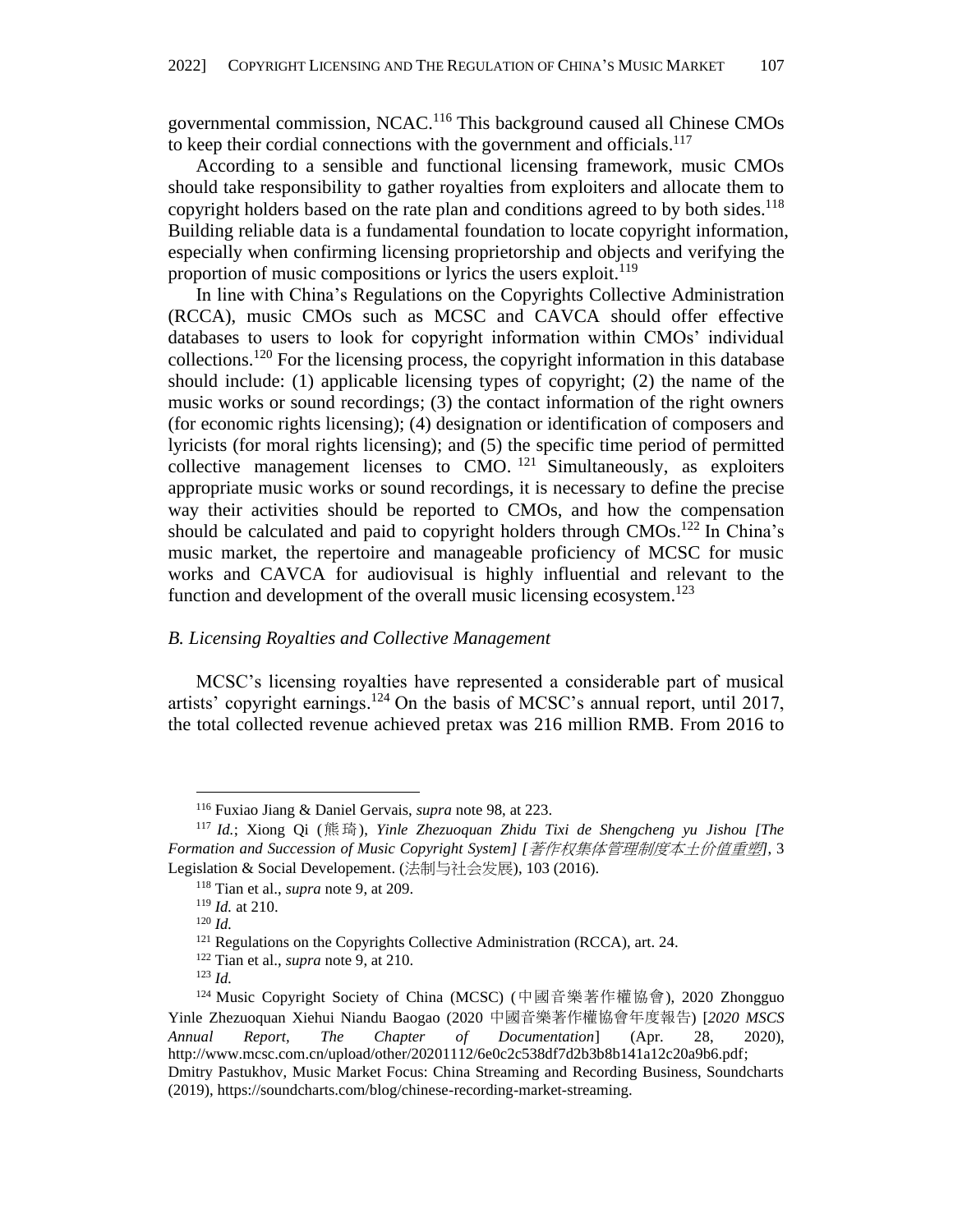2017, revenues grew 17%.<sup>125</sup> This income growth of MCSC originated from the licensing of performance rights.<sup>126</sup>

 As an example, the remuneration offered by the Shanghai Disney Resort had acted as a strong boost for MCSC's licensing business.<sup>127</sup> Initially upon gaining this contract, MCSC researched the business models built by its partnership societies, CASH (Composers and Authors Society of Hong Kong Limited), JASRAC (Japanese Society for Rights of Authors, Composers and Publishers), BMI (Broadcast Music Inc.), ASCAP (American Society of Composers, Authors and Publishers) and SACEM (Society of Authors, Composers and Publishers of Music), and achieved a consensus after over six months of discussions.<sup>128</sup> The MCSC's cooperation with Disney group brought China a unique opportunity for leveling up its business strategy by further connecting to the international market. In addition, the lessons it obtained from this collaboration with Disney group will stimulate its global vision and allow more transnational licensing in the following decades. 129

 Likewise, MCSC is finding a new approach to reinforce the information infrastructure in response to the rise of the mass digitalization era.<sup>130</sup> In addition, MCSC is considering designing its own coding and data system to establish a unique music management and licensing culture with Chinese characteristics.<sup>131</sup> These developing phenomena in the Chinese internal market could be expanded to the whole Mandarin market and equipped to be an influential factor in the global digital music market. 132

 Underneath the positive appearances, there still are some challenges MCSC faces with regard to insufficiency of economic incentives and copyright protection for music creators. According to an academic questionnaire, "the Status of Musicians' Survival and Copyright Cognition Report" (音樂人生存現況與版權 認知狀況調查研究報告) published in 2018 by Communication University of China (中國傳媒大學), of the 406 local musicians interviewed, over 60.06% had never licensed their music works to copyright agencies.<sup>133</sup>

 Surprisingly, although MCSC is the only music collective management organization in Mainland China, only 12% of respondents were MCSC members at that time.<sup>134</sup> Furthermore, for the respondents who were not members, about 46% were unaware of the existence of the MCSC, and 35% were unmotivated to participate in the MCSC.<sup>135</sup> This investigation showed that the MCSC had to

<sup>125</sup> *Id.*

<sup>126</sup> *Id.*

<sup>127</sup> INT'L FED'N OF THE PHONOGRAPHIC INDUS. (IFPI), *supra* note 79.

<sup>128</sup> *Id.*

<sup>129</sup> *Id.*

<sup>130</sup> MUSIC COPYRIGHT SOCIETY OF CHINA (MCSC), *supra* note 124.

<sup>131</sup> *Id.*

<sup>132</sup> INT'L FED'N OF THE PHONOGRAPHIC INDUS. (IFPI), *supra* note 79.

<sup>133</sup> JHANG, *supra* note 73, at 34-35.

<sup>134</sup> *Id.* at 35

 $135$  *Id.*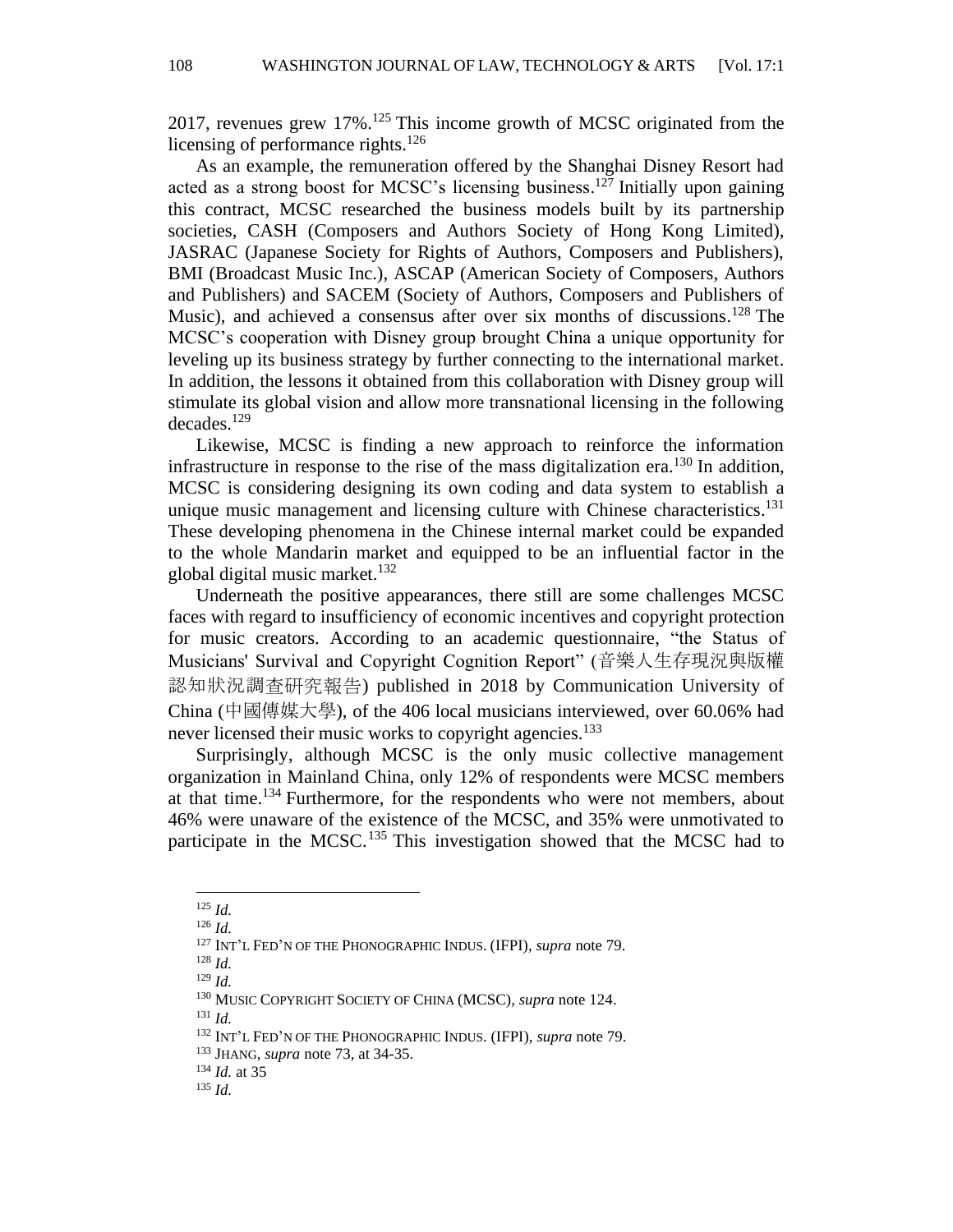reconsider how to promote its services and establish effective communication to improve its attractiveness to potential members.

 Despite growth in the promising and large Chinese music market, MCSC's lack of publicity results in a great gap in the number of members relative to other main CMOs in the world. The regions which have mature and historic music licensing mechanisms enjoy at least a tenfold membership advantage over MCSC.<sup>136</sup> For example, ASCAP and BMI have over 70,000 and 90,000 members respectively, including songwriters, composers and music publishers, while MCSC merely has about 8,900 members.<sup>137</sup> Membership deeply affects CMOs' efficiency, so MCSC should reconsider how to be a useful agency that connects musicians and consumers, especially given accessibility to content through digital platforms.



**Figure 9: Relationship between MCSC and Music Creators in China in 2018**<sup>138</sup>

*C. Fair Opportunities and Competition on Music Streaming Services*

 Because of China's large population, it is uncontroversial that China could form a sustainable, remunerative market for music creators. In numerous ways,

<sup>136</sup> *Id.*; Shiyu Chengshi Jiti Dizhi KTV BanquanFei, Lianhe Qianming Shengyuan Guangzhou (10 余家协会反对 KTV 版权收费 集体签字坚决抵制) [Karaoke Industry In China Stand Up And Go Against to the Rate Setting By CAVCA And NCAC], Netease(網易科技) (Nov. 23, 2006), https://yule.sohu.com/20061122/n246548080.shtml

<sup>137</sup> *Id.*

<sup>138</sup> MUSIC COPYRIGHT SOCIETY OF CHINA (MCSC), *supra* note 124.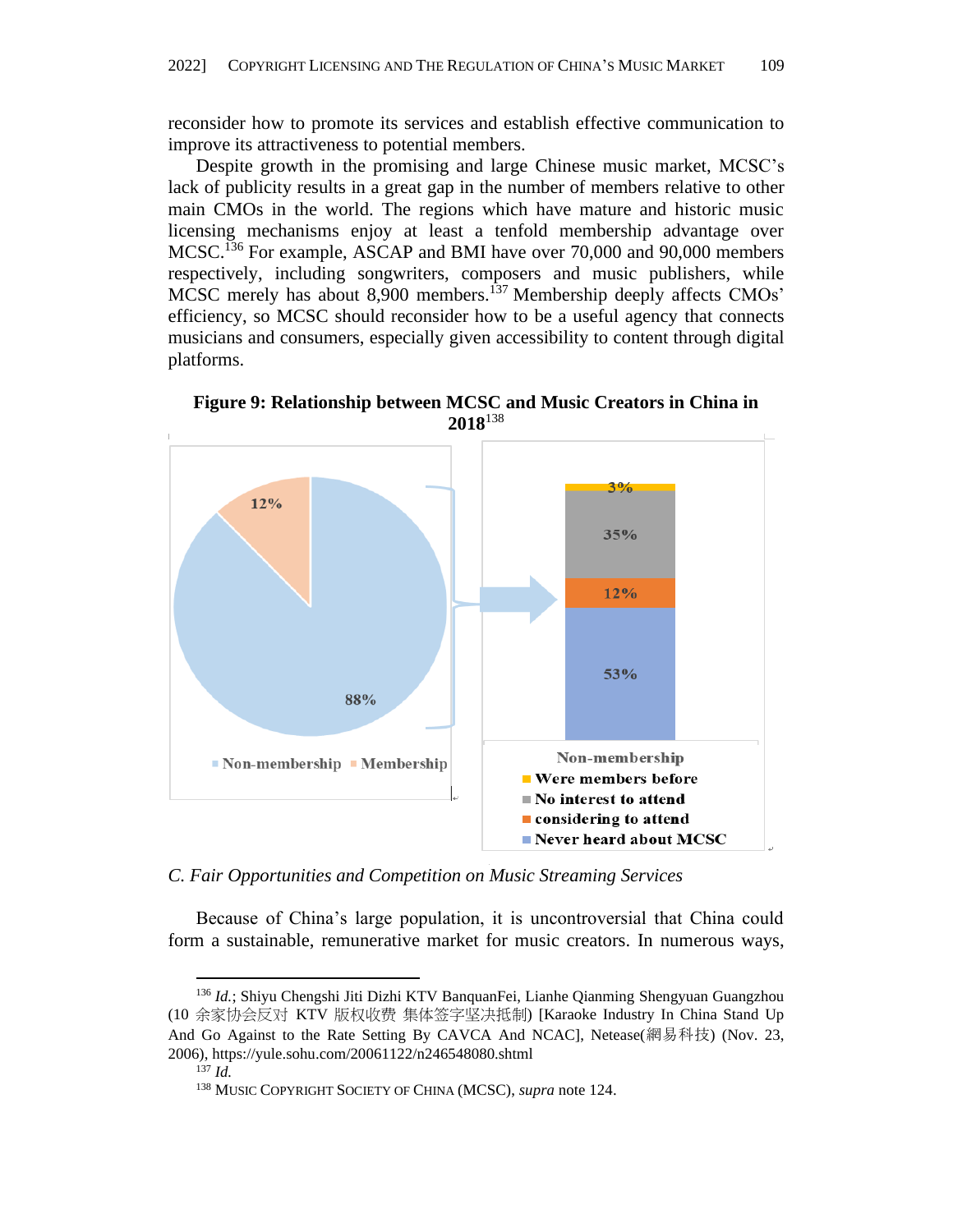Chinese music service companies are combating the accumulated "culture of free use" and suffering from the difficulties of collecting copyright royalties.<sup>139</sup> The "free use culture" is established when exploiters can simply approach or download digital songs for free through illegal forums, websites or software.<sup>140</sup> Despite this, irritated by expected market expansion, the three biggest players and enterprises in the Chinese technological markets, including Baidu (百度), Alibaba (阿里巴巴) and Tencent (騰訊) (sometimes known as "BAT"), are mutual rivals for the digital music marketplace. By contracting with leading music publishers and record labels in China, BAT is constructing an individual music repertoire database for use by over 600 million online consumers in China.<sup>141</sup> Moreover, BAT is aiming to expand their market to digital services related to films, TV series, programs and on-line game productions, similar to what Google, Amazon and Apple undertake in the United States.<sup>142</sup> However, their interface leads to questions of market competition: how to retain their consumers inside the interior brand structure and how this collective service system inhibits consumers from reaching the services provided by market competitors outside their service. The closed model in the Chinese digital music market raises issues of antitrust threats and hindering the function of a competitive market.<sup>143</sup>

<sup>139</sup> Liu, *supra* note 4, at 1486-87.

<sup>140</sup> XIUQIN LIN, *Music Individual Licensing Models and Competition Law, in* REMUNERATION OF COPYRIGHT OWNERS: REGULATORY CHALLENGES OF NEW BUSINESS MODELS, 189-92 (Kung-Chung Liu & Reto M. Hilty eds., 2017)(ebook); CHINA BIG DATA INDUSTRIAL OBSERVATION (CBDIO, 中國大資料產業觀察), Shuwei Yinle Daziliao Baogao:Zhongguo Xianmin Shouji Tingge Hangwei Jiemi (數位音樂大資料報告:中國線民手機聽歌行為揭秘) [Digital Music Big Data Report: Chinese Music Users' Behaviours] (May 20, 2016), http://www.cbdio. com/BigData/2016-05/20/content\_4950507.htm.

<sup>141</sup> LIN, *Music Individual Licensing Models and Competition Law* at 189-92.

<sup>142</sup> *Id.*; Chen Guan-Rong (陳冠榮), Tengxun Zai Qude Suoni Yinle Shuwei Banquan, Xieshou Tuozhan Chuanliu Yinle Fuwu [Tencnet Obtained Digital Copyrights from Sony Music. This Cooperation will Expand the Music Streaming Services] [騰訊再取得索尼音樂數位版權,攜手 拓展串流音樂服務], Tech News (科技新報), [https://technews.tw/2014/12/18/tencent-signs](https://technews.tw/2014/12/18/tencent-signs-china-deal-with-sony-music/)[china-deal-with-sony-music/](https://technews.tw/2014/12/18/tencent-signs-china-deal-with-sony-music/) (last visited Mar. 23, 2021).

<sup>143</sup> *Id.*; Kao Ching-Yuan(高敬原), Zuoyong Zhongguo 9 Cheng Yinle Banquan, Tengxun Yinle Xiayue Fu Mei Shangshi, Guzhi yu 300 Yi Meiyuan (The Shares of Tencent Music will be listed in the U.S.'s Stock Market. The Value Could Be Over \$30 Billion) [坐擁中國 9 成音樂版 權 , 騰 訊 音 樂 下 月 赴 美 上 市 , 估 值 逾 300 億美元 ], Business Next ( 數 位 時 代 ), <https://www.bnext.com.tw/article/50514/tencent-music-us-ipo> (last visited Mar. 23, 2021).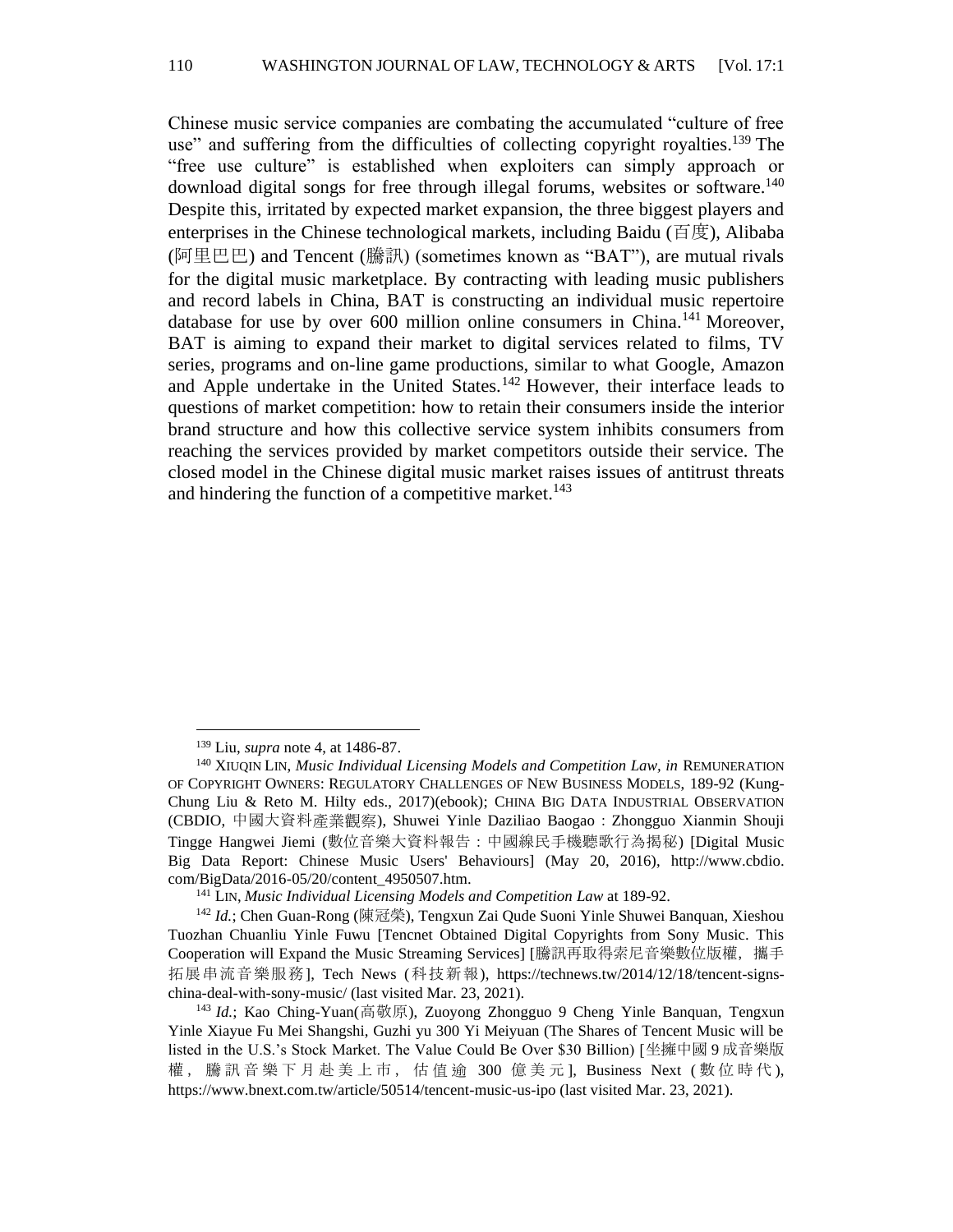

# **Figure 10: Primary Chinese Online Music Services Belong to BAT (Organized by Author)**

In China, QQ Music is the most dominant service provider, with over 200 million consumers and over 40 million active subscribers.<sup>144</sup> QQ Music is comparable to Spotify. This music licensing model and interface are built by its mother company, Tencent (騰訊), which offers the leading internet technology in China.<sup>145</sup> QQ Music is supported by its 2-layer membership. The songs of several big international record labels such as Warner Music, Sony Music Entertainment, Universal Music, Taiwan's JVR Music and South Korea's YG Entertainment have been added to QQ Music's repertoire database.<sup>146</sup> In contrast to other participants in music market, QQ Music has more ability to keep and increase subscribers because its mother company, Tencent, manages the most influential Chinese communication apps, WeChat (微信) and Tencent QQ (騰訊 QQ).<sup>147</sup> They

<sup>144</sup> *Id.*

<sup>&</sup>lt;sup>145</sup> Id.; IIMEDIA RESEARCH (艾媒諮詢), Zhongguo Wuxian Yinle Shichang Niandu Yanjiu Baogao (中國無線音樂市場年度研究報告) *China Wireless Music Market Annual Research Report*, 39 (2012).

<sup>146</sup> *See* Chen, *supra* note 142; Kao, *supra* note 143.

<sup>147</sup> LIN, *supra* note 141, at 189-92.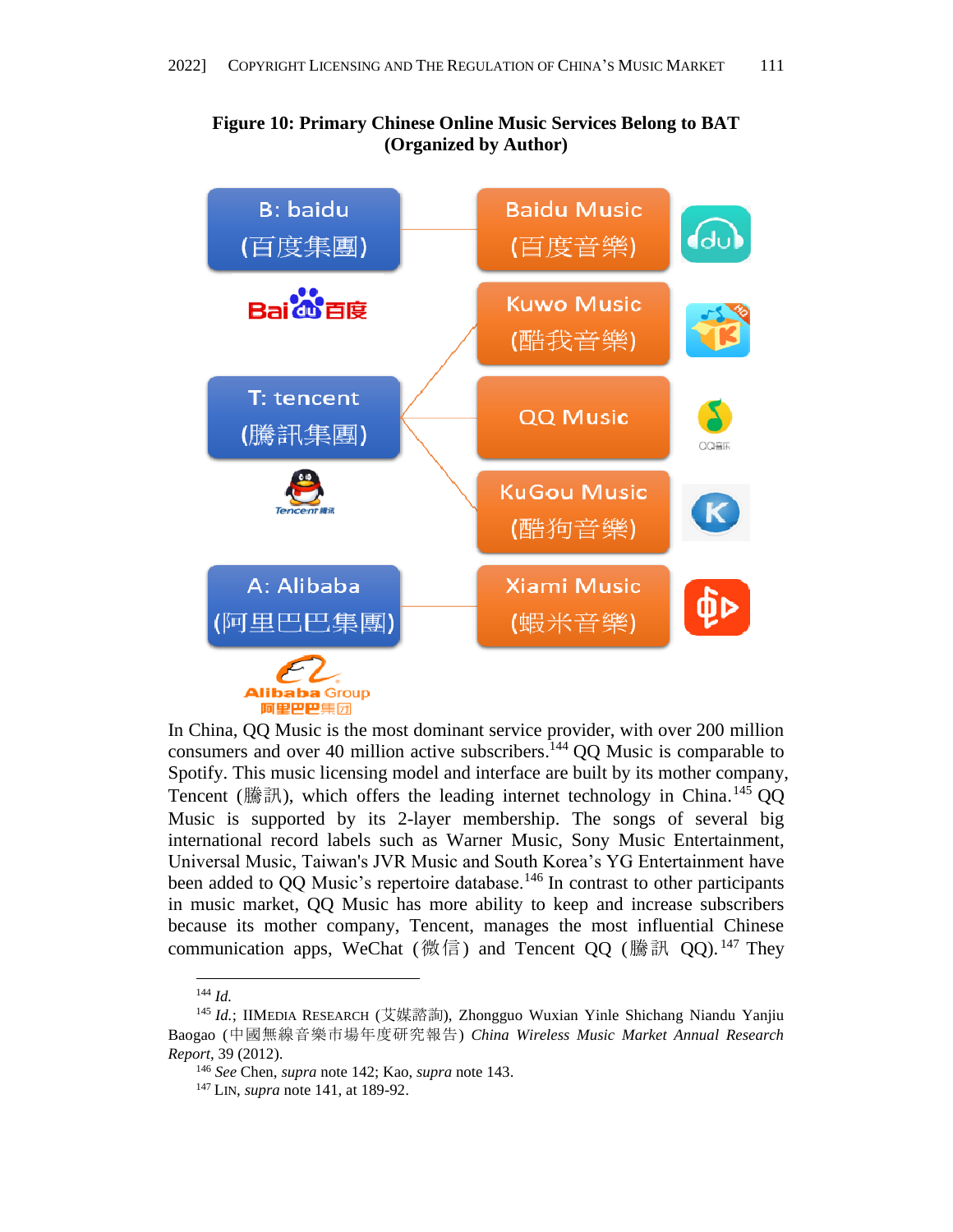respectively have over 500 million active subscribers.<sup>148</sup>



**Figure 11: Leading mobile music platforms in China as of December 2017 by number of monthly active users (in millions)**<sup>149</sup>

#### 1. Abuse of Dominant Position

 As stated, the model of QQ Music corresponds to the United States market of Spotify. Nevertheless, unlike Spotify, Tencent is the leader in Chinese information technology and holds influential strength on diverse interface and business fields.<sup>150</sup> Tencent's market position is comparable to the United States' Apple because Tecent can combine its market strength in different commercial fields, e.g., Tencent QQ and WeChat, to back QQ Music's business model. This market power could possibly cause antitrust issues. For example, in 2015's Chinese New Year, Netease Cloud Music (網易音樂), TTPOD Music Small Shrimp Music (蝦米音樂) and Alipay "red envelope" (阿里紅包) were kept off the most popular online communication interface, WeChat.<sup>151</sup> In this case, WeChat apparently assisted its brother company, QQ Music, to reach a better

<sup>148</sup> *Id.* at 192-95.

<sup>149</sup> Analysis (易觀博閱), 2018 Zhongguo Yidong Yinle Shichang Niandu Zonghe Fenxi (2018 中 國 移 動 音 樂 市 場 年 度 綜 合 分 析 ) (2018 China Mobile Music Market Annual Comprehensive Analysis)], [http://www.199it.com/archives/733475.html.](http://www.199it.com/archives/733475.html)

<sup>150</sup> LIN, *supra* note 141, at 192.

<sup>151</sup> LIN, *supra* note 141, at 197-99.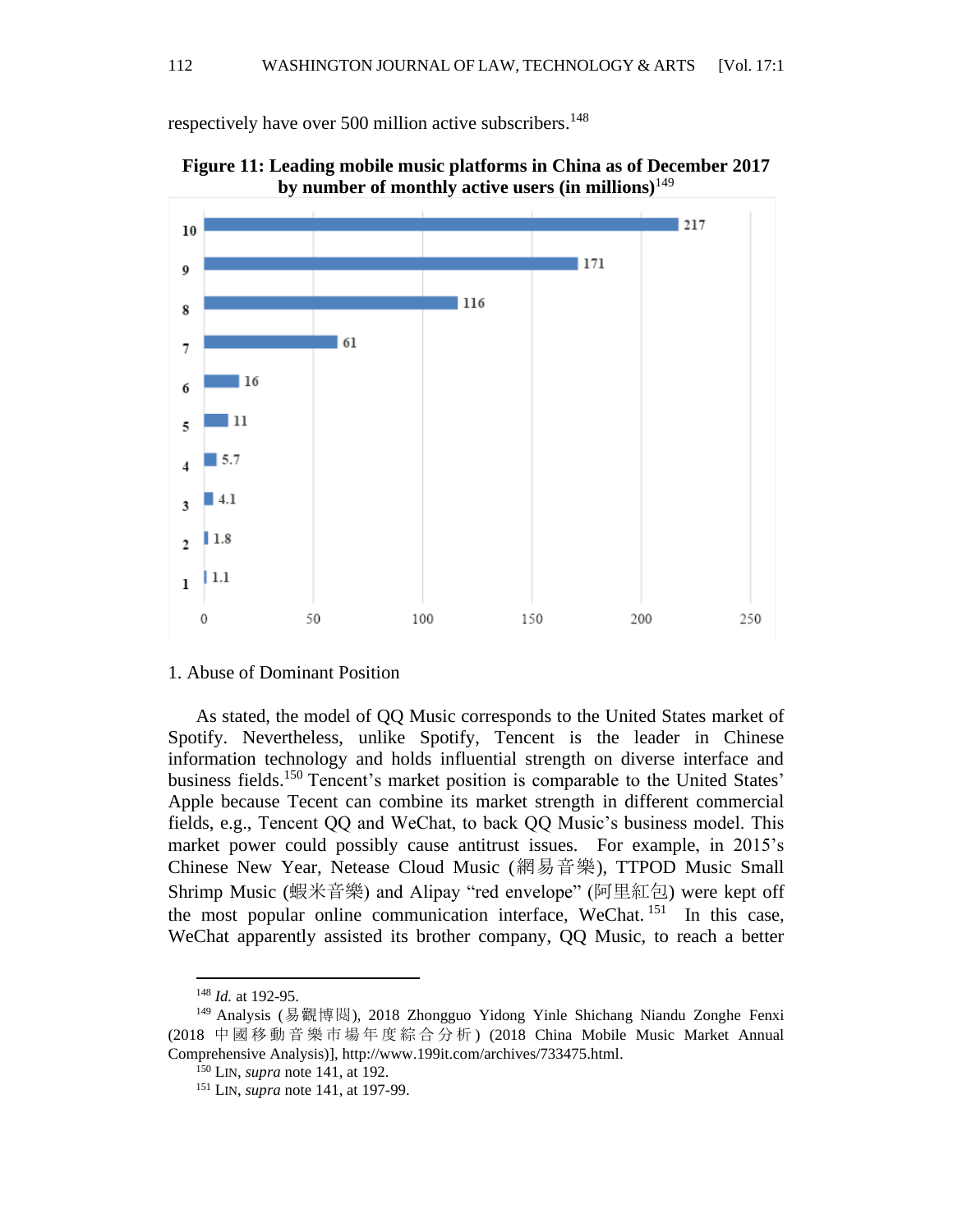market position by beating QQ Music's contestants and stopping Alibaba's "red envelope" rewarding and payment systems, which provides services to distribute the financial rewards of online companions. <sup>152</sup> Consequently, Tencent asserted that Alibaba relied on WeChat's interface to strengthen Alibaba's market position.<sup>153</sup> Additionally, Tencent decided to shut down two of Alibaba's music services on the WeChat portal.<sup>154</sup> The Chinese government did not intervene in this dispute to manage this critical issue. <sup>155</sup> This conflict between Tencent and Alibaba Group raised serious discussions by commentators in the region. Tencent's block of Alibaba's music services was criticized and regarded as a harmful form of market competition.<sup>156</sup> Additionally, the legality of Tecent's conduct was also questioned. <sup>157</sup> Tencent's conduct of blocking Alibaba's music service cannot pass the antitrust principle's "reasonableness" test, so this block may be illegal. 158

#### 2. Threats of Monopolies and Debatable Definition of Related Market

 Lawmakers should consider a more modern circumscription of "relevant market." The torch bearers of information technology, such as China's Tencent and the United States' Apple, Amazon, and Google, hold robust strength in diverse business areas and hold considerable amounts of data about their user populations. In China, Tencent's QQ Music, possesses superior force in the digital music business, because Tencent can engage its influence on related technical or business matters, serving to obstruct other market participants and avoid effective market competition. 159

<sup>152</sup> *Id.*

<sup>153</sup> *Id.*, at 203-04; Liu, *supra* note 4, at 1486; Adam Lashinsky, *Alibaba v. Tencent: The Battle for Supremacy in China*, FORTUNE (Jun. 21, 2018), [http://fortune.com/longform/alibaba-tencent](http://fortune.com/longform/alibaba-tencent-china-internet/)[china-internet/.](http://fortune.com/longform/alibaba-tencent-china-internet/)

<sup>154</sup> LIN, *supra* note 141, at 204-04.

<sup>155</sup> *Compare Id.*; David Smith, *New Antitrust Frontier– The Issue Closing Partisan Divides In The Name Of Policing Big Tech,* THE GUARDIAN (Feb. 2019), [https://www.theguardian.com/us](https://www.theguardian.com/us-news/2019/feb/02/a-new-antitrust-frontier-the-issue-closing-partisan-divides-in-the-name-of-policing-big-tech)[news/2019/feb/02/a-new-antitrust-frontier-the-issue-closing-partisan-divides-in-the-name-of](https://www.theguardian.com/us-news/2019/feb/02/a-new-antitrust-frontier-the-issue-closing-partisan-divides-in-the-name-of-policing-big-tech)[policing-big-tech.](https://www.theguardian.com/us-news/2019/feb/02/a-new-antitrust-frontier-the-issue-closing-partisan-divides-in-the-name-of-policing-big-tech) (discussion of United State's handling of large tech companies).

<sup>156</sup> *Id.*; *see generally* Frank Hersey, *Alibaba and Tencent Collaborate on Music Copyright*, TechNote (Sep. 12, 2017), [https://technode.com/2017/09/12/alibaba-and-tencent-collaborate-on](https://technode.com/2017/09/12/alibaba-and-tencent-collaborate-on-music-copyright/)[music-copyright/.](https://technode.com/2017/09/12/alibaba-and-tencent-collaborate-on-music-copyright/)

<sup>157</sup> LIN, *supra* note 141, at 197-99.

<sup>158</sup> *Id.* at 203-204.

<sup>159</sup> *See generally* Christine Chou, *Alibaba Netease Strike Chord on Music Streaming*, ALIZILA NEWS: ALIBABA GROUP (Mar. 7, 2018), https://www.alizila.com/ali-music-netease-strike-chordon-music-streaming/ (last accessed Mar. 23, 2021); Leo Sun, *Meet China's Top 3 Music Streaming Platforms: Tencent, JD, and Baidu could all be great contrarian bets next year*, THE MOTLEY FOOL (Nov. 27, 2018), https://www.fool.com/investing/2018/11/27/these-3-chinese-tech-stockscould-rebound-in-2019.aspx (last accessed Sep. 23, 2020); Sarah Dai, Alibaba, *Tencent collaborate on music streaming, with potential to remake industry*, SOUTH CHINA MORNING POST (Sep. 12, 2017), https://www.scmp.com/business/companies/article/2110837/alibaba-and-tencententer-rare-cooperation-which-expert-says (last accessed Mar. 23, 2021); Frank Hersey, *Alibaba and Tencent collaborate on music copyright*, TECHNOTE (Sep. 12, 2017), https://technode.com/ 2017/09/12/alibaba-and-tencent-collaborate-on-music-copyright/ (last accessed Mar. 23, 2021);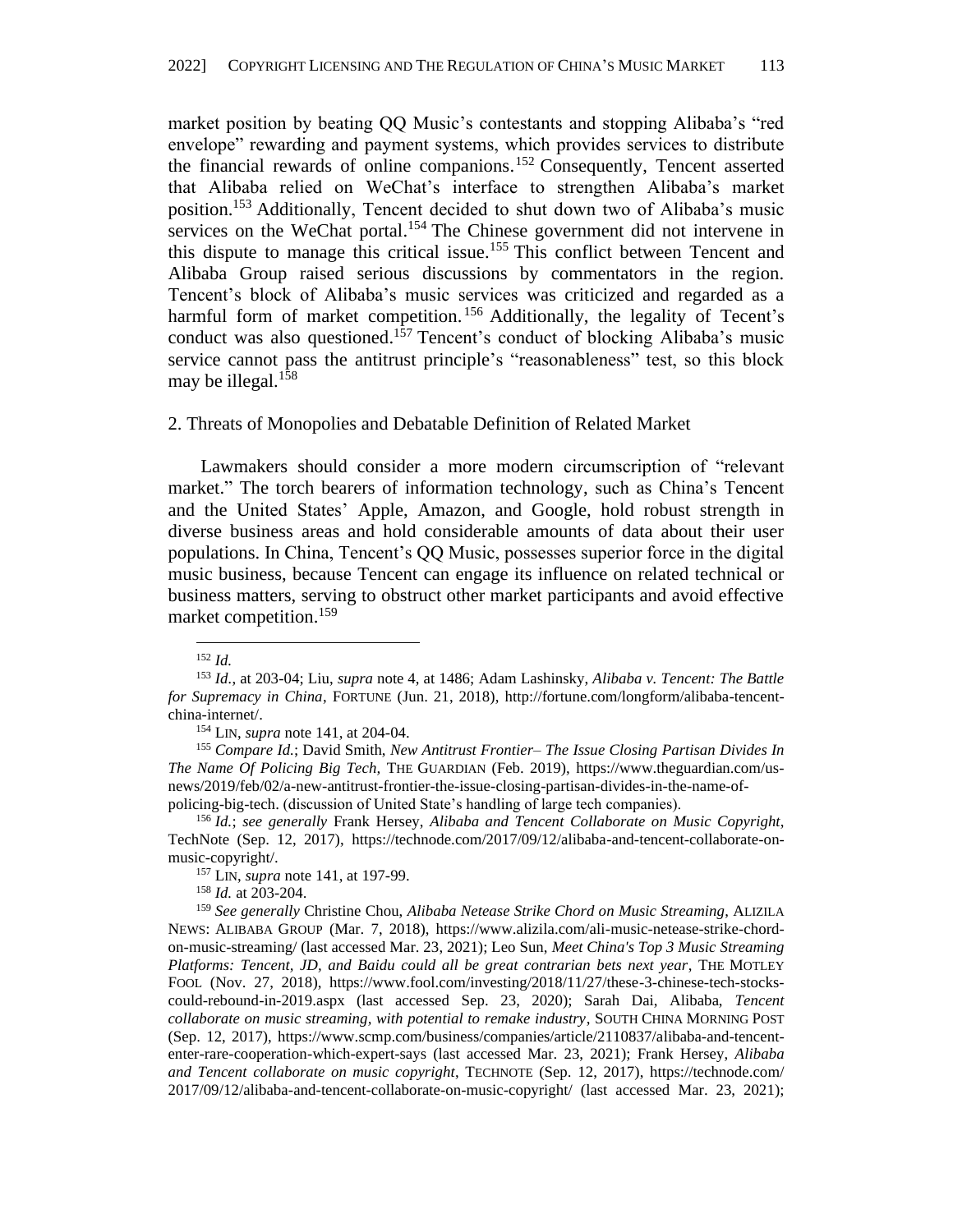As was observed, "whether Tencent can dominate online music in China and get more users to pay—may depend on how well it can take advantage of the popularity of its messaging and social-networking service." <sup>160</sup> Moreover, in the absence of diverse and vast related market power, it would be unfair to let a prevailing participant take advantage of the cooperative interaction among its related enterprises to gain a privileged position toward opportunities to engage in a competitive market. This dominance by prevailing market players could block the function of market competition and cause a severe threat to efficiency. It would be appropriate to clarify the meaning of "relevant market" by using a more modern and updated approach, which also considers the market participant's substantial influence on the whole social network. 161

 The trend of "solo or exclusive license model" generated by the technological giant Tencent had dramatically shocked the music licensing market in China and caused negative effects to China's collective management system. Tencent's possible abuse of market power from 2016 was threatening China's national online music business policies by disrupting the structure of the competitive market.<sup>162</sup> Then, in March 2017, the only Chinese music copyright collecting society, MCSC, decided to report these anti-competitive behaviors to the authority, NCAC.<sup>163</sup> At several public events, MCSC lodged complaints to the corresponding official sectors to reveal the serious harm and dangers to the fair market and the economic incentives of musical artists, resulting from the "solo or exclusive licensing model" in this digital era.<sup>164</sup> Finally, in September 2017, NCSC released an administrative instruction for addressing the issues about the "solo or exclusive license model" and announced that music on-line platforms such as Tencent should follow these economic orientations.<sup>165</sup> MCSC keeps aiming to strengthen the accuracy and reliability of the copyright database and coding system to build a more efficient and competent workflow. 166

Kevin Zhou, *Tencent and Alibaba Announces a Music Copyright Cooperation*, PANDAILY (Sep. 13, 2017), https://pandaily.com/tencent-and-alibaba-announces-a-music-copyright-cooperation/ (last accessed Mar. 23, 2021); Staff Writer, *Chinese tech giants Alibaba and Tencent to swap music licensing – Will It Grow The Fast-Expanding Market?* THE MUSIC NETWORK (Sep. 13, 2017), https://themusicnetwork.com/chinese-tech-giants-alibaba-and-tencent-to-swap-musiclicensing-will-it-grow-the-fast-expanding-market/ (last accessed Mar. 23, 2021); Zen Soo, *Tencent to merge QQ Music service with China Music Corp to create streaming giant*, SOUTH CHINA MORNING POST (Jul. 15, 2016), https://www.scmp.com/business/companies/article/1990254/ tencent-merge-qq-music-service-china-music-corp-create-streaming (last accessed Mar. 23, 2021); Adam Lashinsky, *Alibaba v. Tencent: The Battle for Supremacy in China*, FORTUNE (Jun. 21, 2018), http://fortune.com/longform/alibaba-tencent-china-internet/ (last accessed Mar. 23, 2021); Joshua Franklin, Julia Fioretti, *China's Tencent Music raises nearly \$1.1 billion in U.S. IPO*, REUTERS (Dec. 12, 2018), https://www.reuters.com/article/us-tencent-music-ipo-idUSKB N1OA2GRl (last accessed Mar. 23, 2021).

<sup>160</sup> LIN, *supra* note 141, at 203-05; Xiong, *supra* note 106, at 6-8.

<sup>161</sup> LIN, *supra* note 141, at 205.

<sup>162</sup> *Id.*

<sup>163</sup> *Id* at 203-05.

<sup>164</sup> *Id*.

<sup>165</sup> *Id.*

<sup>166</sup> *Id*. at 205-06.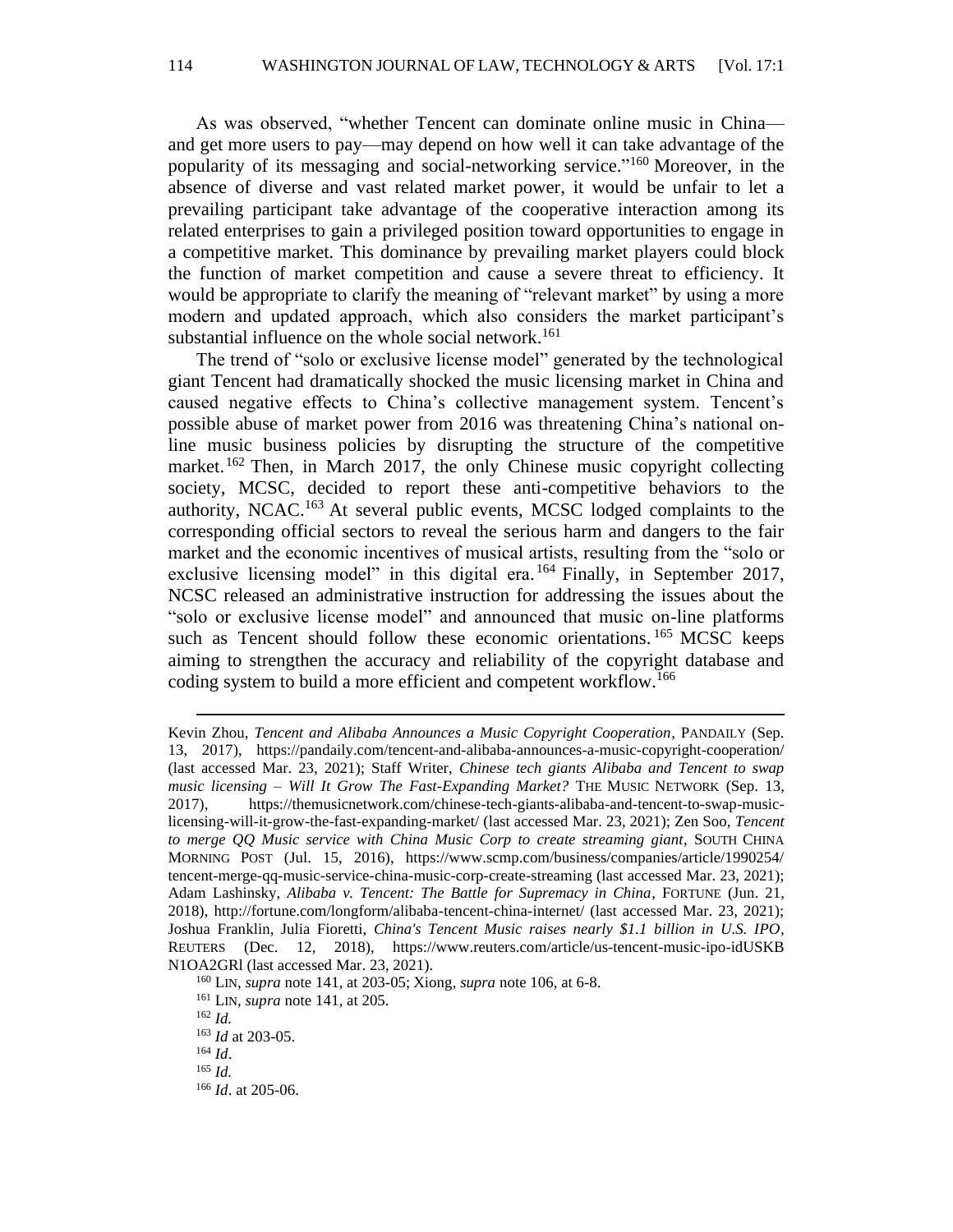NCAC justified the compulsory license regime on the basis of anti-monopoly activity, asserting superiority over the copyright function in the exclusive rights licensing regime.<sup>167</sup> Nevertheless, this response provoked severe remonstrance from musical artists and publishers. <sup>168</sup> For the Chinese music market, the compulsory license mechanism possibly imposes a serious monopolistic issue because the most influential musical platforms, such as Baidu, Alibaba and Tencent (BAT), will obtain more controlling market power, since the compulsory license will enhance their current vast bargaining power. <sup>169</sup> Thus, it makes fair negotiation impossible due to the impaired competitive market and dominant positions.<sup>170</sup> The future risks for the Chinese music market are that compulsory licensing will strengthen BAT's market power to a higher level and make their dominance more stable and fixed. This will cause demonstrable harm to the prospective income and autonomy of musical artists and worsen the market failure and the problematic anti-competition situation in the Chinese music market. 171

#### IV. LEGISLATIVE PROGRESS

#### *A. The First Amendment*

 Given China's contemporary copyright history, it is apparent that the 2001 and 2010 amendments attracted less controversy and less critical disapprobation through external pressure.<sup>172</sup> In 2001's version, the copyright reform aimed to achieve compliance with the qualification of the World Trade Organization (WTO), while the 2010 modification targeted easing the conflicts between the U.S. and China within the WTO order.<sup>173</sup> Unlike the 2001 and 2010 copyright regulations' WTO orientations, the 2012 reform aimed to reconcile the imbalance between China's copyright law and the contemporary movements of commerce, culture and technology in the digital era. It was expected to shift China's market economy to a stronger level appropriate for the new era. 174

The first draft of the copyright amendment made remarkable modifications to

<sup>167</sup> *Id.*

<sup>168</sup> Xu Ci (徐詞), Zhezuoquanfa Xiugai Caoan Xianru Zhengyi Xuanwo (著作權法修改草案 陷入爭議漩渦) (The draft amendment of the Copyright Law caused controversies), SINATECH (新 浪科技) (Apr. 20, 2012),<http://tech.sina.com.cn/i/2012-04-20/15286992204.shtml> (last accessed Mar. 23, 2021).; Xiao Xiong-lin (蕭雄淋), *Zhongguo Dalu Zhezuoquanfa Xiuzheng Caoan Di 2 Gao de Ruogan Wenti (*中國大陸著作權法修正草案第二稿的若干問題*) [Some Issues Concerning the Second Amendment Draft of the Copyright Law in China]*,173 INTELL. PROP. RTS J. (智慧財產權月刊) 5 (2013).

<sup>169</sup> LIN, *supra* note 141, at 205-06.

<sup>170</sup> *Id*.

<sup>171</sup> *Id.*

<sup>172</sup> ALFORD, *supra* note 13, at 22-26.

<sup>173</sup> Tian et al., *supra* note 9, at 236.

<sup>174</sup> *Id.*; PAUL GOLDSTEIN, COPYRIGHT'S HIGHWAY: FROM GUTENBERG TO THE CLOUD 53 (2019).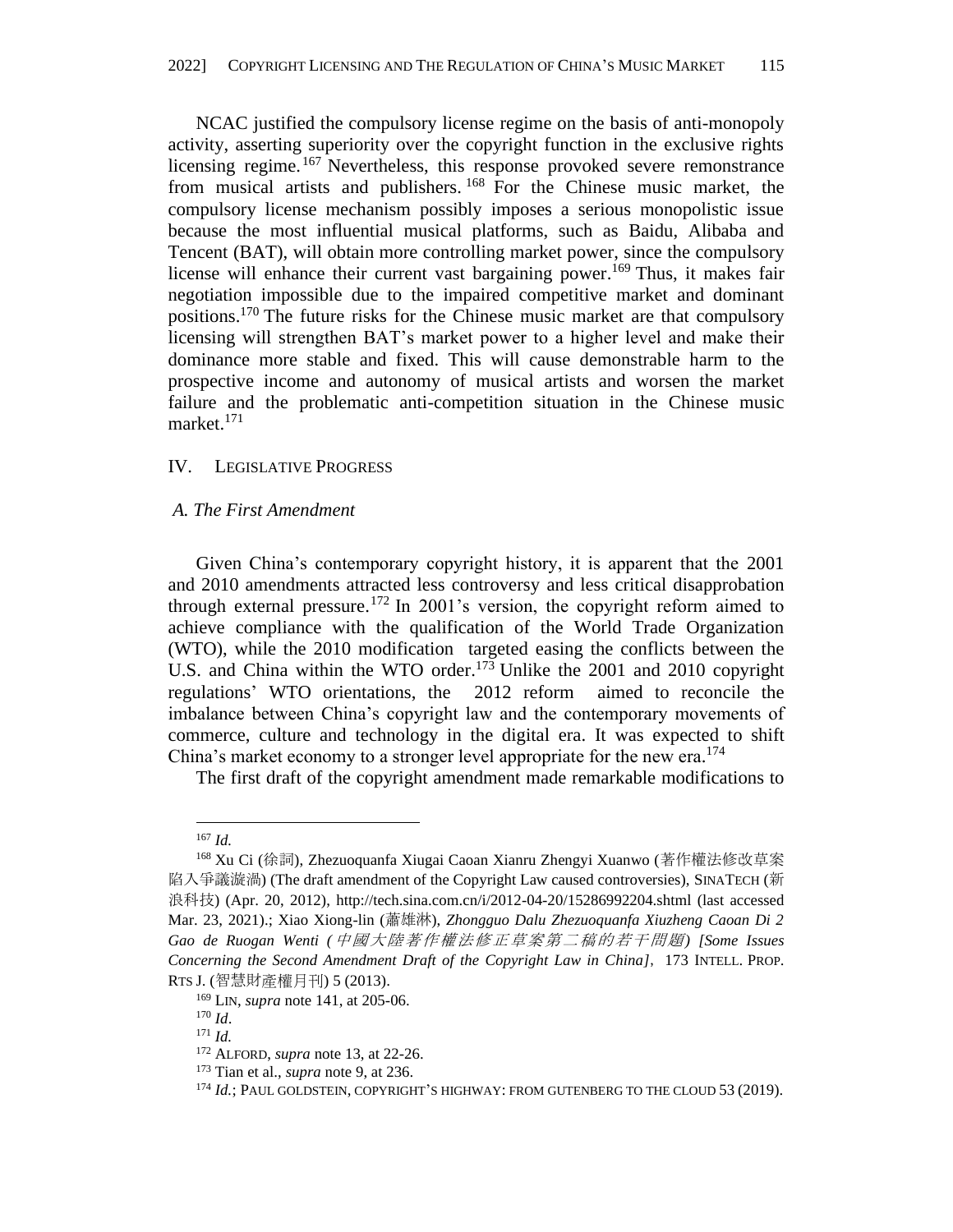the existing music copyright law. <sup>175</sup> Because of technological advancement and market expansion, China's governmental authority proposed to transform the previous context, structure and approach of the copyright regime into a modern version of protection and enforcement for the new creative economy. <sup>176</sup> While the existing copyright law merely includes 6 chapters and 61 articles, the first draft of the copyright amendment incorporated 8 chapters and 88 articles.<sup>177</sup>

## 1. Statutory Licensing System

 As is common within the wider music industry, statutory licensing aims to generate more exploitation and the spread of musical creation.<sup>178</sup> However, in terms of realistic operations, because of inefficiencies and non-functionality in the NCAC copyright clearance mechanism, the current licensing system cannot ensure musical artists' copyright compensations will be fully collected and distributed.<sup>179</sup> Thus, the amendment's first draft requests the exploiters to document—using reports first—and then deliver royalty fees into and out of copyright collecting societies with precise clarification of the users' content and purpose.<sup>180</sup> In addition, this first draft offers NCAC the power to execute sanctions or fines on exploiters who fail to carry out its orders.<sup>181</sup> Article 46 of this first draft specifies that "[a]fter three months from the first publication of a sound recording, other sound recording producers may use it under the condition set for statutory license by Article 48."<sup>182</sup> Article 47 of this first draft stipulates that "[r]adio and television stations may broadcast published works, except audiovisual works, under the condition set for statutory licenses by Article 48."<sup>183</sup>

## 2. Collective Management Organizations

 In order to enhance the prosperous exploitation of the music market, this initial draft advocates China should establish extended collective licenses (ECL).

<sup>179</sup> Henry E. Smith, *Institutions and Indirectness in Intellectual Property*, 157 U. OF PA. L. REV. 2083-89 (2009); Xiong, *supra* note 115, at 90-93; Mark A. Lemley, *Contracting Around Liability Rules*, 100 CAL. L. REV. 464, 470-75 (2012); Tian et al., *supra* note 9, at 240; Zhiqiang Yin & Congyun Zheng, *Study on Digital Music Industry Operation in China*, 3RD INTERNATIONAL CONFERENCE ON MANAGEMENT, EDUCATION, INFORMATION AND CONTROL (2015).

<sup>175</sup> Tian et al., *supra* note 9, at 236-37.

<sup>176</sup> KOHN & KOHN, *supra* note 19, at 4-5.

<sup>177</sup> Jhang, *supra* note 73, at 30.

<sup>&</sup>lt;sup>178</sup> White-Smith Music Publ'g Co. v. Apollo Co., 209 U.S. 1 (1908); Paul Goldstein, *Copyright*, LAW AND CONTEMPORARY PROBLEMS 55, 86 (1992); Skyla Mitchell, *Reforming Section 115*:*Escape from the Byzantine World of Mechanical Licensing*, 24 CARDOZO ARTS & ENT. L. J. 1239, 1256 (2007).

<sup>&</sup>lt;sup>180</sup> Article 48 of the first draft amendment indicates "The recorded music works to make sound recordings without permission from the copyright owner."

<sup>181</sup> Tian et al., *supra* note 9, at 240.

<sup>182</sup> *Id*.

<sup>183</sup> *Id*.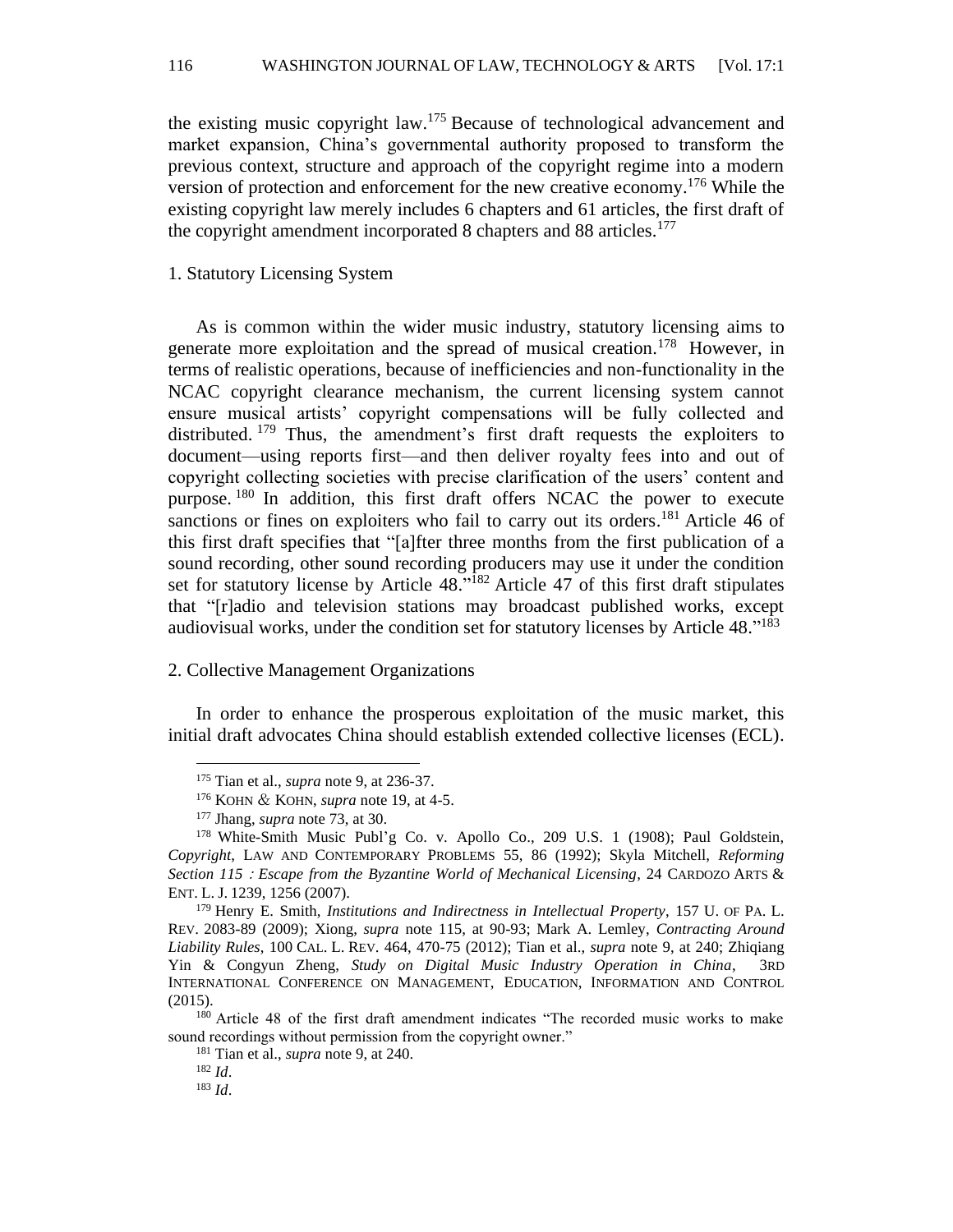In particular, this initial draft allows artists to opt out, to comprehend the nonaffiliated artist's licensing arrangements, <sup>184</sup> especially through the managerial function of collecting societies to gather and allocate remuneration.<sup>185</sup> Moreover, within the mechanism of ECL, the price-setting should be administered by a governmental agency,<sup>186</sup> e.g., NCAC and collecting societies such as MCSC and CAVCA, who exercise the operation of ECL with considerable governmental supervision. Also, this initial draft suggests launching a specific dispute settlement system (DSS) for addressing the CMO or user's petition on setting the licensing fee.<sup>187</sup> The counterargument against the governmental benchmark of remuneration should be delivered to a specialized governmental body, such as the U.S.'s copyright royalty board (CRB), for further consideration.<sup>188</sup> Consequently, the decision approved by the specialized governmental body would be conclusive and, once the process of assessment starts, the procedure cannot be terminated until the closing determination.<sup>189</sup>

## 3. Governmental Administration and Enforcement

 This first draft proposes the modifications below regarding the enforcement of music infringements. It also advocates that, in cases where the exploiter should have delivered royalties to a CMO, the binding exploiters are granted immunity from actual damages of legal litigation.<sup>190</sup> These exploiters should keep submitting remuneration to the CMO in accordance with the established rate plan set through governmental administration.<sup>191</sup> This modification aims to stimulate music creators to assign their copyright management to specialized CMOs and to avoid the troublesome issues of overwhelming and massive legal litigation, with the potential for variable outcomes, in China's music marketplace.<sup>192</sup>

#### *B. The Second Draft Amendment*

 Surprisingly, the first draft of the copyright amendment of 2012 provoked intense debate. Until the end of May, 2012, the governmental authority had obtained over 1,600 responses, many of which were delivered by foreign

<sup>184</sup> Hamish Porter, *European Union Competition Policy: Should the Role of Collecting Societies Be Legitimised?*, 18 EUR. INTELL. PROP. REV. 672, 676 (1996); H. Lund Christiansen, *The Nordic licensing systems─ extended collective agreement licensing*, 13 EUR. INTELL. PROP. REV. 346-49 (1991).

<sup>&</sup>lt;sup>185</sup> Article 60 of the first draft amendment.

<sup>186</sup> Maria Pallante, *Orphan Works, Extended Collective Licensing and Other Current Issues*, 34 COLUM. J. OF L. & THE ARTS 23, 24-28 (2010).

<sup>187</sup> Tian et al., *supra* note 9, at 240.

<sup>188</sup> Tarja Koskinen-Olsson, *Collective Management In The Nordic Countries*, *in* COLLECTIVE MGMT. OF COPYRIGHT AND RELATED RTS. 292 (Daniel Gervais Ed., 2010).

<sup>189</sup> Tian et al., *supra* note 9, at 241.

<sup>190</sup> Merges, *supra* note 1, at 10-11.

<sup>191</sup> *Id.*

<sup>192</sup> *Id.*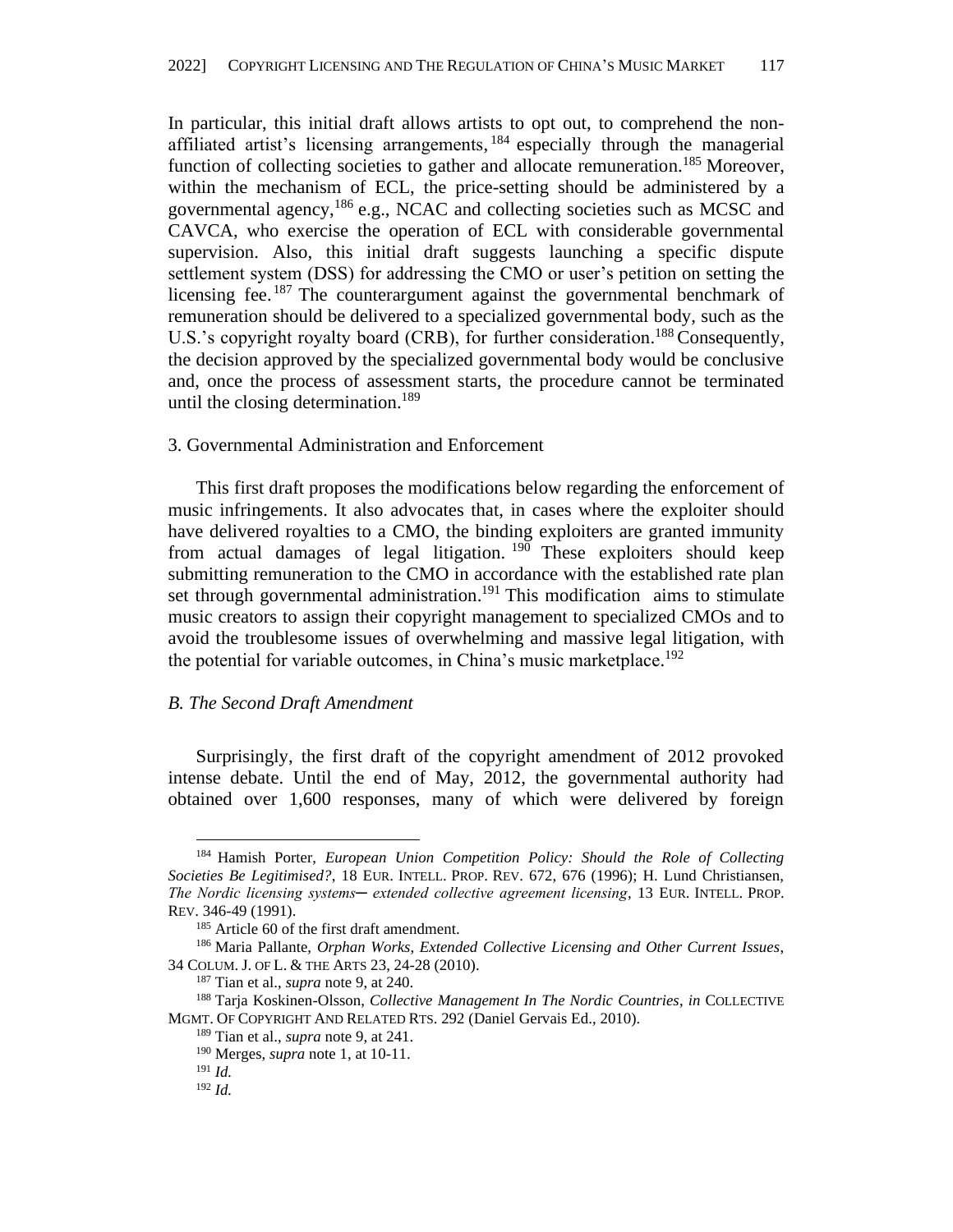companies, artists and organizations. <sup>193</sup> In connection to the long-lasting hassle in China's music market, these letters and messages mainly focused on arguments related to the reforms of collecting societies' statutory licensing, fair remuneration, exclusive license, on-line platform and steaming services and precise copyright information and database.<sup>194</sup> In response to further examination of professional research, practical views and open advice from the whole music community, NCAC arranged the second version of the reform proposal to be issued in July 2012 and sought further feedback.<sup>195</sup> This subsequent draft amendment offered modifications of the most controversial issues in the music industry: the modern operation of collective management and the statutory license (compulsory license), located in Articles 46, 47, 48, 60 and 70 of the second draft.<sup>196</sup>

#### *C. The Third Draft Amendment and Further Developments*

 In reaction to the aforementioned reform proposals, the government drafted a new version with a more comprehensive and satisfying view of China's music market.<sup>197</sup> In order to compile a more convincing draft—as compared to the weak acceptance seen in early-stage public feedback at the end of 2012—China's copyright administration, NCAC, chose to present its self-drafted proposal to the State Council Legislative Affairs Office (國務院法制辦公室), SCLAO, for preliminary internal evaluation. <sup>198</sup> In the summer of 2014, after completing the preparatory examination and confirmation by SCLAO, the draft initiated by China's copyright administration was offered to the music community for public assessment.<sup>199</sup> However, by this time it had been a while since widespread discussion in the public media terminated, so this third version of the copyright reform is still pending, awaiting approval of the highest policy-making institution, the Standing Committee of the People's Congress of China (全國人民代表大 會). 200

# *D. New Lessons: Transnational Experiences, Aspirations and Challenges*

 Musicians in China had great concerns about Article 46 of the initial draft of the copyright amendment, since it would allow rightsholders to exploit musical

<sup>197</sup> Tian et al., *supra* note 9, at 156.

<sup>198</sup> *Id.* at 156-57.

<sup>199</sup> *Id.* at 157.

<sup>200</sup> *Id*.

<sup>193</sup> Tian et al., *supra* note 9, at 242.

<sup>194</sup> *Id.*

<sup>195</sup> *Id.* at 242-43.

<sup>196</sup> *Id*.; Sun Li- ping, Huang An-qi, Luo Zheng-guang (孫麗萍、黃安琪、羅爭光), Zhezuoquanfa "Da Xiu" Re Zhengyi "Jiti Guanli" Shi Liangyao Haishi "Si Xue" *The Amendment of Copyright Law provokes controversy. "Collective Management" is A Good Medicine or a "Dead Hole"* [著作權法"大修"惹爭議 "集體管理"是良藥還是"死穴"], XINHUA NEWS AGENCY (新華社) (Apr. 25, 2012),<https://www.chinacourt.org/article/detail/2012/04/id/511154.shtml> (last visited Mar. 23, 2021).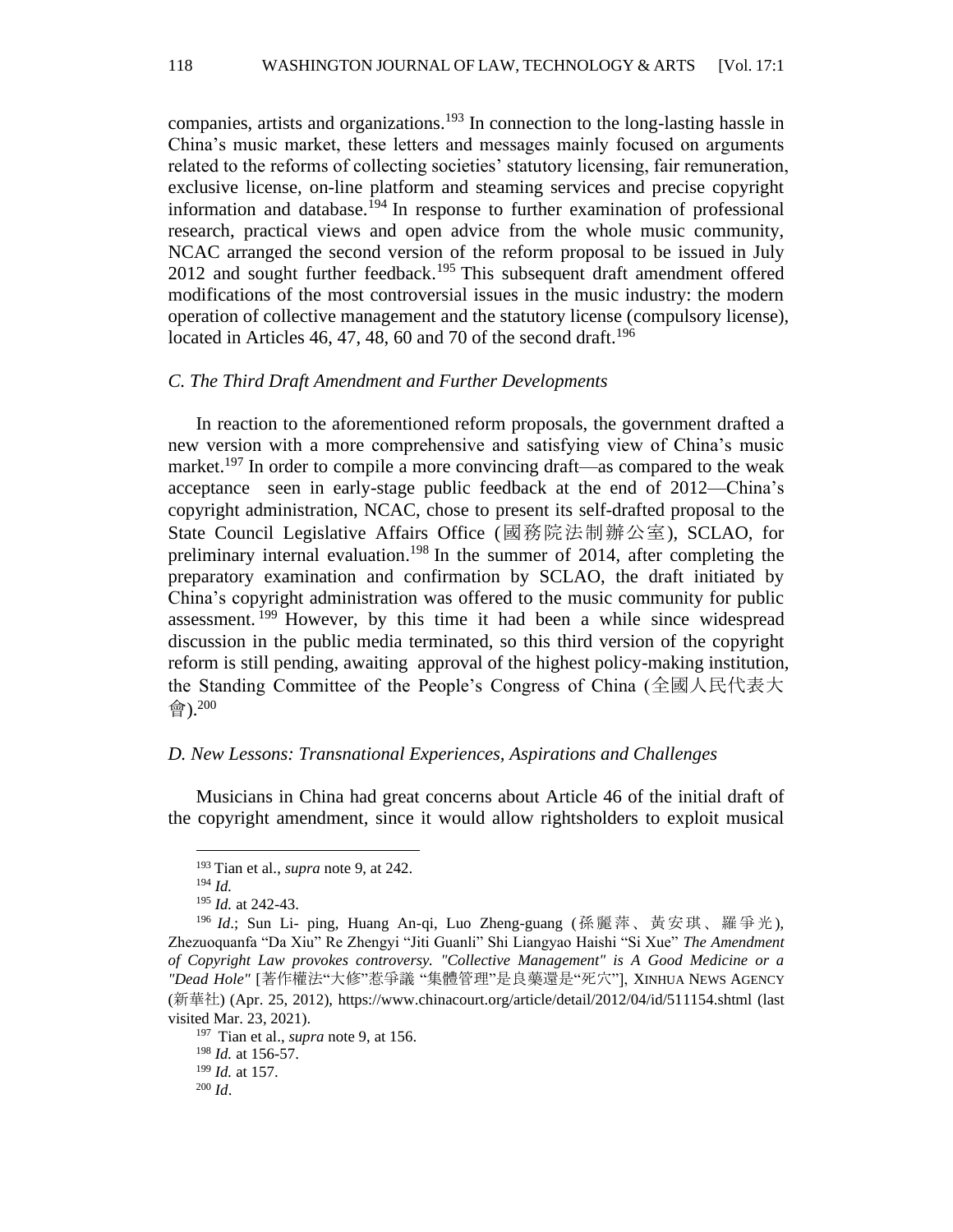compositions or lyrics based on a previously published sound recording released to the public market for more than three months.<sup>201</sup> Specifically, China's music community argued that the proposed phase of three months was too limited for music copyright holders and tit would harm the competence of exclusivity on which musical creators rely.<sup>202</sup> In addition, Chinese musicians argued that their property rights would be impaired under the punitive terms of the proposed Article 46.<sup>203</sup> Furthermore, musicians argued that funding to support the continuing creation of musical compositions and lyrics would shrink due to the lack of copyright protection.<sup>204</sup>

 On the other hand, a considerable number of academics and professionals in copyright law presented opposing opinions to counter the music community's assertions about the proposed Article  $46.^{205}$  Academics' professional analysis identified other countries in which statutory licenses functioned satisfactorily to avert antitrust issues in the digital age, notably issues caused by record labels and music publishers.<sup>206</sup> However, the pressure from China's music community was overwhelming and the proposed Article 46 of the statutory license was abandoned. 207

 Musicians also voiced objections to the second draft's possible establishment of an ECL.<sup>208</sup> From their perspective, an ECL would empower societies' controls over their copyrights and continue narrowing musicians' autonomy in managing their property rights.<sup>209</sup> To compromise with the music community, the second draft restricted the implementation of ECL to published musical works broadcast over radio and television stations and published musical works disseminated through private karaoke equipment.<sup>210</sup>

 The ECL system might be defeated entirely if a musician's intention to optout of the system is firm. This weakness of the ECL system might be raised in court when approving comparatively higher compensations to non-affiliated artists than they would be able to seek from the ECL system. This negative

<sup>209</sup> Liu*, supra* note 4, at 1481; Xiong Qi (熊琦), 非法著作权集体管理司法认定的法源梳解 *[Elaboration on the Judicial Interpretation of the Illegal Collective Licensing]* 5 J. OF THE E. CHINA UNIV. OF POL. SCI. AND LAW (華東政法大學學報), 84 85-88 (2017).

<sup>210</sup> Liu, *supra* note 4, at 1481; 唱片公司再次為著作權法修法建言:錄音製作者應享有廣 播權和公開表演權 [Record Labels Propose Copyright Law Amendment Again: Recording Producers Should Own Broadcasting and Public Performance Rights], 中國知識產權資訊網 [China Intellectual Property Information] (Mar. 29, 2018), http://www.iprchn.com /Index\_NewsContent.aspx?NewsId=107036.

<sup>201</sup> Liu, *supra* note 4, at 1485; Jiang, *supra* note 4, at 222; Xiong, *supra* note 106, at 30-32.

<sup>202</sup> Liu, *supra* note 4, at 1485-86.

<sup>203</sup> *Id.* at 1486.

<sup>204</sup> *Id.*; Xin Zhezuoquanfa Shi Guli Yinzhexie Shou Heiqian, *Does The New Copyright Law Encourages MCSC to Collect Black Money?* [新著作權法是鼓勵音著協收黑錢?], Netease (網 易科技 ) (Apr. 6, 2012), https://web.archive.org/web/20170222084811/http://news.163.com/ 12/0406/14/7UDPOEVI00012Q9L.html (last visited Mar. 23, 2021).

<sup>205</sup> Jiang & Gervais, *supra* note 4, at 222; Liu, *supra* note 4, at 1485.

<sup>206</sup> Liu, *supra* note 4, at 1485-1486.

<sup>207</sup> *Id.* at 1486; Xiong, *supra* note 115, at 86-88.

<sup>208</sup> Liu, *supra* note 4, at 1481.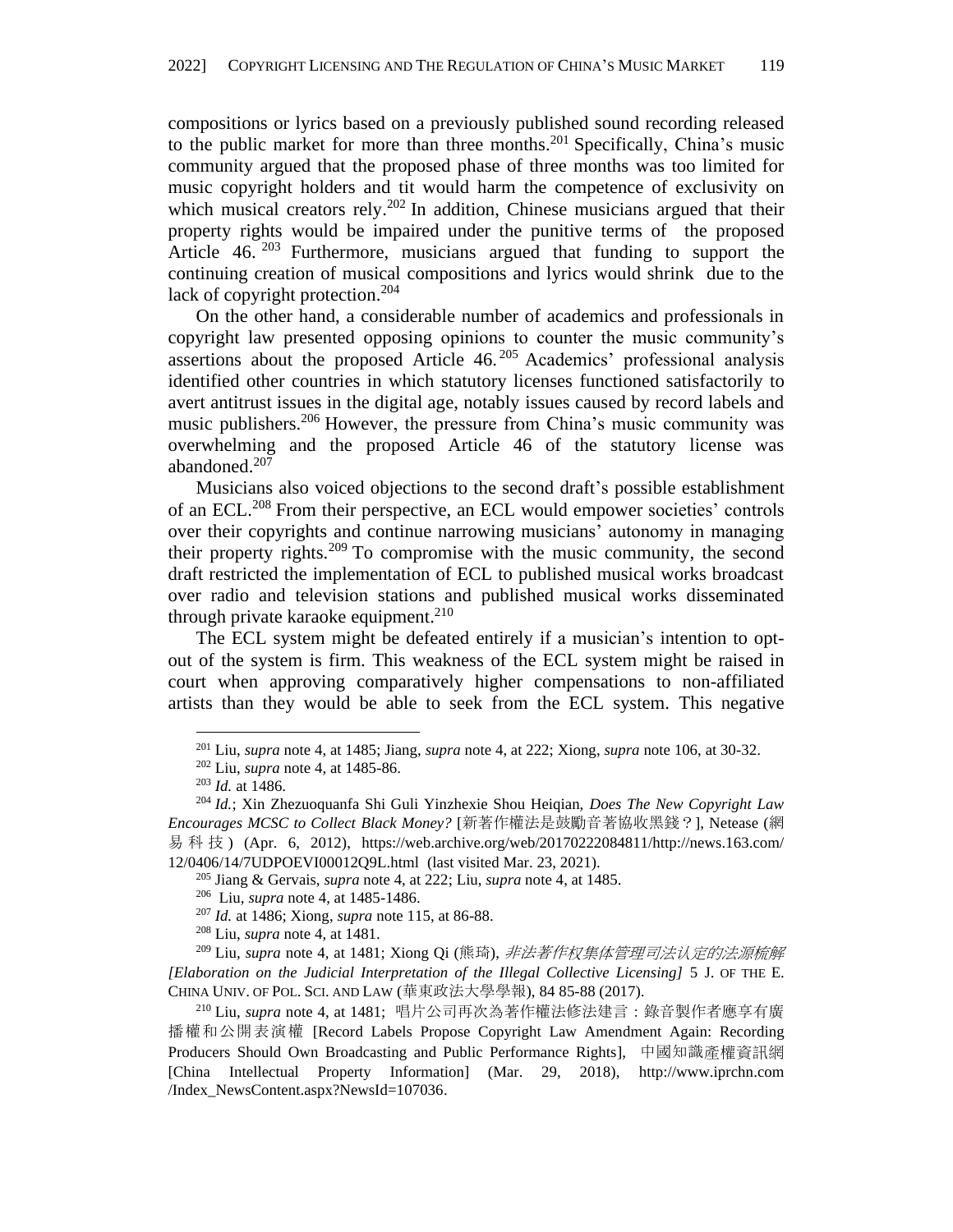outcome might result in a failure to keep the ECL system robust. It also results in "an opting-out trend" and "a collapse of the ECL system."<sup>211</sup> Therefore, to issue actual damages in court, or to compensate the rightsholders as if they are affiliated to CMOs, it will be necessary to maintain the ECL system, thereby reinforcing the health of the music ecosystem. This is exactly what the Nordic nations have tried very hard to achieve over the last few years. <sup>212</sup> In the United States, Sound Exchange seems to address similar issues through a system like the ECL system.<sup>213</sup> The difference is that the United States created a separate organization to manage licensing affairs related to non-affiliated artists of CMOs.<sup>214</sup> Whether looking to ECL, Sound Exchange, or MCL, all provide a new way of thinking to enhance the current licensing system in the Chinese music market. A more advanced licensing mechanism like ECL or Sound Exchange should be adopted in China to move the traditional licensing philosophy forward and reduce the massive amounts of litigation by non-affiliated artists.<sup>215</sup>

 In terms of efficiency, compulsory licenses might be regarded as a temporary pathway, because they could cause the deformation of the competitive market, in which case no other means could be applied. $2^{16}$  In this situation, the government might need to act to avoid market failure. However, at present, it seems that digital music dissemination does not inherently cause market failure. Thus, supporting conduct from the governmental administration (such as compulsory licensing) is unnecessary. The preservation of the foundation of copyright, property and contract doctrine, can build and shape positive market function without government intervention. This could be a more reasonable approach than any government conduct to reregulate market interference by the exclusive right of intellectual property law. There is no doubt property rights retain a considerable amount of exclusiveness and dominance, even if limits have been designed against abuse. However, the shadow of comprehensive control is what threatens the public community.

 The government's control mechanism will be counter-effective if it inhibits artists from drawing inspiration from an original creation to establish a new work or prohibits artists from drawing extensive reference to the plot or content of an artistic work for discussion and critique purposes. The expression divide or ideaexpression dichotomy principle should apply.<sup>217</sup>

 Using modern technology, it is believed that the digital format of music and sound recording can be confined, but it is impossible to avoid all meta-level discussion about digital content within commentary, appreciations, and social

<sup>211</sup> Liu, *supra* note 4, at 1474.

<sup>212</sup> *Id.* at 1481; Xiong, *supra* note 115, at 90-93.

<sup>213</sup> Liu, *supra* note 4, at 1474; Xiong Qi (熊琦), 美國音樂版權制度轉型經驗的梳解與借鑒 *[Combing and Learning from the Transformation Experience of American Music Copyright System]*, 3 環球法律評論 [GLOBAL L. REV.], 142, 145-148 (2014).

<sup>214</sup> Merges, *supra* note 1, at 11.

<sup>215</sup> Jiang & Gervais, *supra* note 4, at 228.

<sup>216</sup> Merges, *supra* note 1, at 11-12.

<sup>217</sup> *See* Polk Wagner, *Information Wants to Be Free: Intellectual Property and the Mythologies of Control*, 103 COLUM. L. REV., 995, 998 (2003).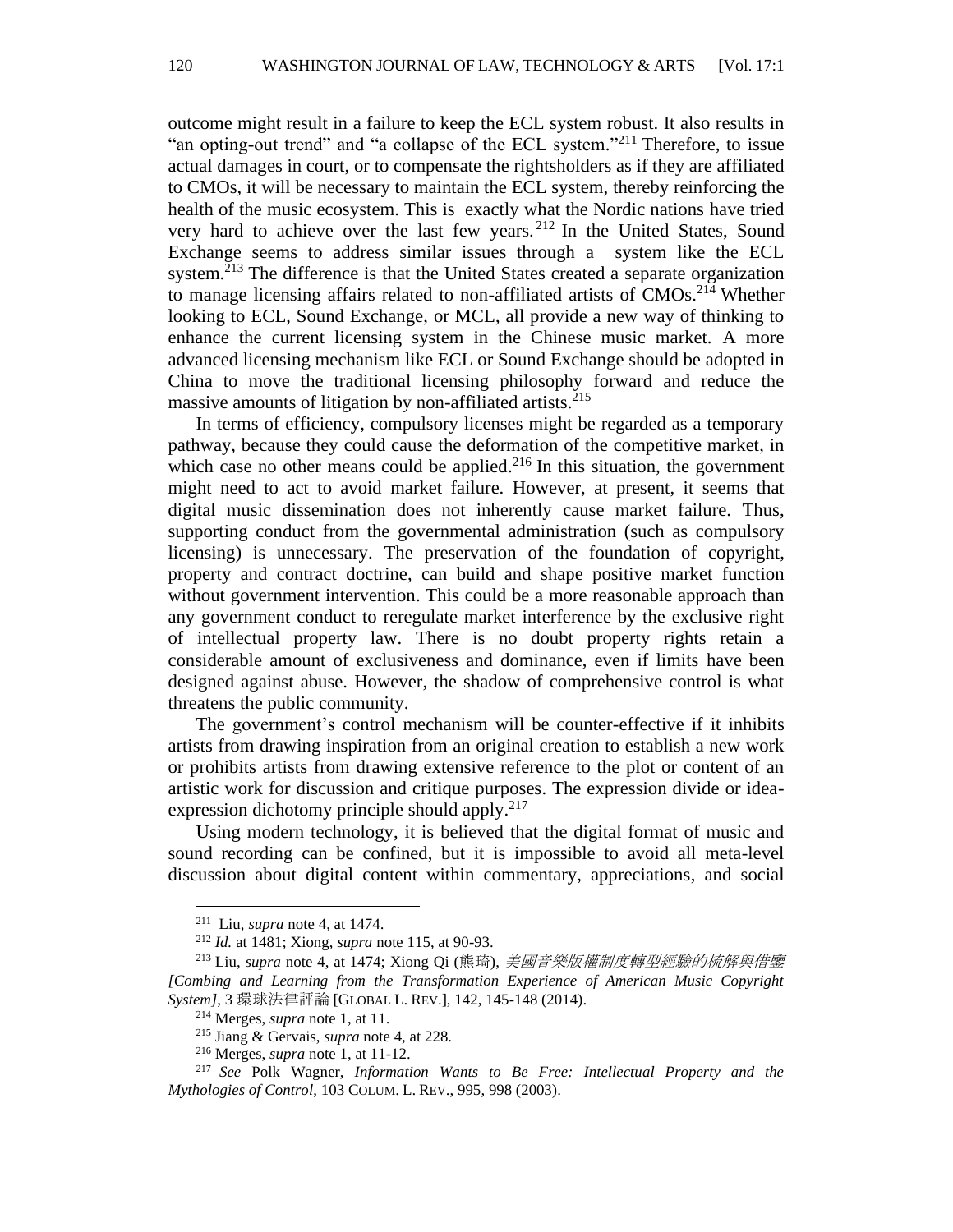discourse.<sup>218</sup> Without a doubt, as technology keeps advancing, the authority will be capable of putting all efforts to inspect all users' works to deter any possible illegal conduct, and to maintain an enhanced environment for copyright protection. <sup>219</sup> This excessive control, like compulsory licensing, will surely cause overwhelming costs and cannot be afforded by the market economy. Therefore, this kind of excessive control is impractical, given its relative cost compared to the cost of production and the margins earned by rightsholders during commercial exploitation of their works.<sup>220</sup>

# *E. Compliance with International Treaties: The Berne Convention's Three-Step Test*

 The ECL bill of China presumably engages a change to breach the three-step test, $^{221}$  found in the discussion of exclusive rights of reproduction under Article 9(2) of the Berne Convention for the Protection of Literary and Artistic Works in 1967:

Right of Reproduction: 1. Generally; 2. Possible exceptions; 3. Sound and visual recordings - (1) Authors of literary and artistic works protected by this Convention shall have the exclusive right of authorizing the reproduction of these works, in any manner or form. (2) It shall be a matter for legislation in the countries of the Union to permit the reproduction of such works in certain special cases, provided that such reproduction does not conflict with a normal exploitation of the work and does not unreasonably prejudice the legitimate interests of the author. (3) Any sound or visual recording shall be considered as a reproduction for the purposes of this Convention. 222

 In addition, the test as included in Article 13 of TRIPs reads: "Members shall confine limitations and exceptions to exclusive rights to certain special cases which do not conflict with a normal exploitation of the work and do not unreasonably prejudice the legitimate interests of the rights holder. $"223"$ 

 As the body of the WTO illustrates, regarding the primary stage of the threestep test, "certain special cases" demand irregularity and the barrier should be clarified and controlled within the appropriate and reasonable range and filed.<sup>224</sup> In particular, the commercial immunity subordinate to the United States representing copyright law was notified to counter the initial requirement

<sup>218</sup> Merges, *supra* note 1, at 11-12.

<sup>219</sup> *Id.*

<sup>220</sup> *Id.* at 5-6.

<sup>221</sup> Jane C. Ginsburg, *Extended Collective Licenses in INT'L TREATY PERSPECTIVE: ISSUES AND STATUTORY IMPLEMENTATION*, COLUMBIA PUBLIC LAW RESEARCH PAPER, No. 14-564, 1,1 (Nov. 2017), [https://papers.ssrn.com/sol3/papers.cfm?abstract\\_id=3068997.](https://papers.ssrn.com/sol3/papers.cfm?abstract_id=3068997)

<sup>222</sup> *Article 9(2) of the Berne Convention for the Protection of Literary and Artistic Works in 1967.*

<sup>223</sup> *Article 13 of TRIPs.*

<sup>224</sup> Liu, *supra* note 4, at 1474.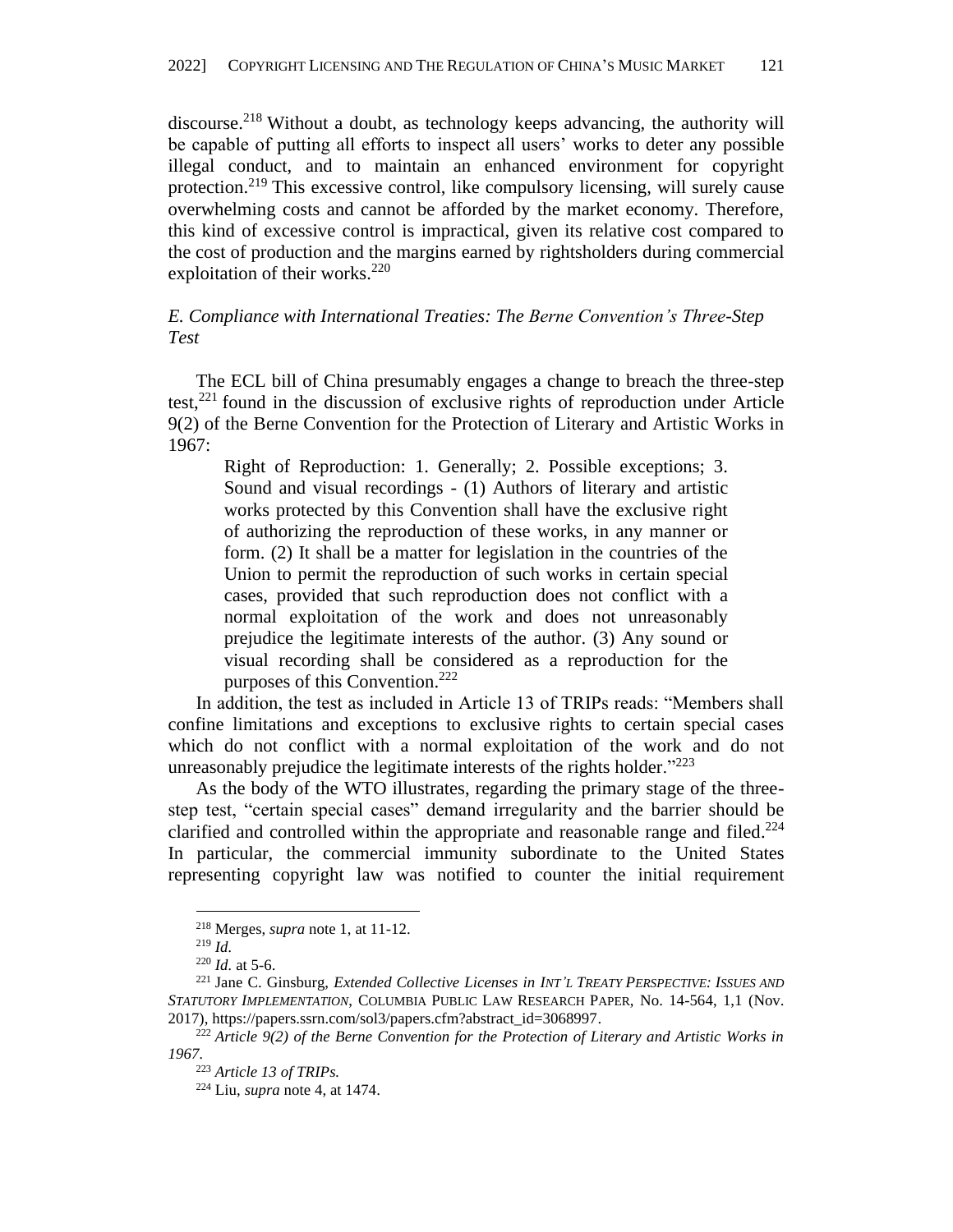restricting "certain cases." <sup>225</sup> In particular, Chinese music CMO and MCSC enrolled only 9% of total Chinese creators as affiliates. Broadening identification is enforced for creators in the Chinese music market. <sup>226</sup> This legal conduct could be capable of exploiting the authorship exclusivity in over 90% of nonaffiliated creators.<sup>227</sup> For that reason, it is believed that the lion's share cannot be counted as constituting "certain special cases."<sup>228</sup>

 Moreover, according to the 1909 Chinese Copyright Act, diffusion of copyrighted sound recordings by TV and radio signals is a non-commercial use and, consequently, is excluded from being the basis of a copyright infringement allegation.<sup>229</sup> This immunity was incompatible with the three-step test subject to the Berne Convention and the TRIPs Agreement.<sup>230</sup> In 2001, the Chinese administration shifted this exclusion to the compulsory license regime of copyright law. <sup>231</sup> This amendment was enacted just prior to the date of December 11, when China's WTO accession was announced.  $232$  It states that "[r]adio and television stations may broadcast published sound recordings without the permission of copyright owners but shall pay remunerations, unless the relevant parties have agreed otherwise. Detailed measure shall be formulated by the State Council."<sup>233</sup>

 Nevertheless, after the ratification of the involuntary license proposal, the PRC's broadcasting associations had been pressured to prevent the establishment of a practical scheme that specifies explicit regulations and operations.<sup>234</sup> Throughout this process, the PRC's TV and radio stations continued to broadcast musical works and sound recording without charge.<sup>235</sup> In 2010, radio and TV stations of the PRC finally initiated licensing bargaining with the record labels, the music collective management organizations, and the MSCS. <sup>236</sup> This background serves as a lesson for the music market by showing the ineffectiveness of a compulsory licensing regime under the reality of politics. 237

 Due to formidable protest from musical creators, publishers, and record labels in the Chinese market, the 2012 Chinese copyright amendment completely abrogated the compulsory licensing mechanism within PRC's copyright law, notwithstanding the rights of musical works or any current living articles.<sup>238</sup> In

<sup>225</sup> Liu, *supra* note 4*,* at 1480; Xiong, *supra* note 213, at 150-52.

<sup>226</sup> Liu, *supra* note 4*,* at 1480-87; Xiong, *supra* note 115, at 100-02.

<sup>227</sup> Liu, *supra* note 4, at 1480-87.

<sup>228</sup> *Id.* at 1480-81.

<sup>229</sup> *Id.* at 1486-87; Xiong, *supra* note 115, at 90-93.

<sup>230</sup> Liu, *supra* note 4*,* at 1486-87.

<sup>231</sup> *Id.* at 1487.

<sup>232</sup> *Id.*; World Trade Organization, Member Information, China and the WTO,

[https://www.wto.org/english/thewto\\_e/countries\\_e/china\\_e.htm](https://www.wto.org/english/thewto_e/countries_e/china_e.htm) (last visited Mar. 23, 2021).

<sup>&</sup>lt;sup>233</sup> Copyright Law of the People's Republic of China, Art. 44 (2010).

<sup>234</sup> Liu, *supra* note 4, at 1487; Liu, *supra* note 107, at 102-03.

<sup>235</sup> Liu, *supr*a note 4, at 1487.

<sup>236</sup> MCSC, 2010 Annual Report 3,<http://www.mcsc.com.cn/pdf/phplK0X7> (last visited Mar. 23, 2021).

<sup>237</sup> Liu, *supra* note 4, at 1487.

<sup>238</sup> *Id.*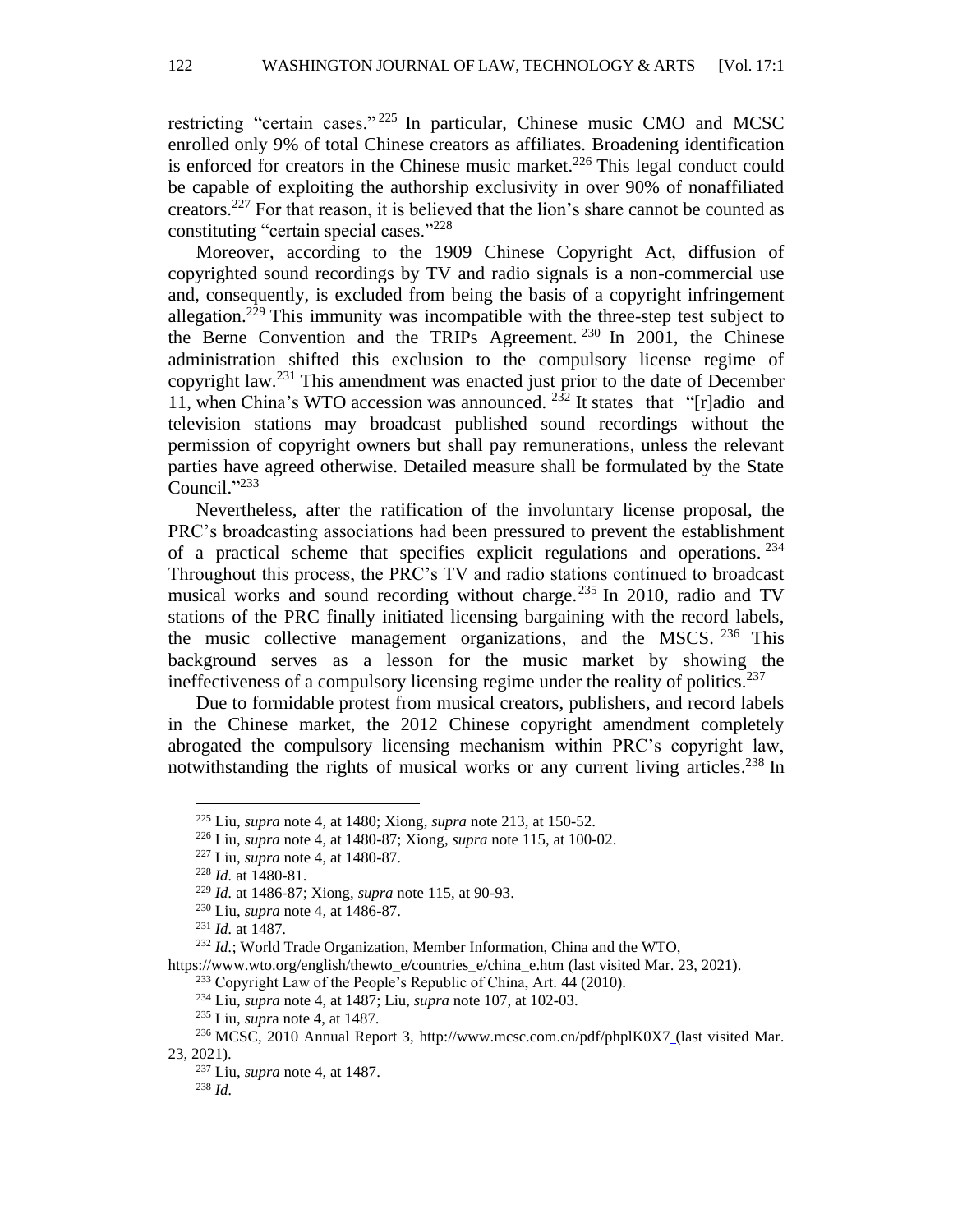light of the United States' Music Modernization Act,<sup>239</sup> the notion of compulsory licensing has reached the public eye and has been a recurring topic in the music industry. 240

 Even though these copyright rewards are the product of local and overseas creators, merely local creators are offered a route to access these resources. 241 However, this outcome causes protectionism to occur within the structure of international trade and contravenes the essence of national treatment on the basis of the TRIPS agreement and the Berne Convention.<sup>242</sup>

### *F. Thorny Problem: Common Law Traditions and Moral Rights*

 It is crucial for this analysis to distinguish between the United States' and China's copyright systems. This study has identified essential points of divergence and demonstrates how individual solutions could be meaningful and practical to address similar circumstances by treating analogous cases alike in the United States and China.<sup>243</sup> On the basis of European law tradition, China adopts a moral rights system to form and regulate one side of its copyright law structure, in contrast to the United States more purely economic rights system.<sup>244</sup> This distinction results in several substantive differences between the United States' and China's respective copyright regimes.<sup>245</sup>

 First, in China's copyright law, the idea of moral rights can be exerted for all types of copyrightable works, indicated in Article  $3.^{246}$  Were it otherwise, the notion of a moral right would be comparatively narrowed only to specific creation categories in visual art.<sup>247</sup>

 Second, in China's copyright system, the rights of integrity, revision, authorship, and publication are all incorporated in the moral rights framework, whereas, in the United States copyright system, the concept of moral rights is barely considered and focuses exclusively on the rights of integrity and attribution.<sup>248</sup> Compared to the United States' economic rights system, and simply by design, the ECL and compulsory licensing fits less naturally into China's moral rights system. With more rights to incorporate, it is more challenging to incorporate compulsory licensing and the ECL system in China.

 Since PRC's governance transformed ancient China from a dispersed and divided amalgam to a centralized and ordered union, China has expressed not just

<sup>&</sup>lt;sup>239</sup> Music Modernization Act, Pub. L. 115-264, 132 Stat. 3676 (2018) (codified as 17 USC  $\S$ 101) at 1-5.

<sup>240</sup> Ginsburg, *supra* note 221, at 9.

<sup>241</sup> Liu, *supra* note 4, at 1487.

<sup>242</sup> *Id.*; Xiong, *supra* note 106, at 30-32.

<sup>243</sup> Tian et al., *supra* note 9, at 187.

<sup>244</sup> Houweling, *supra* note 21, at 549, 560; Henry E. Smith*, Inst. and Indirectness in Intell. Prop.*, 157 U. PA. L. REV., 2083, 2089 (2009).

<sup>245</sup> Tian et al., *supra* note 9, at 187.

<sup>246</sup> *Id.* at 155.

<sup>247</sup> *Id.* at 187-88.

<sup>248</sup> *Id.* at 188; Xiong, *supra* note 213, at 150-52.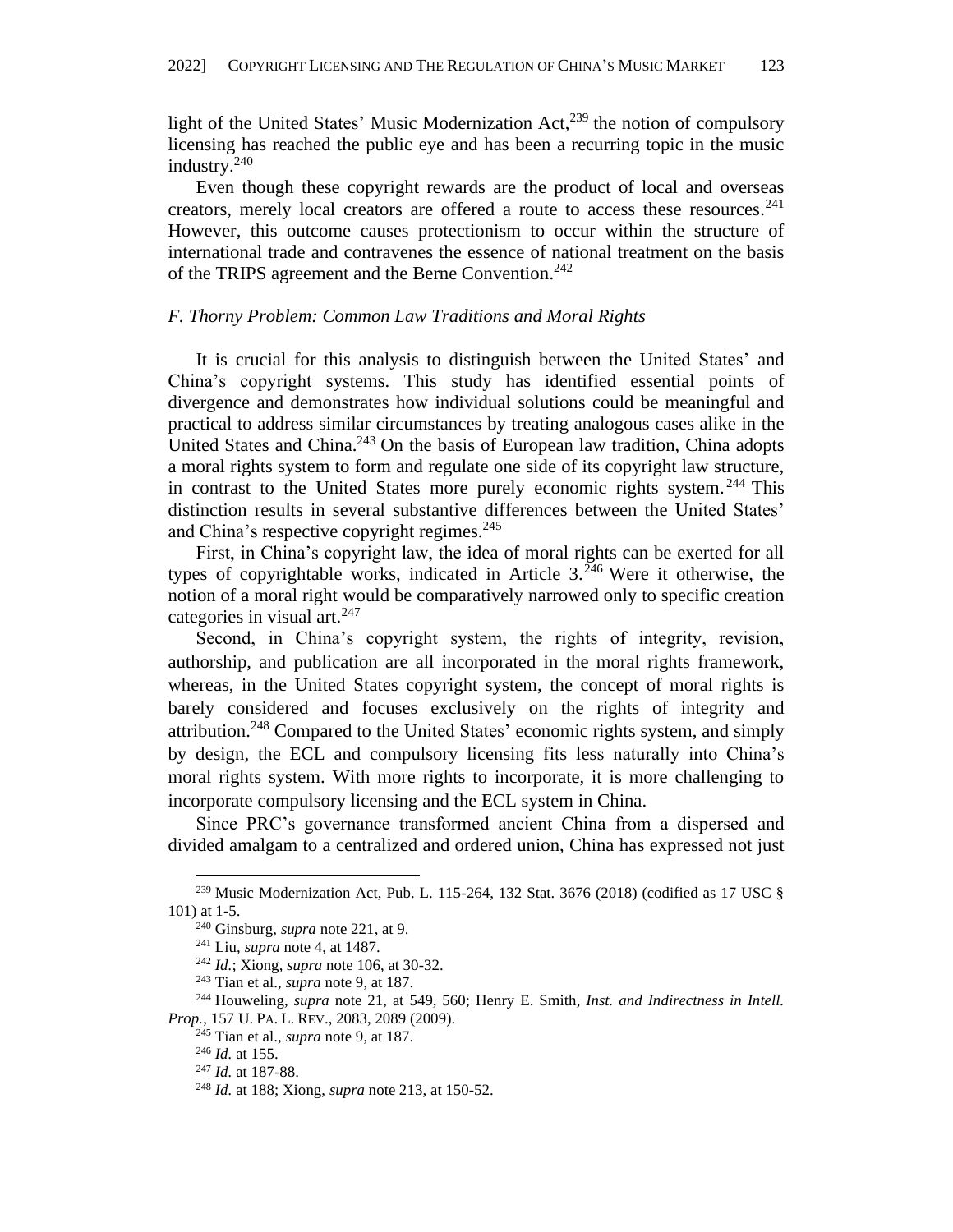its ambition against western powers, but also a desire to integrate Asia's economy.<sup>249</sup> Externally and internally motivated, China is continuously adjusting its copyright to harmonize with international requirements and local demands.<sup>250</sup> China revised its communist economic system through efficient political and administrative reconstruction.  $251$  The modernization of legal institutions encouraged Chinese governmental authorities to execute logical and systematic policy-making and law enforcement.<sup>252</sup> Subsequently, new technology and business models transferred expeditious innovation to digital and virtual products and services.<sup>253</sup> The internet has intensively remodeled the culture and society of creation and use, contrary to printing and reading in the traditional printed manner. China's broader copyright law is influenced and increasingly altered by modern civilization.

 However, despite two crucial reforms in 2001 and 2010, the narrow local vision limited the amendment's potential and possibilities of the future amendments. Essentially, the copyright reform in 2001 was aimed to force the PRC into compliance with the WIPO Performance and Phonograms Treaty (WPPT) and World Copyright Treaty (WCT).<sup>254</sup> This international IP movement equipped and empowered the PRC with a protective and strong IP structure, allowing it to adhere to worldwide trade prerequisites and communicate and open global export and import markets. Nevertheless, facing dramatic social, political, and economical transformation, the Chinese music community expressed concern about the long-existing copyright protection mechanism. <sup>255</sup> Many feel that it cannot react and absorb continual technological impacts and challenges.<sup>256</sup> Music copyright enforcement is unable to deter increasing infringements, resulting in lower motivation and less innovation and creativity.  $257$  Therefore, under the pressure of external and internal provocation, new modernization of copyright laws represents a fundamental driver towards equity between composers, performers, producers, distributors, and broadcasters. 258

#### **CONCLUSION**

# *A. Inevitable Weakness: Legislative Delay and Inflexible Regulation*

 Without the support and flexibility of the free market, compulsory licenses are a static model that can produce an awkward issue: outmoded (i.e., fixed) and

<sup>249</sup> Tian et al., *supra* note 9, at 153-54.

<sup>250</sup> *Id.* at 156; Xiong, *supra* note 106, at 30-32.

<sup>251</sup> Tian et al., *supra* note 9, at 154-55.

<sup>252</sup> *Id.*; Liu, *supra* note 107, at 98-100.

<sup>253</sup> Tian et al., *supra* note 9, at 153-55.

<sup>254</sup> *Id.* at 157; Xiong, *supra* note 106, at 32*.*

<sup>255</sup> Liu, *supra* note 4, at 11463- 64; Xiong, *supra* note 117, at 115.

<sup>256</sup> Liu, *supra* note 4, at 1463-64.

<sup>257</sup> *Id.* at 1464.

<sup>258</sup> ROBERT COOTER & THOMAS ULEN, LAW AND ECONOMICS, 135 (2012).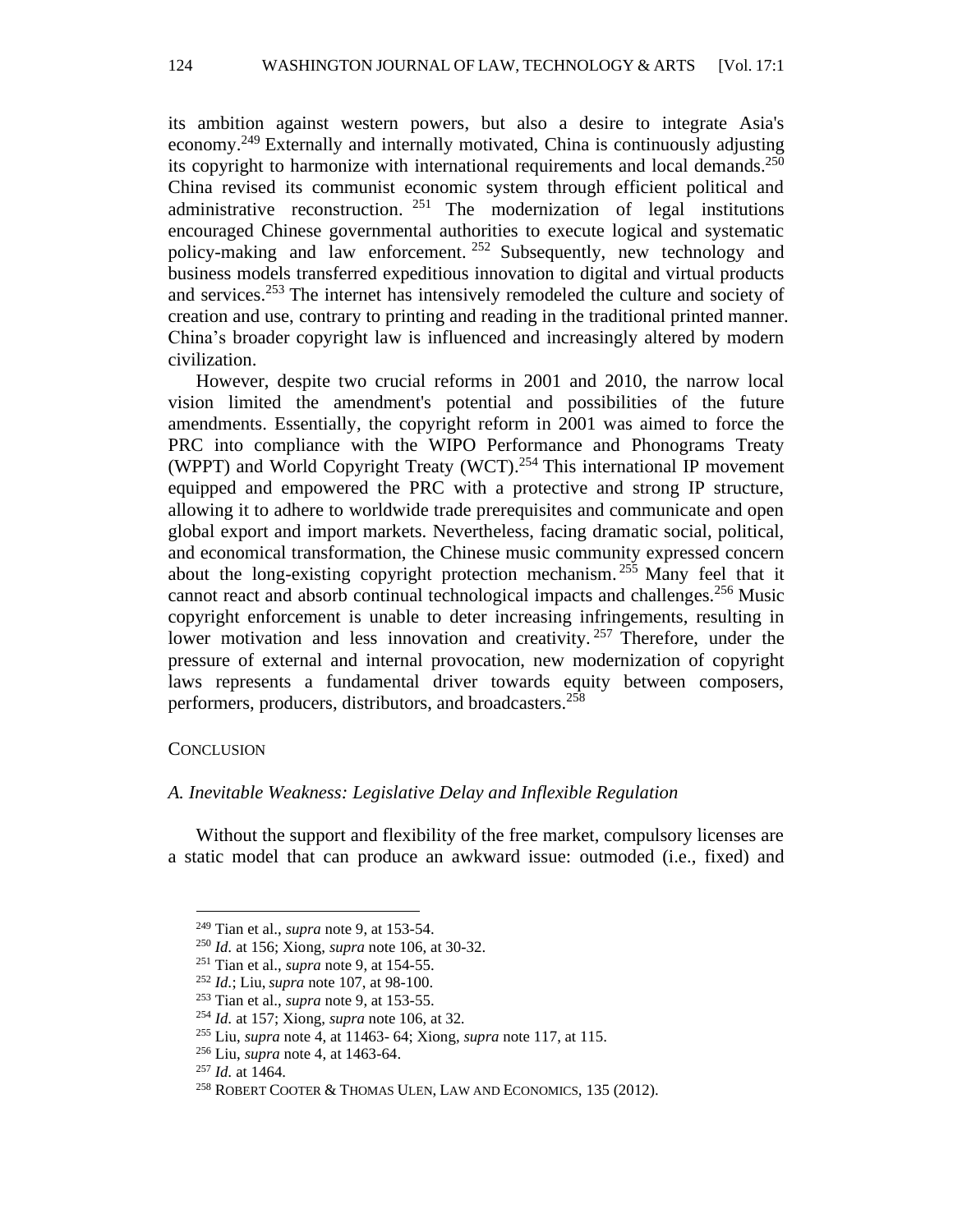unintended consequences.<sup>259</sup> Specifically, lawmaking makes the legislation turn to persistent and stubborn agreements or contracts, precluding the possibility of negotiations. The inflexibility and irreversibility within the compulsory license results in few adjustments to new developments in the market economy.<sup>260</sup> Market entrants are left to contend with obsolete rate arrangements or "legislative delay." $^{261}$ 

 Legislative delay illustrates why the price-setting process within the compulsory license system cannot react to immediate changes in the market economy. Rates built on a compulsory license may be way below a price linked to the free market.<sup>262</sup> For instance, the government rate on compulsory license of sound recording resulted in no differences between the 1909 Copyright Act and the 1976 Copyright Act. Yet, throughout the mass medium boom, there was a large increase in the music production market. <sup>263</sup> The compulsory license has depressed the value of the musical compositions and sound recordings market.<sup>264</sup> Consequently, by providing less compensation than users and creators generally expect, this tendency to underestimate value has generally decreased people's desire to create musical and recorded works. 265

 If the intention to opt out of the system was firm, the ECL system might be defeated. Creators' reluctance to resist may disappear when the court approves higher compensations for non-affiliated artists than could be earned under the ECL system.<sup>266</sup> This might result in failure to keep the ECL alive. Nordic nations have tried very hard over the past years to maintain the health of the musical ecosystem.<sup>267</sup> The ECL will need to be run stably to issue actual damages to rightsholders as if they were affiliated with CMOs. 268

 In terms of efficiency, compulsory licenses might be regarded as a possible and temporary pathway. Serious problems cause the deformation of the competitive market if no other means could be applied, given the unresponsiveness to market factors.<sup>269</sup> At its extreme, the government might need to execute actions to avoid market failure. However, it seems that the circumstance of digital music dissemination has not inherently induced market failure.<sup>270</sup> And, thus, supporting conduct from the governmental administration

<sup>259</sup> Felix Trumpke, *Effects and Potential of Extended Collective License Systems, in*  REMUNERATION OF COPYRIGHT OWNERS, 90-93 (Kung-Chung Liu & Reto M. Hilty eds., 2017).

<sup>260</sup> Merges, *supra* note 1, at 9-10.

<sup>&</sup>lt;sup>261</sup> RETO M. HILTY & JOSEF DREXL, MUNICH STUDIES ON INNOVATION AND COMPETITION 23-25 (2015).

<sup>262</sup> Merges, *supra* note 1, at 9-10.

<sup>263</sup> Robert P. Merges, *Autonomy and Independence: The Normative Face of Transaction Costs*, 53 ARIZ. L. REV., 145, 150-53 (2011).

<sup>264</sup> Merges, *supra* note 1, at 8.

<sup>265</sup> *Id.* at 6.

<sup>266</sup> Liu, *supra* note 4, at 1464; Xiong, *supra* note 106, at 6.

<sup>267</sup> Liu, *supra* note 4, at 1475-76; Merges, *supra* note 1, at 8-10.

<sup>268</sup> Liu, *supra* note 4, at 1475-76; Jiang & Gervais, *supra* note 4, at 228.

<sup>269</sup> Robert P. Merges, *Contracting into Liab. Rules: Intell. Prop. Rights and Collective Rights Org.*, 84 CAL. L. REV., 1376-78 (1996).

<sup>270</sup> *Id.*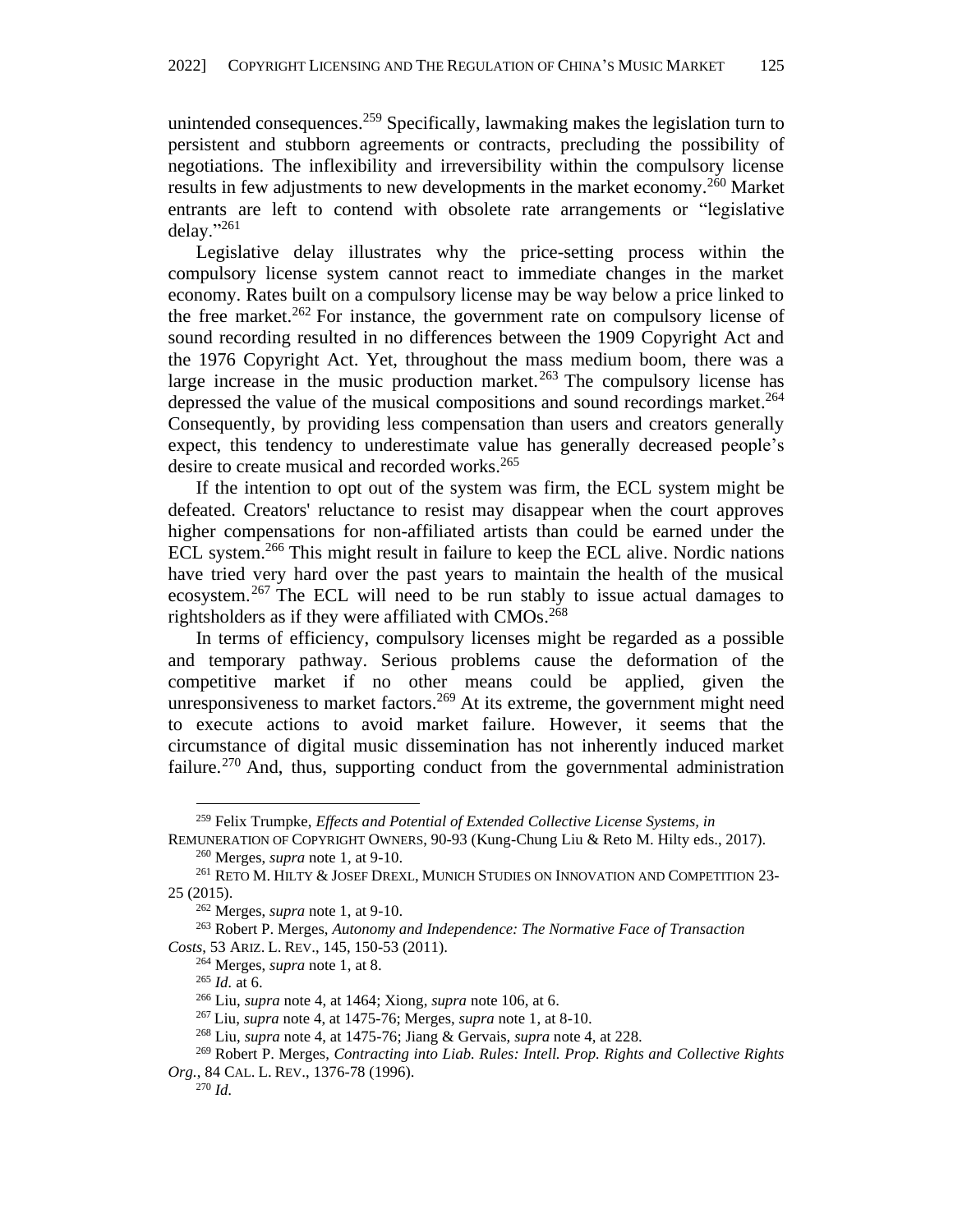(such as a compulsory license) is unneeded. $271$  The preservation of the effectual foundations of property rights and contracts are able to build and shape positive market function.

 This pathway can be a more reasonable approach than any governmental market conduct to reregulate the market interference by the exclusive right of intellectual property law. It is no doubt that property rights retain a considerable amount of exclusiveness and dominance, even if limits have been designed against the abuse.<sup>272</sup> However, the shadow of comprehensive control is what threatens the public community. $273$ 

 Because of the control, it will be extremely costly to try to design and manage a social system for copyright owners to prohibit users from referring to the plot or content of artistic works in a discussion with non-users or imitating general ideas from an original creation to establish a new work due to the idea-expression divide or idea-expression dichotomy principle.<sup>274</sup>Modern technology makes it possible to confine the digital format of music works and sound recordings, but it is impossible to censor and avoid all the sharing about references or imitations of these digital contents within commentary, appreciations and intercourse.<sup>275</sup> Without a doubt, as technology keeps advancing, diverse authorities will be capable of putting all efforts into inspecting all users to deter any possible illegal activities and aiming to maintain a spotless environment for copyright protection (as per the relevant government rules and laws.  $276$  This excessive control, like compulsory licensing, will surely incur extensive costs and cannot be afforded by the market economy.<sup>277</sup> Therefore, this kind of excessive control is obviously costly and impossible. 278

#### *B. Stimulating Transactional Efficiency*

 In the spirit of fair rewards, the two emerging regimes, "Compulsory License and Extended Collective License," are considered to uphold the middle class and close the divide between content suppliers and musical creators in the digital era. <sup>279</sup> Having said that, statistics indicates that individuals continue to bargain contracts with copyright holders toward compulsory license. <sup>280</sup> Notwithstanding 17 U.S.C. § 115 (Compulsory Licenses on Mechanical Rights), the Harry Fox Agency (HFA), a primary supplier of mechanical rights on sound recordings and collecting intermediary and allocator of mechanical royalties on behalf of the

<sup>271</sup> *Id.* at 1293.

<sup>272</sup> Merges, *supra* note 1 at 11.

<sup>273</sup> *Id.* at 6.

<sup>274</sup> Wagner, *supra* note 217, at 995-98.

<sup>275</sup> Merges, *supra* note 1, at 1-3.

<sup>276</sup> *Id.* at 1, 3-4.

<sup>277</sup> *Id.* at 1, 5-6.

<sup>278</sup> *Id.* at 5-6.

<sup>279</sup> Justin Hughes & Robert P. Merges, *Copyright and Distributive Justice*, NOTRE DAME L. REV., Vol. 92, 24, 48 (2016); Liu, *supra* note 4, at 1465-66.

<sup>280</sup> Lemley, *supra note* 179, at 463-66; Merges, *supra* note 1, at 10-11.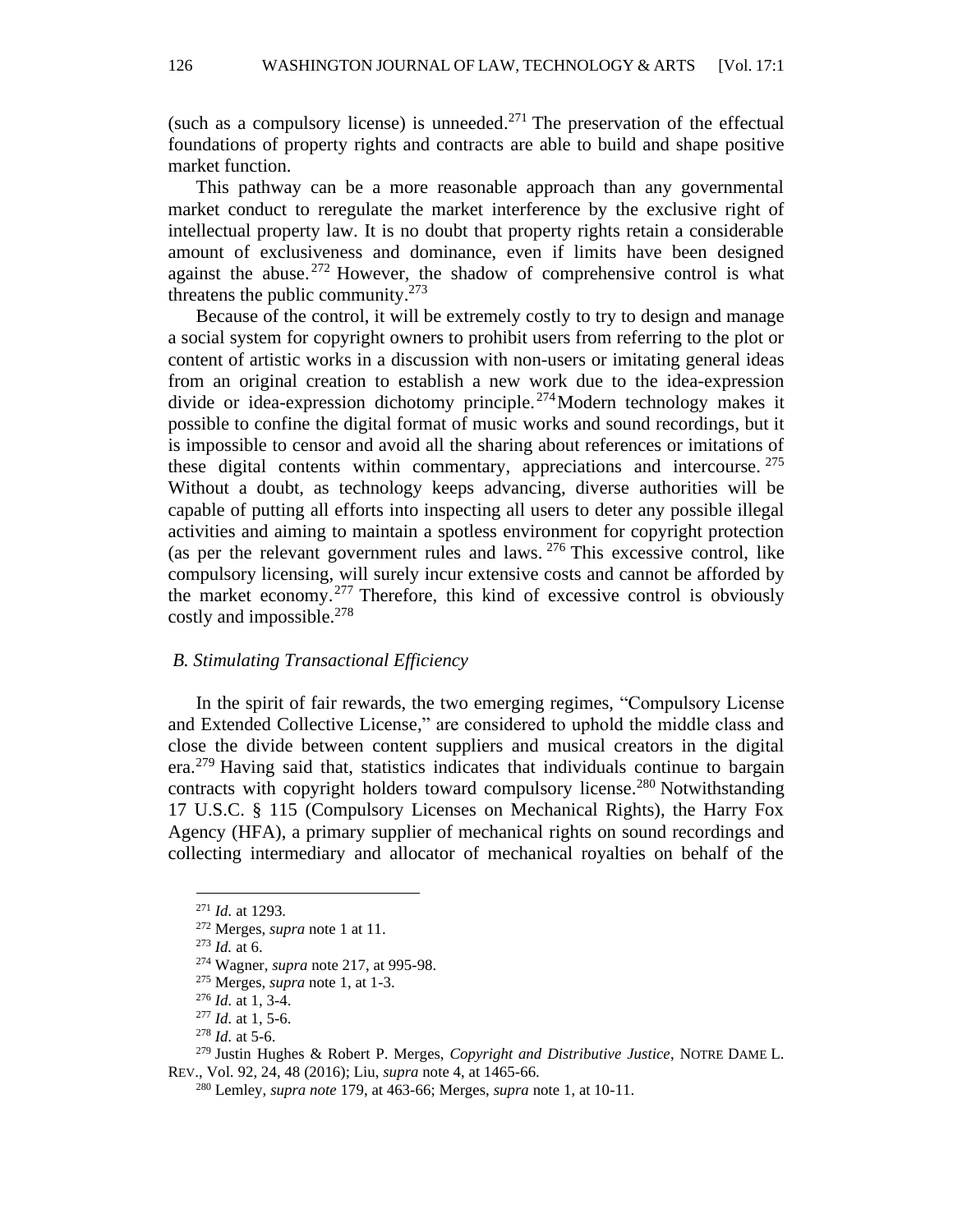United States' music publishers, is a renowned case in point. In numerous respects, in addition to the compulsory license system in the United States, the music market finds a deficient situation in wiping out transactional costs, but this licensing approach still results in extravagant rent-seeking by trying to persuade the Senate and House of Representatives for advantageous price and conditions. <sup>281</sup> Therefore, in comparison to contract negotiation in the free market, the accumulation of the expenditure of rent-seeking and unremoved transactional costs can possibly make the model of compulsory licensing bothersome, troublesome and costly. 282

 The rate formula processed and approved by the administration and legislature cannot generate impartial compensations for musical creators to access specific gravity on the price within the market competition.<sup>283</sup> In support of individual creators, the latter information and communication advances have lowered economic barriers to enter the music fostered a diverse and open environment for building multiple and mixed commercial channels.<sup>284</sup>

 Specifically, the Nordic countries, such as Denmark, Finland, Iceland, Norway, and Sweden, initially framed the ECL system.<sup>285</sup> Compared to the compulsory license structure launched by the Agreement on Trade-Related Aspects of Intellectual Property Rights (TRIPs Agreement) <sup>286</sup> and the Berne Convention for the Protection of Literary and Artistic Work, <sup>287</sup> the ECL mechanism is a substitute for empowering a recognition linking a collective management organization and its licensees to be obligatory on nonaffiliated creators.

 Hypothetically, if the representation of a collective management organization is widespread, comprehensive, and competent, the ECL mechanism could have the least influence on the competitive economy. Controversially, the advocates for the ECL are usually the fledgling and immature collecting societies which still have not gathered adequate registers, and so far, been situated in a market share monopolized through the considerable quantity of overseas or nonaffiliated subjects.<sup>288</sup> Presently, by means of upgrading competitive markets and lowering

<sup>281</sup> Liu, *supra* note 4, at 1466; Xiong, *supra* note 213, at 212*.*

<sup>282</sup> Liu, *supra* note 4, at 1461; Liu, *supra* note 107, at 102-05; Xiong, *supra* note 213, at 155- 58.

<sup>283</sup> Liu, *supra* note 4, at 1466.

<sup>284</sup> *Id.* at 1466-67; Xiong, *supra* note 106.

<sup>285</sup> Liu, *supra* note 4, at 1471.

<sup>286</sup> Ginsburg, *supra* note 221, at 9.

<sup>&</sup>lt;sup>287</sup> Berne Convention for the Protection of Literary and Artistic Works (1886) ("The right to make reproductions in any manner or form (with the possibility that a Contracting State may permit, in certain special cases, reproduction without authorization, provided that the reproduction does not conflict with the normal exploitation of the work and does not unreasonably prejudice the legitimate interests of the author; and the possibility that a Contracting State may provide, in the case of sound recordings of musical works, for a right to equitable remuneration)") [https://www.wipo.int/treaties/en/ip/berne/summary\\_berne.html.](https://www.wipo.int/treaties/en/ip/berne/summary_berne.html)

<sup>288</sup> Liu, *supra* note 4, at 1475, 1482; Xiong, *supra* note 213, at 155-58.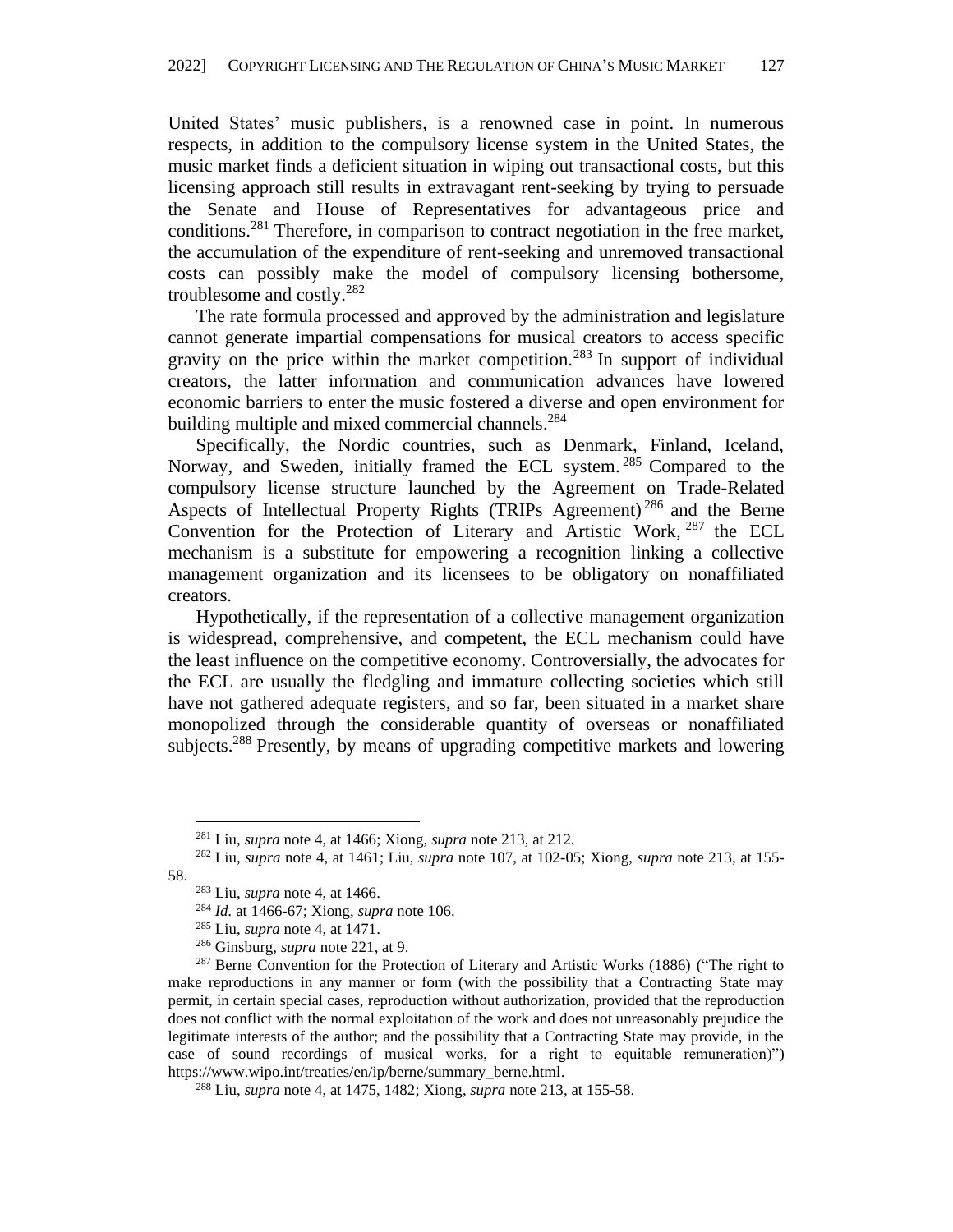128 WASHINGTON JOURNAL OF LAW, TECHNOLOGY & ARTS [Vol. 17:1

transactional costs, the ECL channel has represented concrete answers to back extensive utilization of authorized musical creation.<sup>289</sup>

 Within the United States' competitive economy, the music copyright collectives (e.g., BMI, ASCAP and SESAC (PRO), HFA and SoundExchange), convey essential free expression to their reuse. <sup>290</sup> According to the blanket license, the bundling mechanism efficiently transits the right of secondary exercises to musical creators by streamlining transactional costs.<sup>291</sup> In China's market, indemnification provisions are typically covered in the copyright collectives' licenses for safeguarding and keeping affiliated members sheltered from the economic harm caused by legal actions of non-affiliated copyright holders.<sup>292</sup> Consequently, the essential concern regarding the ECL model, the goal of China's, is that by persuading the congress and administration, turns into a negative skill, potentially achieving abuse of monopoly power.<sup>293</sup> However, the merits of enhancing considerably the quantity of memberships for improving the administration and fostering the competence of functioning could remain in vain.

# *C. Ensuring Fair Compensation: Transparency and Accountability*

Three principal reasons cause the abuse of monopoly power in music market: (1) a turndown to authorize specific exploitation of copyright, in the absence of rational grounds; (2) arbitrarily determining licensing fees and terms, unescorted by adequate and legal negotiation processes; and (3) inappropriate prejudice regarding two separate applications of identical licensing objects.<sup>294</sup>

 It is probably troublesome to think that when copyright management markets were forming, collecting societies were achieving significant market power, and this could result in abuse through denial of licenses, or prejudice toward exploiters. Additionally, it is also hard to define if licensing fees and terms have been decided arbitrarily or deprived of sensible circumstances. In China's music market, it is unnatural that the price proposed by copyright collecting societies is constantly corresponding to the one approved by the governmental authority

<sup>289</sup> Liu, *supra* note 4, at 1482.

<sup>290</sup> Unlike the 3 PROs in America," SoundExchange is the only organization in America that collects performance royalties for "non-interactive" digital sound recordings (not compositions). "Non-interactive" means you can't choose your song. So, Pandora radio is non-interactive, whereas Apple Music and Spotify are "interactive." Beats 1 (within Apple Music) is digital radio (non-interactive). Spotify's Pandora-like radio service is also non-interactive, but more on that in a sec. "Like the PROs, SoundExchange issues blanket licenses to digital radio (non-interactive) platforms (like iHeartRadio and Sirius/XM) which gives these outlets the ability to play any song they represent. Like the PROs, the outlets pay an annual fee for the blanket license." *See* Ari Herstand, *How to Get All Your Music Royalties: ASCAP, BMI, PRS, SoundExchange, PROs and the Rest*, https://aristake.com/post/what-is-soundexchange-ascap-bmi-pros-hfa-mechanicals-andhow-to-get-all-your-royalties.

<sup>291</sup> Ginsburg, *supra* note 221, at 7-9.

<sup>292</sup> Liu, *supra* note 4, at 1474-75; Xiong, *supra* note 213, at 160-62.

<sup>293</sup> Liu, *supra* note 4, at 1486; Tian et al., *supra* note 9, at 241.

<sup>294</sup> Tian et al., *supra* note 9, at 212.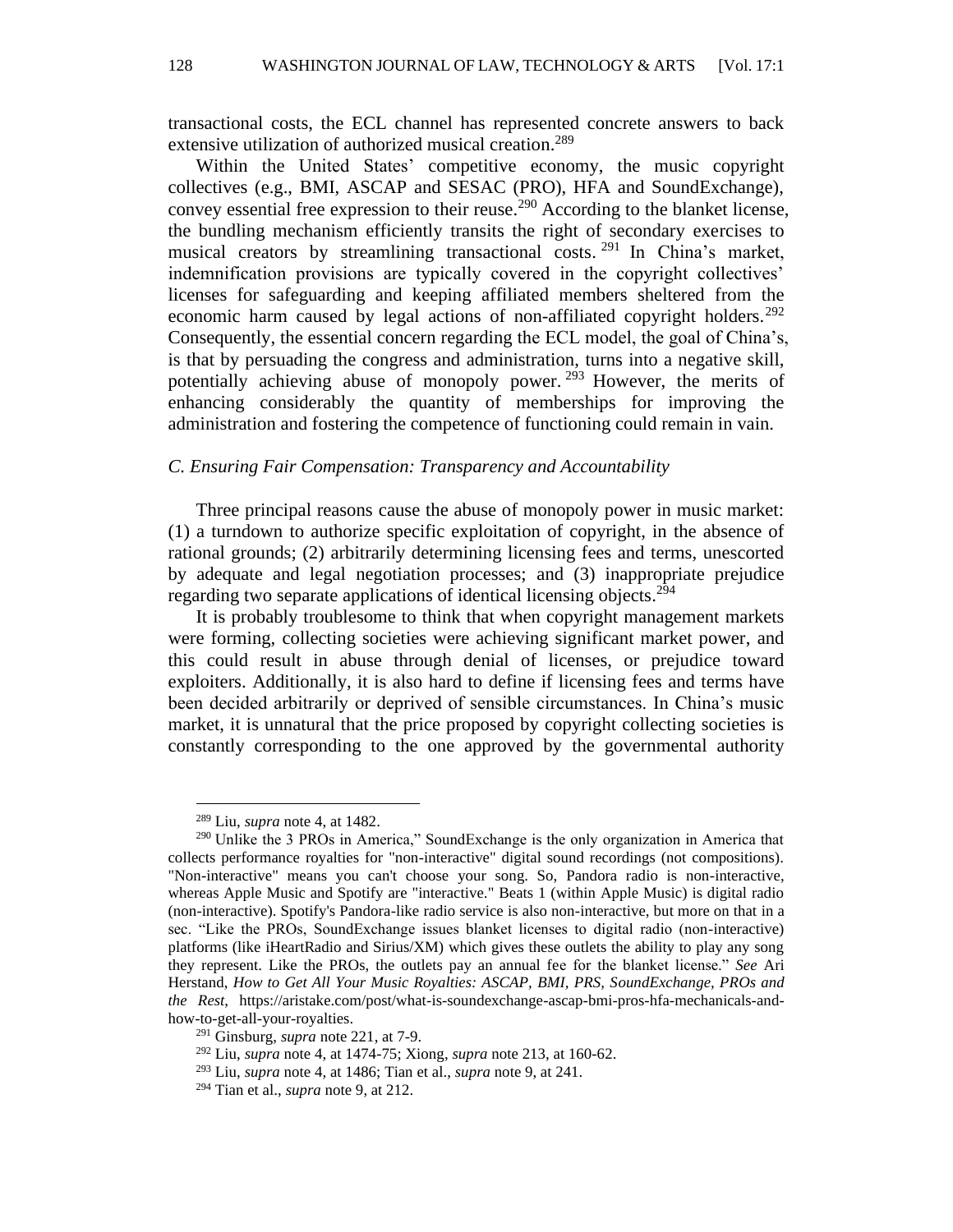NCAC.<sup>295</sup> For instance, the copyright licensing tariff of Chinese karaoke businesses, affirmed by NCAC, was routinely matching the amount proposed by the music copyright collecting society, Music Copyright Society of China (MCSC), and the audiovisual copyright collecting society, China Audio-Video Copyright Association (CACVA). 296

 This coincidence reveals the forming of a licensing tariff, in the absence of "due process," risks harming the music ecosystem, due to inadequate transparency and the failure of competitive market function. In fact, in China, the criterion of a licensing tariff declared and approved by NCAC is eventually a formalization and accreditation of copyright collecting societies' motions.<sup>297</sup> The capability of governmental supervision is deficient, and this leads to the high probability of market power abuse.<sup>298</sup> The occurrence of abuse therefore causes inefficiency in the Mandarin music free market. Moreover, compared to the global level, the music licensing rate in China appears to be depressed.<sup>299</sup> Specifically, in China, the price policy for broadcast rights licenses leans toward supporting the extensive exploitation facilitated by the TV and radio stations, and results in lower licensing rates than the global level. In addition, the implementation of "sub-entrusting" also leads to a severe enlargement of transactional costs.<sup>300</sup> Greater complexity transpires through such a licensing process, since "subentrusting," though arbitrary manipulations on licensing terms and rate, possibly causes monopoly power abuse.<sup>301</sup>

 "Transparency" and "openness" will be essential factors to enhance licensing efficiency in China's music market. When specifying the licensing tariff of musical works and sound recordings, public hearings will be necessary for the interest groups, users, copyright holders and intermediaries to speak out about their opinions and concerns. Open discussions and interaction will also be helpful for governmental authorities to gather positive or negative feedback to improve and reexamine its tariff proposal. On-line surveys, e-mails and web conferences will be practical methods to obtain diverse ideas and suggestions from the public music community. The communication among users, artists and middlemen can play a significant role to ease the intense between copyright owners and users and promote pragmatic copyright policy. Thus, rebuilding "due process" and "open discussions" on the process of price-setting will be imperative for a more transparent and efficient music ecosystem.

 At this point, the focus shifts to why the Chinese government should generate sufficient supervision toward a collective copyright management system. Competent supervision will bring transparency and openness to China's music and audiovisual collecting societies. Consequently, reaching future modernization on music copyrights, China can confidently build an efficient licensing system to

<sup>295</sup> Jiang & Gervais, *supra* note 4, at 225, 230.

<sup>296</sup> *Id.*

<sup>297</sup> *Id.* at 230; Xiong, *supra* note 106, at 55-58.

<sup>298</sup> Jiang & Gervais, supra note 4, at 230; Xiong, *supra* note 213, at 112.

<sup>299</sup> Jiang & Gervais*, supra* note 4, at 230; Xiong*, supra* note 106, at 15-18.

<sup>300</sup> Jiang & Gervais, *supra* note 4, at 230; Guobin, *supra* note 105, at 138.

<sup>301</sup> Liu, *supra* note 4, at 1478*;* Xiong, *supra* note 115, at 95-98.